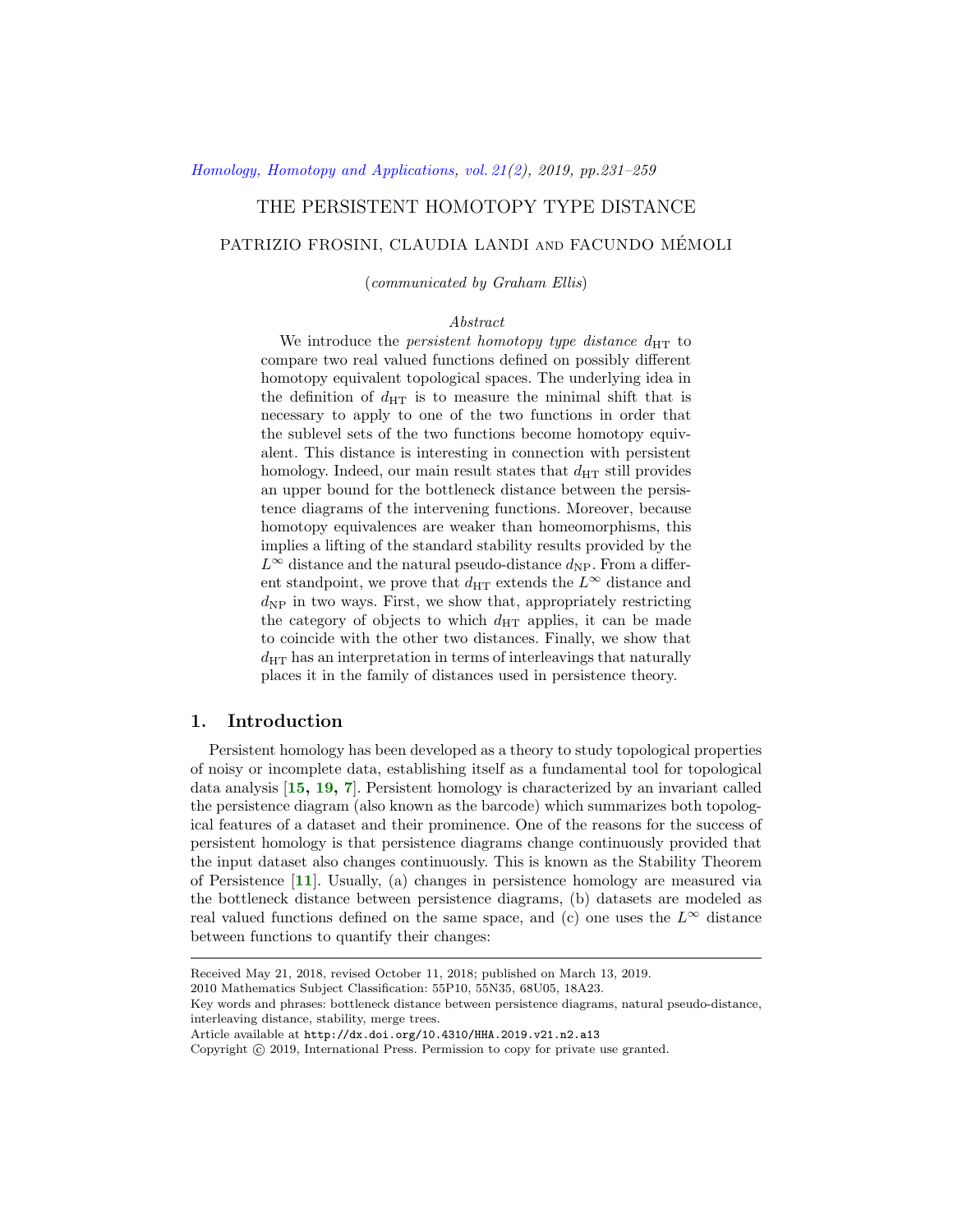<span id="page-1-1"></span>**Theorem 1.1** (Stability Theorem of Persistence  $[11]$  $[11]$  $[11]$ ). Let X be a compact polyhedron. Then, for all continuous tame functions  $\varphi_1, \varphi_2 \colon X \to \mathbb{R}$ , and all integers  $k \geq 0$ ,

<span id="page-1-0"></span>
$$
d_{\mathcal{B}}(D_k(\varphi_1), D_k(\varphi_2)) \le \|\varphi_1 - \varphi_2\|_{\infty}.\tag{1}
$$

Above,  $d_{\text{B}}$  stands for the bottleneck distance between persistence diagrams, and  $D_k(\varphi)$  is the persistence diagram corresponding to the k-th homology of the sub-level set filtration of the function  $\varphi$ .

In order to lift the Stability Theorem of Persistence to the case when functions are defined on different, albeit homeomorphic spaces, one can resort to the natural pseudo-distance. If two continuous functions  $\varphi_X \colon X \to \mathbb{R}$ ,  $\varphi_Y \colon Y \to \mathbb{R}$  are given on homeomorphic spaces X and Y, then the natural pseudo-distance  $d_{\rm NP}$  [[14](#page-28-2)] between them is defined by

<span id="page-1-3"></span>
$$
d_{\rm NP}((X,\varphi_X),(Y,\varphi_Y)) := \inf_h \|\varphi_1 - \varphi_2 \circ h\|_{\infty},\tag{2}
$$

where  $h: X \to Y$  varies among the morphisms of the category  $H_0$  whose objects are all topological spaces endowed with real-valued continuous functions, and morphisms are all homeomorphisms between topological spaces. If two continuous functions  $\varphi_X: X \to \mathbb{R}, \varphi_Y: Y \to \mathbb{R}$  are given on non-homeomorphic spaces X and Y, then we set  $d_{\rm NP} ((X, \varphi_X), (Y, \varphi_Y)) := \infty$ . Then, since persistence diagrams of sub-level set filtrations are invariant under reparameterization, one obtains an improvement of inequality [\(1\)](#page-1-0) stated in Theorem [1.1:](#page-1-1)

$$
d_{\mathrm{B}}(D_k(\varphi_X), D_k(\varphi_Y)) \leq d_{\mathrm{NP}}\big((X, \varphi_X), (Y, \varphi_Y)\big).
$$

However, the natural pseudo-distance is not suitable when we are interested in analyzing functions defined on non-homeomorphic topological spaces.

In this paper we construct a new extended pseudo-metric, called the *persistent* homotopy type distance, denoted  $d_{\text{HT}}$ , to quantify the distance between real-valued functions defined on different spaces which is meaningful when the spaces are at least homotopy equivalent. In plain words, the persistent homotopy type distance is a generalization of the natural pseudo-distance in that it uses homotopy equivalences instead of homeomorphisms, and these homotopy equivalences are required to satisfy a certain coherence property in terms of the sublevel sets of the given real valued functions. This allows us to use the persistent homotopy type distance to obtain a new and stronger stability theorem for persistent homology, which is the main contribution of our paper:

<span id="page-1-2"></span>**Theorem 1.2.** Let X and Y be compact polyhedra, and k be any non-negative integer. Let  $\varphi_X \colon X \to \mathbb{R}$  and  $\varphi_Y \colon Y \to \mathbb{R}$  be continuous functions. Then,

$$
d_{\mathcal{B}}\big(D_k(\varphi_X), D_k(\varphi_Y)\big) \leq d_{\text{HT}}\big((X, \varphi_X), (Y, \varphi_Y)\big).
$$

We note that in the statement above  $d_{\text{HT}}$  becomes infinity when the underlying spaces above are not homotopy equivalent.

While lifting the stability theorem is the main motivation for introducing  $d_{\text{HT}}$ , this paper contains two further contributions as presented below. The first one concerns possible extensions of the basic definition of  $d_{\text{HT}}$  in Theorem [1.2](#page-1-2) to more general settings in order to enhance its applicability, while the second one concerns the connections of  $d_{\text{HT}}$  to other well-known distances such as the interleaving distance.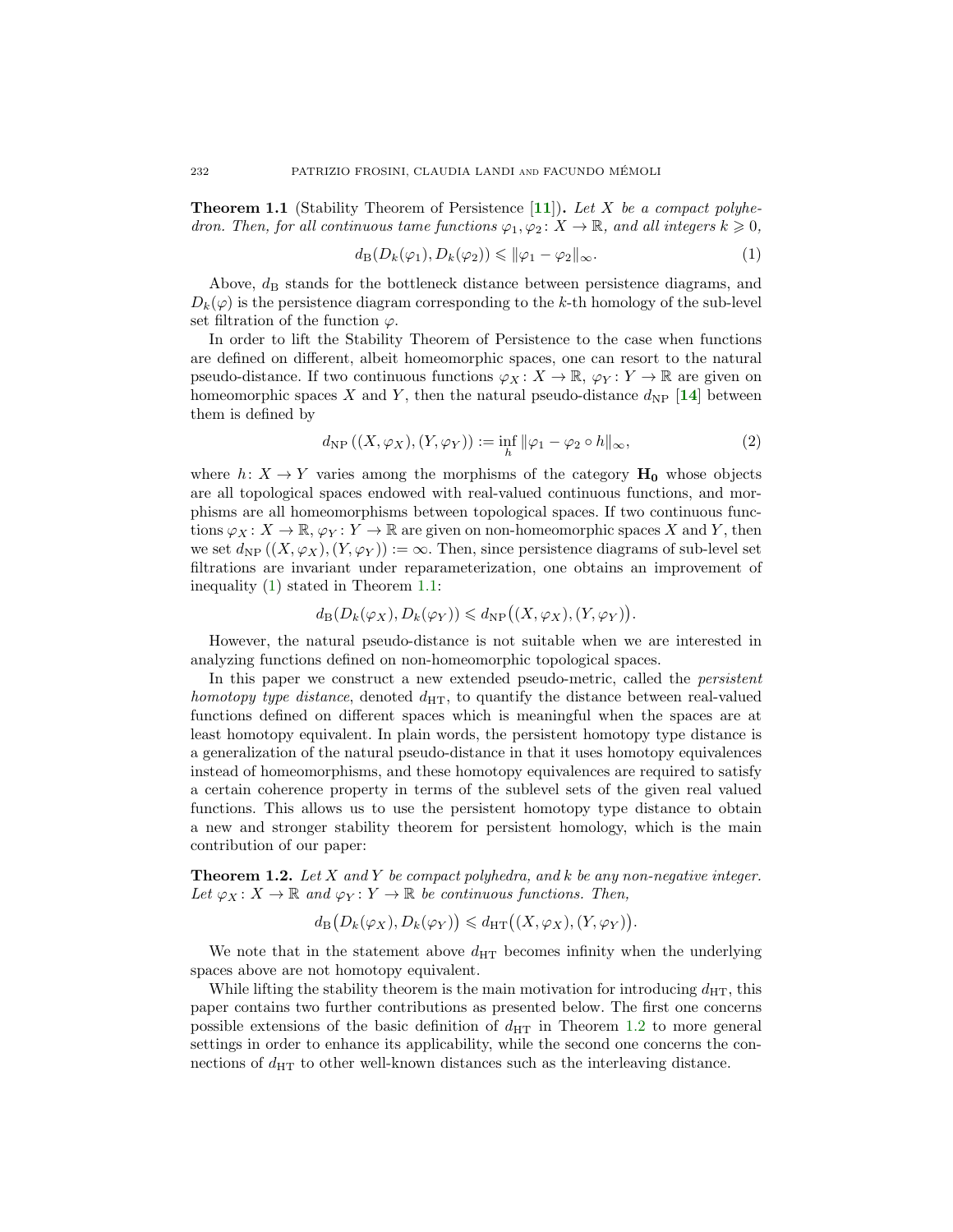### Variations on the basic definition of  $d_{\text{HT}}$

To prove Theorem [1.2,](#page-1-2) it is sufficient to take a basic definition of  $d_{\text{HT}}$  where functions  $\varphi_X$  and  $\varphi_Y$  are real-valued, and no restrictions are required on the possible homotopy equivalences apart from being sublevel set preserving up to a shift. This mirrors the early stage research about the natural pseudo-distance  $d_{\rm NP}$  as defined in [\(2\)](#page-1-3), where functions are real-valued as well, and homeomorphisms are generically morphisms of  $H_0$ . On the other hand, more recently the natural-pseudo distance  $d_{\text{NP}}$ has undergone mainly two variations in order to extend its range of applications. We now illustrate such variations for  $d_{\rm NP}$ , with the goal in the following sections to achieve similar possibilities for  $d_{\text{HT}}$ .

The first variation we can consider in the basic definition of  $d_{\text{NP}}$  given in [\(2\)](#page-1-3), is to extend the class of considered objects to compare from real-valued functions  $\varphi_X \colon X \to \mathbb{R}$  to vector-valued functions  $\varphi_X = (\varphi_i) \colon X \to \mathbb{R}^n$ . In this case, we consider  $\|\varphi_X\|_{\infty} := \sup_{x \in X} \max_{1 \leq i \leq n} |\varphi_i(x)|$ . This generalization of  $d_{NP}$  to vector-valued functions is much valuable since it allows to lift the stability of the interleaving distance of multidimensional persistence modules [[22](#page-28-3)] in much the same way as we lift the stability of the bottleneck distance in one-dimensional persistence.

The second variation we can consider in [\(2\)](#page-1-3), is the restriction of the considered morphisms to use for the comparison from the category  $H_0$  (whose objects now we can take to be all topological spaces endowed with  $\mathbb{R}^n$ -valued continuous functions, and morphisms are all homeomorphisms between topological spaces) to any subcategory **H** of **H**<sub>0</sub> provided that **H** is closed under inverse [[2](#page-27-2)]: for any  $\varphi_X : X \to \mathbb{R}^n$  and  $\varphi_Y \colon X \to \mathbb{R}^n$ ,

$$
d_{\mathrm{NP}}^{\mathbf{H}}\left((X,\boldsymbol{\varphi}_X),(Y,\boldsymbol{\varphi}_Y)\right) := \inf_{h \in \text{hom}_{\mathbf{H}}(X,Y)} \|\boldsymbol{\varphi}_1 - \boldsymbol{\varphi}_2 \circ h\|_{\infty}
$$

if there is a homeomorphism from X to Y in **H**,  $d_{\text{NP}}^{\text{H}}((X, \varphi_X), (Y, \varphi_Y)) = \infty$  otherwise. This variation is useful in applications of the natural pseudo-distance to cases when the desired invariance is not the one expressed by any homeomorphism  $[17, 18]$  $[17, 18]$  $[17, 18]$  $[17, 18]$  $[17, 18]$ . For example, two monotonic functions  $\varphi, \psi : [0, 1] \to \mathbb{R}$  with the same set of extrema are equivalent under  $d_{\rm NP}$  (and therefore equivalent for standard persistent homology) when every homeomorphism from  $[0, 1]$  to  $[0, 1]$  is accepted, whereas restricting the set of acceptable homeomorphisms permits distinguishing them. From a different perspective, since the group of all self-homeomorphisms of a topological space, even a compact one, is not itself compact, the possibility of restricting the set of homeomorphisms is also motivated by the desire of working with compact groups. This would be useful for obtaining interesting theorems e.g., good finite approximations of the considered groups.

Motivated by these earlier generalizations of the basic definition of the natural pseudo-distance, our purpose in the next sections will be to propose a definition for a persistent homotopy type distance that not only lifts the stability result, but also behaves similarly to  $d_{\rm NP}$  with respect to such generalizations.

#### The homotopy type distance as an interleaving distance

Starting with  $[9, 21]$  $[9, 21]$  $[9, 21]$  $[9, 21]$  $[9, 21]$ , and more recently with  $[22, 4, 10]$  $[22, 4, 10]$  $[22, 4, 10]$  $[22, 4, 10]$  $[22, 4, 10]$  $[22, 4, 10]$  $[22, 4, 10]$ , a unifying look at all the metrics usually used to state the stability theorems of persistence has been proposed in terms of interleaving distances. Interleavings apply between pairs of functors from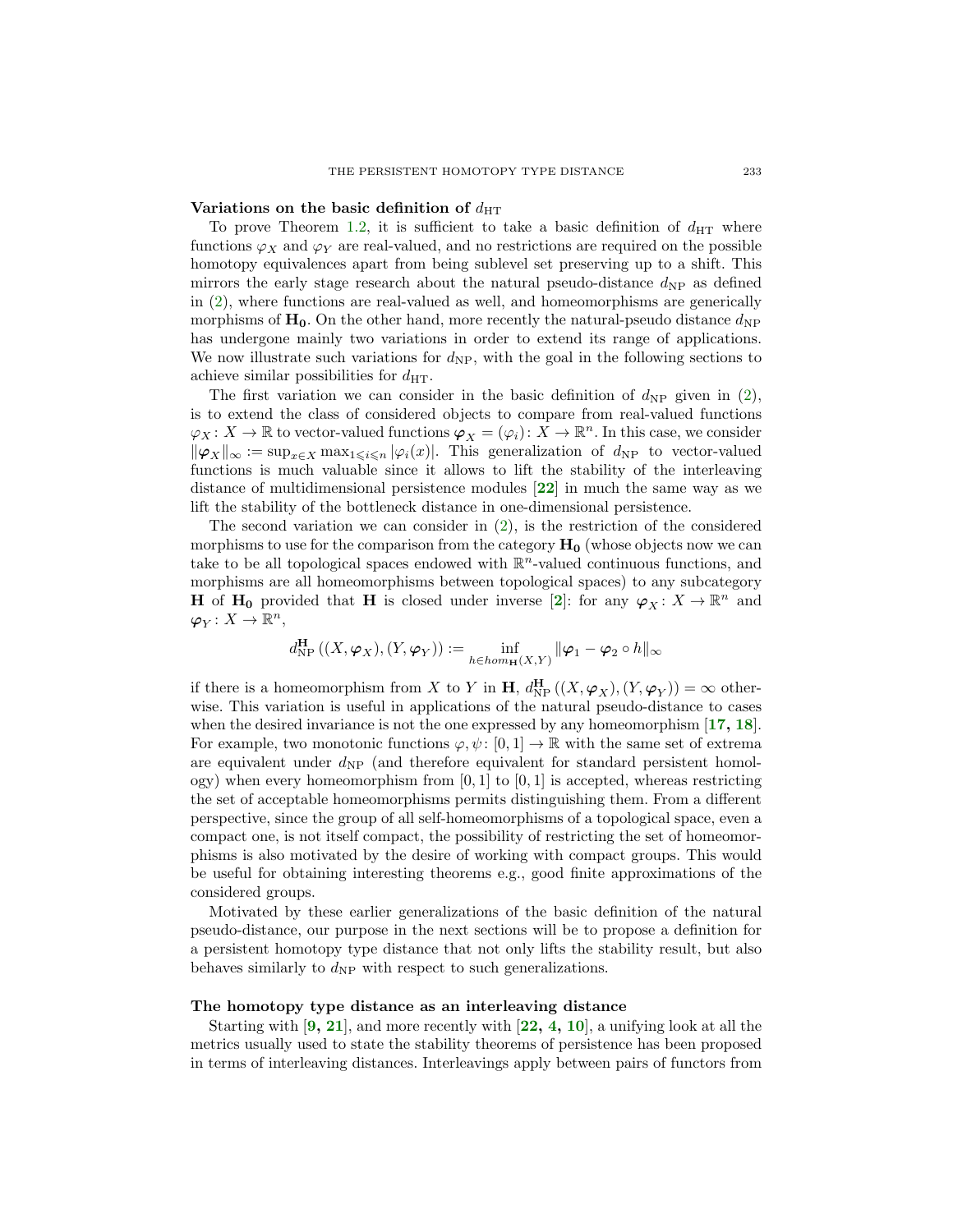the category of ordered reals to any other category. Interleavings are given by pairs of natural transformations between each one of the functors and a shifted version of the other functor.

The interleaving distance measures the smallest shift that allows the existence of an interleaving. Since many distances considered in topological data analysis can be formulated in terms of interleavings, it is natural to ask whether the same holds true for the persistent homotopy type distance. A further contribution of this paper is a positive answer to this question. Recent related work in this direction is that of Blumberg and Lesnick [[3](#page-27-6)] where the authors construct the so called homotopy interleaving distance between R-spaces and study its universality. Whereas the relationship (if any) between our homotopy type distance and that of [[3](#page-27-6)] is currently unclear, in this paper we prove that, when restricted to merge trees, our homotopy type distance agrees with the interleaving distance between merge trees of Morozov et al. [[23](#page-28-7)].

### Organization of the paper

After introducing the persistent homotopy type distance in Section [2,](#page-3-0) we discuss its properties and give some examples. In Section [3,](#page-15-0) we prove that the bottleneck distance between persistence diagrams is upper-bounded by the persistent homotopy type distance (Theorem [1.2\)](#page-1-2). In other words, we lift the Stability Theorem of Persistence (Theorem [1.1\)](#page-1-1) to functions defined on different spaces provided that they are homotopy equivalent. In Section [4,](#page-18-0) we show that the interleaving distance between merge trees can be obtained as a special case of the persistence homotopy type distance. Then, Section [5](#page-21-0) offers an interpretation of the persistent homotopy type distance as an interleaving distance more in general. Finally, a discussion section offers some thoughts on possible extensions.

# <span id="page-3-0"></span>2. Mathematical setting

For any integer  $n \geq 1$ , let us endow  $\mathbb{R}^n$  with the partial order  $\preceq$  defined by setting, for any  $\alpha, \beta \in \mathbb{R}^n$ ,  $\alpha = (\alpha_i) \preceq \beta = (\beta_i)$  whenever  $\alpha_i \leqslant \beta_i$  for  $i = 1, \ldots, k$ . When  $\alpha \preceq$ β we also write  $β \succeq α$ . For  $α = (α<sub>i</sub>) ∈ ℝ<sup>n</sup>$ , we set  $||α||_{∞} = max_{1 ≤ i ≤ k} |α<sub>i</sub>|$ . Recall that for a function  $\varphi_X \colon X \to \mathbb{R}^n$ , we set  $\|\varphi_X\|_{\infty} = \sup_{x \in X} \|\varphi_X(x)\|_{\infty}$ . For  $\alpha \in \mathbb{R}$ , we denote by  $\vec{\alpha}$  the diagonal element  $(\alpha, \alpha, \ldots, \alpha) \in \mathbb{R}^n$ .

Let us consider the category **S** such that: the objects of **S** are all the pairs  $(X, \varphi_X)$ where X is a topological space and  $\varphi_X \colon X \to \mathbb{R}^n$  is a vector-valued continuous function; the morphisms of  $\bf S$  from an object  $(X,\bm{\varphi}_X)$  to another object  $(Y,\bm{\varphi}_Y)$  are all the continuous maps  $f: X \to Y$  such that  $\varphi_Y \circ f \preceq \varphi_X$ . The composition of morphisms is the usual composition of maps and identity morphisms are identity maps.

**Definition 2.1.** For every  $\alpha \in \mathbb{R}^n$ , with  $\alpha \succeq \vec{0}$ , the  $\alpha$ -shift functor  $(\cdot)_{\alpha} : S \to S$  is defined as follows: for every  $(X, \varphi_X)$  in  $ob(S)$ ,  $(X, \varphi_X)_{\alpha} = (X, \varphi'_X)$ , where  $\varphi'_X(x) =$  $\varphi_X(x) - \alpha$  for every  $x \in X$ ; for every  $f: (X, \varphi_X) \to (Y, \varphi_Y)$  in  $hom(\mathbf{S}), (f)_{\alpha} = f$ regarded as a morphism between  $(X, \varphi_X)_{\alpha}$  and  $(Y, \varphi_Y)_{\alpha}$ .

Instead of  $S$ , we can restrict ourselves to any sub-category  $C$  of  $S$  provided that  $C$ is closed with respect to the  $\alpha$ -shift functor for any  $\alpha \in \mathbb{R}^n$ . From now on we assume one such C is fixed.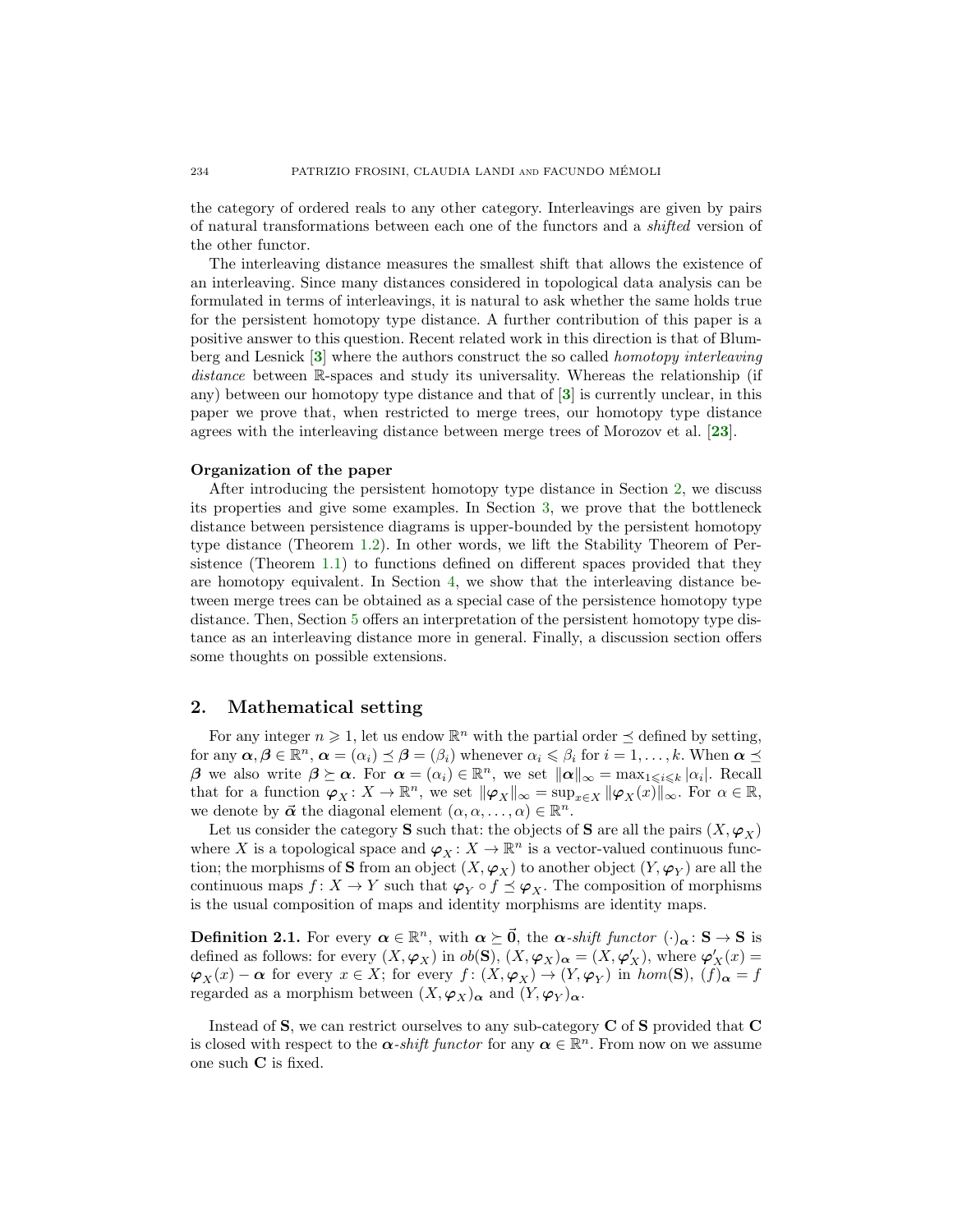<span id="page-4-1"></span>**Definition 2.2.** Let  $(X, \varphi_X)$ ,  $(Y, \varphi_Y)$  be objects in  $C$ . Given  $\boldsymbol{\alpha} \succeq \vec{0}$  in  $\mathbb{R}^n$ , an  $\boldsymbol{\alpha}$ -map f with respect to  $(\varphi_X, \varphi_Y)$  is a morphism in C from  $(X, \varphi_X)$  to  $(Y, \varphi_Y)_{\alpha}$ , that is a continuous map  $f: X \to Y$  such that  $\varphi_Y \circ f \preceq \varphi_X + \alpha$ . Furthermore, given two  $\alpha$ -maps  $f_1: X \to Y$  and  $f_2: X \to Y$ , an  $\alpha$ -homotopy in C between  $f_1$  and  $f_2$  with respect to the pair  $(\varphi_X, \varphi_Y)$  is a continuous map  $H: X \times [0, 1] \to Y$  such that

- 1.  $f_1 \equiv H(\cdot, 0);$
- 2.  $f_2 \equiv H(\cdot, 1);$
- 3.  $H(\cdot, t)$  is an  $\alpha$ -map in **C** with respect to the pair  $(\varphi_X, \varphi_Y)$  for every  $t \in [0, 1]$ .

If an  $\alpha$ -homotopy between the  $\alpha$ -maps  $f_1$  and  $f_2$  with respect to the pair  $(\varphi_X, \varphi_Y)$ exists, we say that  $f_1$ ,  $f_2$  are  $\alpha$ -homotopic with respect to  $(\varphi_X, \varphi_Y)$ .

In plain words, an  $\alpha$ -homotopy between  $\alpha$ -maps is a homotopy that is an  $\alpha$ -map at every instant.

Remark 2.3. Any map  $f: X \to Y$  that induces a morphism  $f: (X, \varphi_X) \to (Y, \varphi_Y)_{\alpha}$ with respect to  $(\varphi_X, \varphi_Y)$ , also induces a morphism  $f: (X, \varphi_X) \to (Y, \varphi_Y)_{\beta}$ , still with respect to  $(\varphi_X, \varphi_Y)$ , for every  $\beta \succeq \alpha$ . Therefore, an  $\alpha$ -map can also be regarded as a  $\beta$ -map, for every  $\beta \succeq \alpha$ .

Remark 2.4. For any fixed  $\alpha \succeq \vec{0}$ , the  $\alpha$ -homotopy with respect to  $(\varphi_X, \varphi_Y)$  is an equivalence relation on  $\alpha$ -maps from  $(X, \varphi_X)$  to  $(Y, \varphi_Y)_{\alpha}$ .

We now introduce the relation of  $\alpha$ -homotopy equivalence between objects of C. In spite of its name, in general it is not going to be an equivalence relation.

**Definition 2.5.** For every  $\boldsymbol{\alpha} \succeq \vec{0}$  in  $\mathbb{R}^n$  and any two objects  $(X, \varphi_X)$  and  $(Y, \varphi_Y)$  in **C**, we say that  $(X, \varphi_X)$  and  $(Y, \varphi_Y)$  are  $\alpha$ -homotopy equivalent in **C** if there exist  $\alpha$ -maps  $f: X \to Y$  and  $g: Y \to X$  in C, with respect to  $(\varphi_X, \varphi_Y)$  and  $(\varphi_Y, \varphi_X)$ respectively, such that the following properties hold:

- the map  $g \circ f : X \to X$  is  $2\alpha$ -homotopic to id<sub>X</sub> with respect to  $(\varphi_X, \varphi_X);$
- the map  $f \circ g : Y \to Y$  is 2 $\alpha$ -homotopic to id<sub>Y</sub> with respect to  $(\varphi_Y, \varphi_Y)$ .

If the two previous conditions hold, we say that g (resp. f) is an  $\alpha$ -homotopy inverse of f (resp. g) with respect to  $(\varphi_X, \varphi_Y)$  (resp.  $(\varphi_Y, \varphi_X)$ ), and that  $(f, g)$  constitutes a pair of  $\alpha$ -homotopy equivalences in C with respect to the pair  $(\varphi_X, \varphi_Y)$ .

We observe that in general the  $\alpha$ -homotopy inverse of f with respect to the pair  $(\varphi_X, \varphi_Y)$  is not unique.

We are now ready to define the persistent homotopy type distance.

<span id="page-4-0"></span>**Definition 2.6.** For any  $\alpha \in \mathbb{R}$ , set  $\vec{\alpha} = (\alpha, \alpha, \dots, \alpha) \in \mathbb{R}^n$ . For any  $((X, \varphi_X),$  $(Y, \varphi_Y)$  in  $ob(\mathbf{C}) \times ob(\mathbf{C})$ , we define the set

$$
\Lambda^{\mathbf{C}}\big((X,\boldsymbol{\varphi}_X),(Y,\boldsymbol{\varphi}_Y)\big):=\{\alpha\geqslant 0:(X,\boldsymbol{\varphi}_X) \text{ and } (Y,\boldsymbol{\varphi}_Y) \text{ are } \vec{\boldsymbol{\alpha}}\text{-homotopy equivalent in } \mathbf{C}\},
$$

and the value

$$
d_{\mathrm{HT}}^{\mathbf{C}}((X, \boldsymbol{\varphi}_X), (Y, \boldsymbol{\varphi}_Y)) := \inf \Lambda^{\mathbf{C}}((X, \boldsymbol{\varphi}_X), (Y, \boldsymbol{\varphi}_Y)),
$$

where we use the convention that the infimum over the empty set is  $+\infty$ .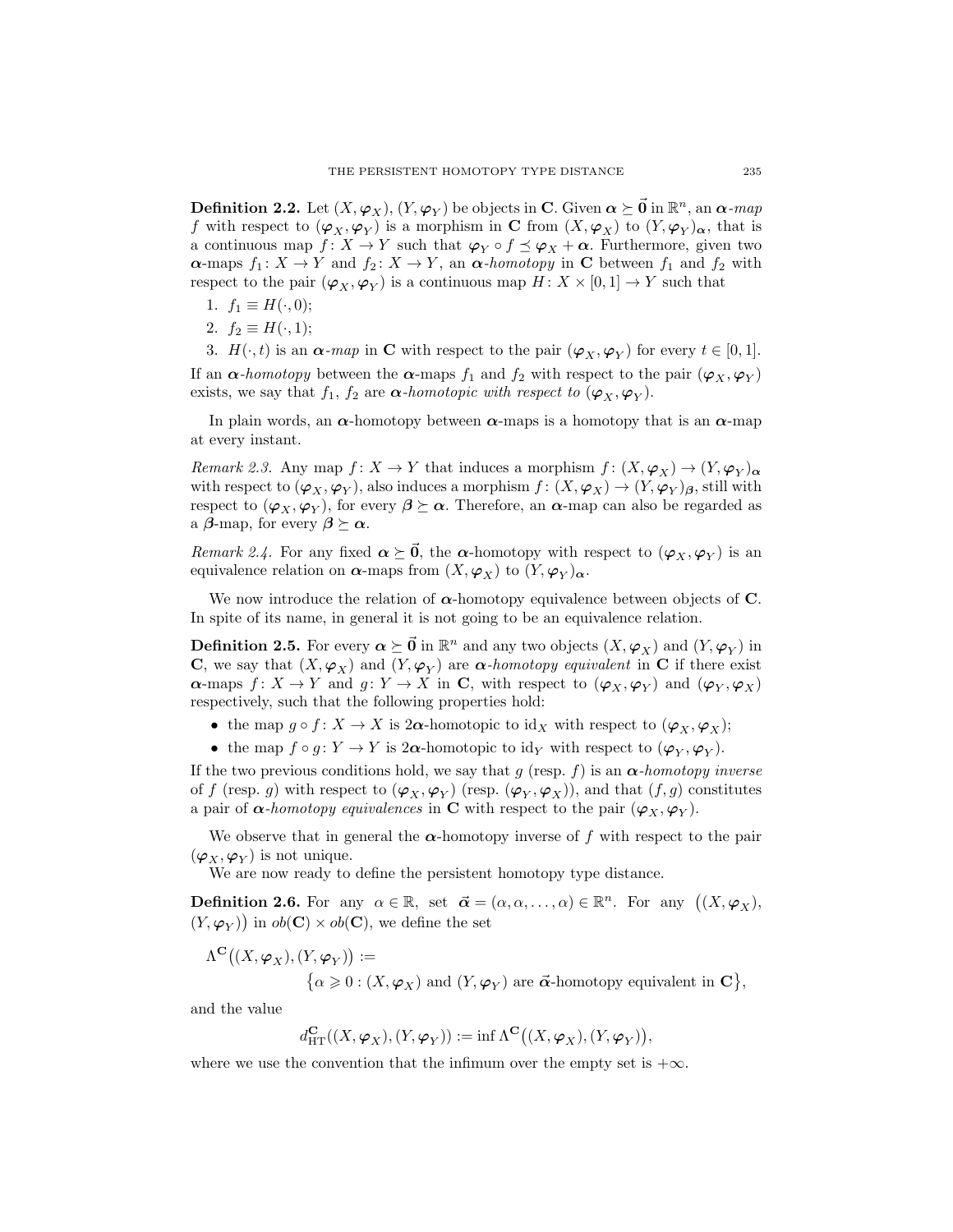$d_{\text{HT}}^{\text{C}}$  will be called the *persistent homotopy type (pseudo-)distance* on the category C. When C is taken to be the whole S, sometimes we simply denote  $d_{\text{HT}}^{\text{C}}$ by  $d_{\text{HT}}$ .

**Proposition 2.7.** Let  $(X, \varphi_X)$  and  $(Y, \varphi_Y)$  be two objects in S such that  $\varphi_X$  and  $\varphi_Y$  are bounded, that is  $\|\varphi_X\|_\infty, \|\varphi_Y\|_\infty < +\infty$ . Then,  $d_{\mathrm{HT}}((X, \varphi_X), (Y, \varphi_Y)) < \infty$ if and only if  $X$  and  $Y$  are homotopy equivalent.

*Proof.* Let us assume that X and Y are homotopy equivalent. Then, there exist maps  $f: X \to Y$  and  $g: Y \to X$  and homotopies  $H: X \times [0,1] \to X$  and  $G: Y \times Y$  $[0, 1] \rightarrow Y$  between  $g \circ f$  and id<sub>X</sub> and between  $f \circ g$  and id<sub>Y</sub>, respectively. Since  $\varphi_X$ and  $\varphi_Y$  are bounded functions, the numbers  $\alpha_X := \|\varphi_X - \varphi_Y \circ f\|_{\infty}$ ,  $\alpha_Y := \|\varphi_X \circ f\|_{\infty}$  $g - \varphi_Y \|_{\infty}$ ,  $\hat{\alpha}_X := \frac{1}{2} \max_{t \in [0,1]} \|\varphi_X - \varphi_X \circ H(\cdot,t)\|_{\infty}$ , and  $\hat{\alpha}_Y := \frac{1}{2} \max_{t \in [0,1]} \|\varphi_Y \circ H(\cdot,t)\|_{\infty}$  $G(\cdot, t) - \varphi_Y \|_{\infty}$  are all finite. Thus,  $\alpha := \sup{\{\alpha_X, \alpha_Y, \widehat{\alpha}_X, \widehat{\alpha}_Y\}} < \infty$ , and  $\alpha$  belongs to  $\Lambda^{\bf S}\big((X,\bm{\varphi}_X),(Y,\bm{\varphi}_Y)\big)$  so that  $d_{\mathrm{HT}}\leqslant \alpha.$  Conversely, if  $d_{\mathrm{HT}}((X,\bm{\varphi}_X),(Y,\bm{\varphi}_Y)) < \infty,$ there is some  $\alpha \in \mathbb{R}$  such that  $(X, \varphi_X)$  and  $(Y, \varphi_Y)$  are  $\vec{\alpha}$ -homotopy equivalent in **S** with  $\vec{\alpha} = (\alpha, \alpha, \dots, \alpha)$ . Hence, X and Y are homotopy equivalent. П

In this paper we will follow the convention that  $\alpha + \infty = \infty + \alpha = \infty$  for every  $\alpha \in \mathbb{R} := \mathbb{R} \cup \{\infty\}.$ 

We now prove that  $d_{\text{HT}}^{\text{C}}$  is an extended pseudo-metric. To this aim we use the following lemma.

<span id="page-5-0"></span>**Lemma 2.8.** Let  $(X, \varphi_X)$ ,  $(Y, \varphi_Y)$ ,  $(Z, \varphi_Z)$  be three objects in C. If  $(f_1, g_1)$  is a pair of  $\alpha_1$ -homotopy equivalences with respect to  $(\varphi_X, \varphi_Y)$  in C and  $(f_2, g_2)$  is a pair of  $\alpha_2$ -homotopy equivalences with respect to  $(\varphi_Y, \varphi_Z)$  also in C, then  $(f_2 \circ f_1, g_1 \circ g_2)$ is a pair of  $(\alpha_1 + \alpha_2)$ -homotopy equivalences with respect to the pair  $(\varphi_X, \varphi_Z)$  in C.

*Proof.* By definition,  $f_2 \circ f_1$  (resp.  $g_1 \circ g_2$ ) is an  $(\alpha_1 + \alpha_2)$ -map with respect to  $(\varphi_X, \varphi_Z)$  (resp.  $(\varphi_Z, \varphi_X)$ ). Again by definition, a  $2\alpha_1$ -homotopy  $H_1: X \times [0,1] \to X$ with respect to  $(\varphi_X, \varphi_X)$  from  $g_1 \circ f_1$  to  $\mathrm{id}_X$  and a  $2\alpha_2$ -homotopy  $H_2 \colon Y \times [0,1] \to Y$ with respect to  $(\varphi_Y, \varphi_Y)$  from  $g_2 \circ f_2$  to id<sub>Y</sub> exist. Thus, we can define a map

 $\bar{H} \colon X \times [0,1] \to X$  by setting  $\bar{H}(x,t) := \begin{cases} g_1 \circ H_2(f_1(x), 2t), & \text{if } t \in [0,1/2] \\ H_1(x, 2t), & \text{if } t \in [0,1/2] \end{cases}$  $H_1(x, 2t-1),$  if  $t \in [1/2, 1]$ .  $\bar{H}$  is a

 $(2\alpha_1 + 2\alpha_2)$ -homotopy with respect to  $(\varphi_X, \varphi_X)$  from  $g_1 \circ g_2 \circ f_2 \circ f_1$  to id<sub>X</sub>. Similarly, we can define a  $(2\alpha_1 + 2\alpha_2)$ -homotopy  $(\varphi_Z, \varphi_Z)$  from  $f_2 \circ f_1 \circ g_1 \circ g_2$  to  $id_Z$ . This proves the claim. П

Remark 2.9. The term extended pseudo-metric means that the function  $d_{\text{HT}}^{\text{C}}$  is a function defined on  $ob(\mathbf{C}) \times ob(\mathbf{C})$  such that, for every  $(X, \varphi_X)$ ,  $(Y, \varphi_Y) \in ob(\mathbf{C})$ , it holds that:

(i)  $d_{\mathrm{HT}}^{\mathbf{C}}((X, \varphi_X), (Y, \varphi_Y)) \in [0, \infty],$ 

(ii) if  $(X, \varphi_X) = (Y, \varphi_Y)$  then  $d_{\mathrm{HT}}^{\mathbf{C}}((X, \varphi_X), (Y, \varphi_Y)) = 0$ ,

(iii)  $d_{\text{HT}}^{\text{C}}$  satisfies the symmetry property,

(iv)  $d_{\text{HT}}^{\text{C}}$  satisfies the triangle inequality.

**Proposition 2.10.** The function  $d_{\text{HT}}^{\mathbf{C}}: ob(\mathbf{C}) \times ob(\mathbf{C}) \to \overline{\mathbb{R}}$  is an extended pseudometric.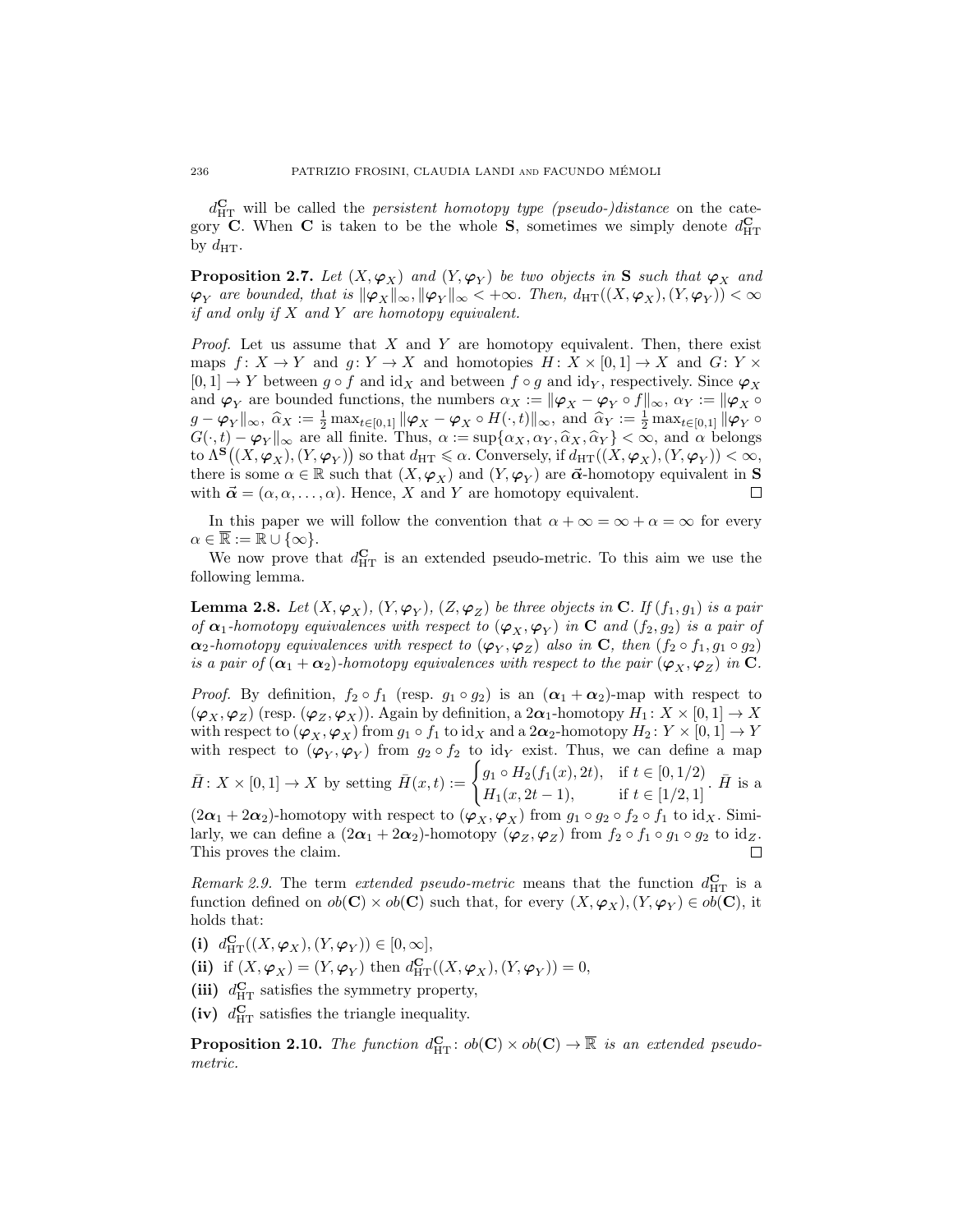*Proof.* We check that  $d_{\text{HT}}^{\text{C}}$  satisfies the properties of an extended pseudo-metric.

- 1. By definition,  $d_{\text{HT}}^{\text{C}}$  cannot take negative values.
- 2.  $d_{\text{HT}}^{\mathbf{C}}((X,\boldsymbol{\varphi}_X),(X,\boldsymbol{\varphi}_X))=0$  because the identity map of X, id<sub>X</sub>, belongs to  $hom(C)$  and  $(id_X, id_X)$  is a pair of  $\vec{0}$ -homotopy equivalences with respect to  $(\varphi_X, \varphi_X).$
- 3. The equality  $d_{\mathrm{HT}}^{\mathbf{C}}((X, \varphi_X), (Y, \varphi_Y)) = d_{\mathrm{HT}}^{\mathbf{C}}((Y, \varphi_Y), (X, \varphi_X))$  immediately follows from the symmetry of the definition of pairs of  $\alpha$ -homotopy equivalences.
- 4. Let  $\varphi_X \colon X \to \mathbb{R}^n$ ,  $\varphi_Y \colon Y \to \mathbb{R}^n$ ,  $\varphi_Z \colon Z \to \mathbb{R}^n$  be three objects in our category **C.** Let  $\vec{\alpha} = (\alpha, \alpha, \dots, \alpha) \in \mathbb{R}^n$  with  $\alpha \geq 0$ . If either  $(X, \varphi_X)$  is not  $\vec{\alpha}$ -homotopy equivalent to  $(Y, \varphi_Y)$ , or  $(Y, \varphi_Y)$  is not  $\vec{\alpha}$ -homotopy equivalent to  $(Z, \varphi_Z)$  for any  $\alpha \in \mathbb{R}$ , then the definition of  $d_{\mathrm{HT}}^{\mathbf{C}}$  implies that  $d_{\mathrm{HT}}^{\mathbf{C}}((X, \varphi_X), (Y, \varphi_Y))$  +  $d_{\mathrm{HT}}^{\mathbf{C}}((Y,\boldsymbol{\varphi}_Y),(Z,\boldsymbol{\varphi}_Z))=\infty.$  In this case the inequality  $d_{\mathrm{HT}}^{\mathbf{C}}((X,\boldsymbol{\varphi}_X),(Y,\boldsymbol{\varphi}_Y))+$  $d_{\mathrm{HT}}^{\mathbf{\hat{C}}}((Y,\boldsymbol{\varphi}_Y),(Z,\boldsymbol{\varphi}_Z)) \geq d_{\mathrm{HT}}^{\mathbf{\hat{C}}}((X,\boldsymbol{\varphi}_X),(Z,\boldsymbol{\varphi}_Z))$  is trivially satisfied.

Let us assume that  $(f_1, g_1)$  is a pair of  $\vec{\alpha}_1$ -homotopy equivalences with respect to  $(\varphi_X, \varphi_Y)$  for some  $\alpha_1 \geqslant 0$ , and  $(f_2, g_2)$  is a pair of  $\vec{\alpha}_2$ -homotopy equivalences with respect to  $(\varphi_Y, \varphi_Z)$  for some  $\alpha_2 \geq 0$ . By definition of  $d_{\mathrm{HT}}^{\mathbf{C}}$ , we can assume that  $\alpha_1 \leqslant d_{\mathrm{HT}}^{\mathbf{C}}((X, \varphi_X), (Y, \varphi_Y)) + \varepsilon$  and  $\alpha_2 \leqslant d_{\mathrm{HT}}^{\mathbf{C}}((Y, \varphi_Y), (Z, \varphi_Z)) + \varepsilon$  for an arbitrarily small  $\varepsilon > 0$ . We know from Lemma [2.8](#page-5-0) that  $(f_2 \circ f_1, g_1 \circ g_2)$  is a pair of  $(\vec{\alpha}_1 + \vec{\alpha}_2)$ -homotopy equivalences with respect to  $(\varphi_X, \varphi_Z)$ . It follows that

$$
d_{\mathrm{HT}}^{\mathbf{C}}((X,\varphi_X),(Z,\varphi_Z)) \leq \alpha_1 + \alpha_2
$$
  

$$
\leq d_{\mathrm{HT}}^{\mathbf{C}}((X,\varphi_X),(Y,\varphi_Y)) + d_{\mathrm{HT}}^{\mathbf{C}}((Y,\varphi_Y),(Z,\varphi_Z)) + 2\varepsilon.
$$

By taking the limit for  $\varepsilon$  tending to 0, we obtain the triangle inequality

$$
d_{\mathrm{HT}}^{\mathbf{C}}((X,\boldsymbol{\varphi}_X),(Z,\boldsymbol{\varphi}_Z)) \leq d_{\mathrm{HT}}^{\mathbf{C}}((X,\boldsymbol{\varphi}_X),(Y,\boldsymbol{\varphi}_Y)) + d_{\mathrm{HT}}^{\mathbf{C}}((Y,\boldsymbol{\varphi}_Y),(Z,\boldsymbol{\varphi}_Z)). \quad \Box
$$

As we mentioned in the introduction, our definition of the persistent homotopy type distance is meant to be a generalization of the natural pseudo-distance. The next proposition gives a relationship between these two distances when we compare functions on two homeomorphic spaces, whereas Example [2.21](#page-12-0) proves that we can read the natural pseudo-distance  $d_{\text{NP}}$  into the persistent homotopy type distance  $d_{\text{HT}}^{\text{C}}$ when we suitably restrict the underlying category.

<span id="page-6-0"></span>**Proposition 2.11.** Let  $(X, \varphi_X)$  and  $(Y, \varphi_Y)$  be objects in S where X and Y are homeomorphic. Then,

$$
d_{\mathrm{HT}}((X, \varphi_X), (Y, \varphi_Y)) \leq d_{\mathrm{NP}}\left((X, \varphi_X), (Y, \varphi_Y)\right).
$$

In particular, if  $X = Y$ , and  $(X, \varphi_1), (X, \varphi_2)$  are objects in **S**, then

$$
d_{\mathrm{HT}}\big((X,\boldsymbol{\varphi}_1),(X,\boldsymbol{\varphi}_2)\big)\leqslant \|\boldsymbol{\varphi}_1-\boldsymbol{\varphi}_2\|_{\infty}.
$$

*Proof.* If  $d_{\rm NP}((X,\varphi_X),(Y,\varphi_Y)) = \infty$  then there is nothing to prove. If not, then there exist  $\alpha \geq 0$  and a homeomorphism  $f: X \to Y$  such that  $\|\varphi_X - \varphi_Y \circ f\|_{\infty} \leq \alpha$ . Thus, f and  $f^{-1}$  are  $\vec{\alpha}$ -maps, and  $f^{-1} \circ f$  and  $f \circ f^{-1}$  are  $\vec{0}$ -homotopic, and hence  $2\vec{\alpha}$ -homotopic, with  $\vec{\alpha} = (\alpha, \alpha, \dots, \alpha)$  to id<sub>X</sub> and id<sub>Y</sub>, respectively, by constant homotopies. Therefore,  $(f, f^{-1})$  is a pair of  $\vec{\alpha}$ -homotopy equivalences for  $(\varphi_X, \varphi_Y)$ , implying that  $(X, \varphi_X)$  and  $(Y, \varphi_Y)$  are  $\vec{\alpha}$ -homotopy equivalent. Thus,  $d_{\text{HT}} \leq d_{\text{NP}}$ .  $\Box$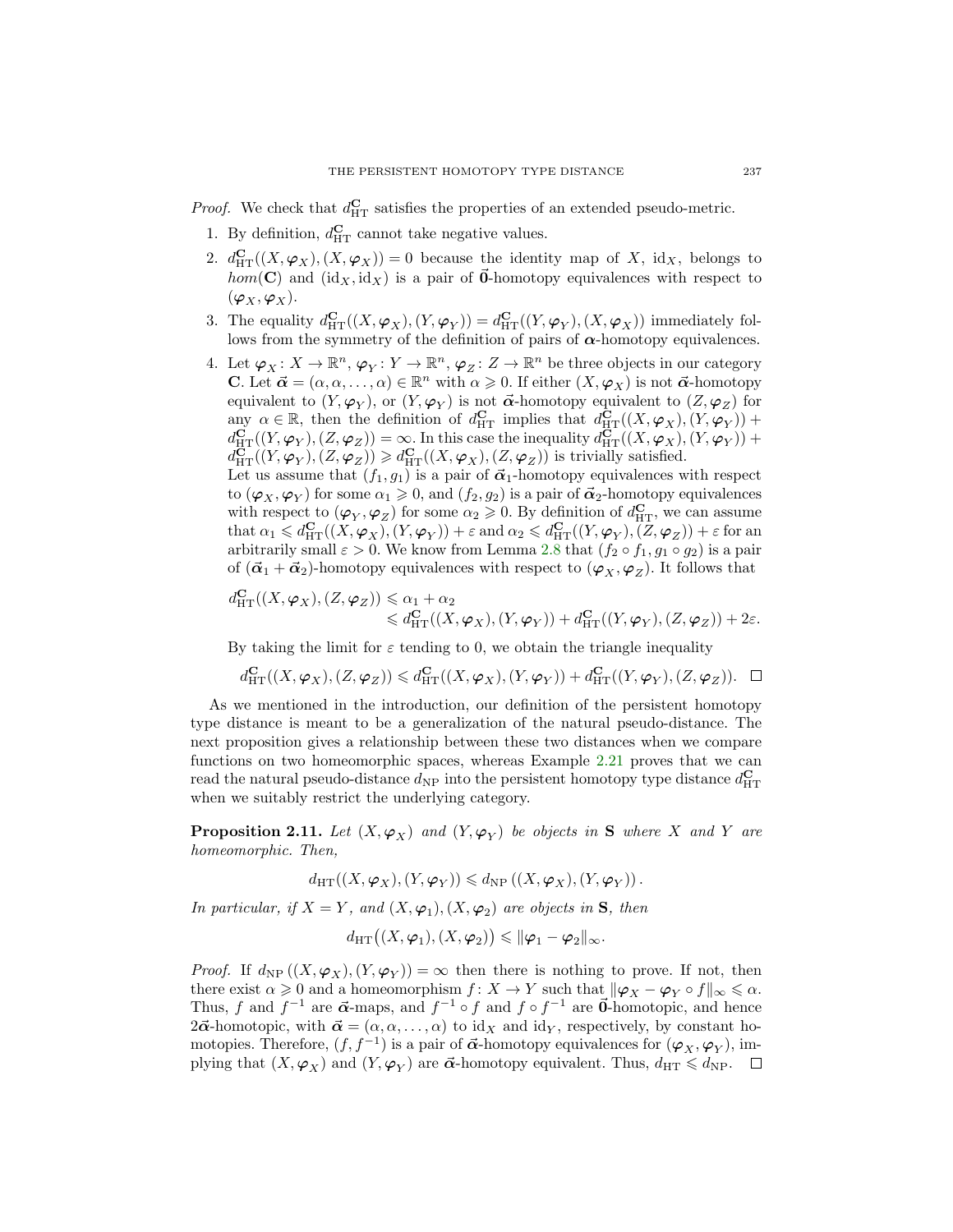In the next few sections we will compare the persistent homotopy type distance with other metrics widely used in the topological data analysis literature to measure the perturbations in the input functions. In particular, in Section [5](#page-21-0) we will show that the persistent homotopy type distance can be represented as an interleaving type distance. For the moment, however, we proceed with the study of the persistent homotopy type distance using the current definition.

### 2.1. Examples

We now show how to compute the persistent homotopy type distance in some simple cases. We take  $\mathbf{C} = \mathbf{S}$  and denote  $d_{\text{HT}}^{\mathbf{S}}$  simply by  $d_{\text{HT}}$ . For the sake of simplicity, we take  $n = 1$ .

The first example pertains to the case when one can retract a given space  $X$  to a subset A in such a way that the function values do not increase.

<span id="page-7-3"></span>**Proposition 2.12.** Let  $(X, \varphi_X)$  be an object in S and let A be a subspace of X such that there exists a deformation retract  $F: X \times [0,1] \to X$  of X onto A with the property that  $\varphi_X(F(x,t)) \leq \varphi_X(x)$  for all  $x \in X$  and  $t \in [0,1]$ . Then,

$$
d_{\mathrm{HT}}\big((X,\varphi_X),(A,\varphi_X|_A)\big)=0.
$$

Proof. The proof follows directly from the definition of the homotopy type distance.  $\Box$ 

As an immediate corollary, we obtain:

*Example 2.13.* Let X be a contractible space and let  $z \in X$ . For any fixed  $c \in \mathbb{R}$ , let  $\varphi_c: X \to \mathbb{R}$  denote the constant function  $\varphi_c(x) = c$  on X. Simply denote again by c the constant function equal to c on  $\{z\}$ . It holds that  $d_{\text{HT}}((X,\varphi_c),(\{z\},c))=0$ .

In the next two examples, we show that  $d_{\text{HT}}$  may be different from  $d_{\text{NP}}$  even when the spaces are homeomorphic.

<span id="page-7-1"></span>*Example 2.14.* Let X be the band obtained by gluing without any twist two opposite sides of a rectangle R, and Y the band obtained by gluing the same sides of R after applying a complete twist (i.e., a torsion of  $2\pi$  radians). Assume that the glued sides have length equal to 2 and that X and Y are embedded into  $\mathbb{R}^3$  as follows (see Figure [1\)](#page-8-0):

$$
X: \begin{cases} x(u,v) = 2\cos u, \\ y(u,v) = 2\sin u, \\ z(u,v) = v, \end{cases} Y: \begin{cases} x(u,v) = (2 + v\sin u)\cos u, \\ y(u,v) = (2 + v\sin u)\sin u, \\ z(u,v) = v\cos u \end{cases}
$$

with  $0 \leq u < 2\pi$  and  $-1 \leq v \leq 1$ . Moreover, define  $\varphi_X \colon X \to \mathbb{R}$  by  $\varphi_X(x, y, z) = z$ , and similarly  $\varphi_Y : Y \to \mathbb{R}$  by  $\varphi_Y(x, y, z) = z$ . This way the centerlines of both X and Y coincide with the curve  $C = \{(x, y, z) \in \mathbb{R}^3 : x^2 + y^2 = 4, z = 0\}$  and  $\varphi_X$  takes values in  $\{-1, 1\}$  at every boundary point of X, while  $\varphi_Y$  continuously varies in  $[-1, 1]$  for every boundary point of Y. We claim that

<span id="page-7-2"></span>
$$
d_{\mathrm{HT}}((X,\varphi_X),(Y,\varphi_Y)) = 1,\tag{3}
$$

and

<span id="page-7-0"></span>
$$
d_{\rm NP}((X,\varphi_X),(Y,\varphi_Y)) = 2.
$$
\n<sup>(4)</sup>

In order to establish [\(4\)](#page-7-0) note that for any homeomorphism  $f: X \to Y$  one has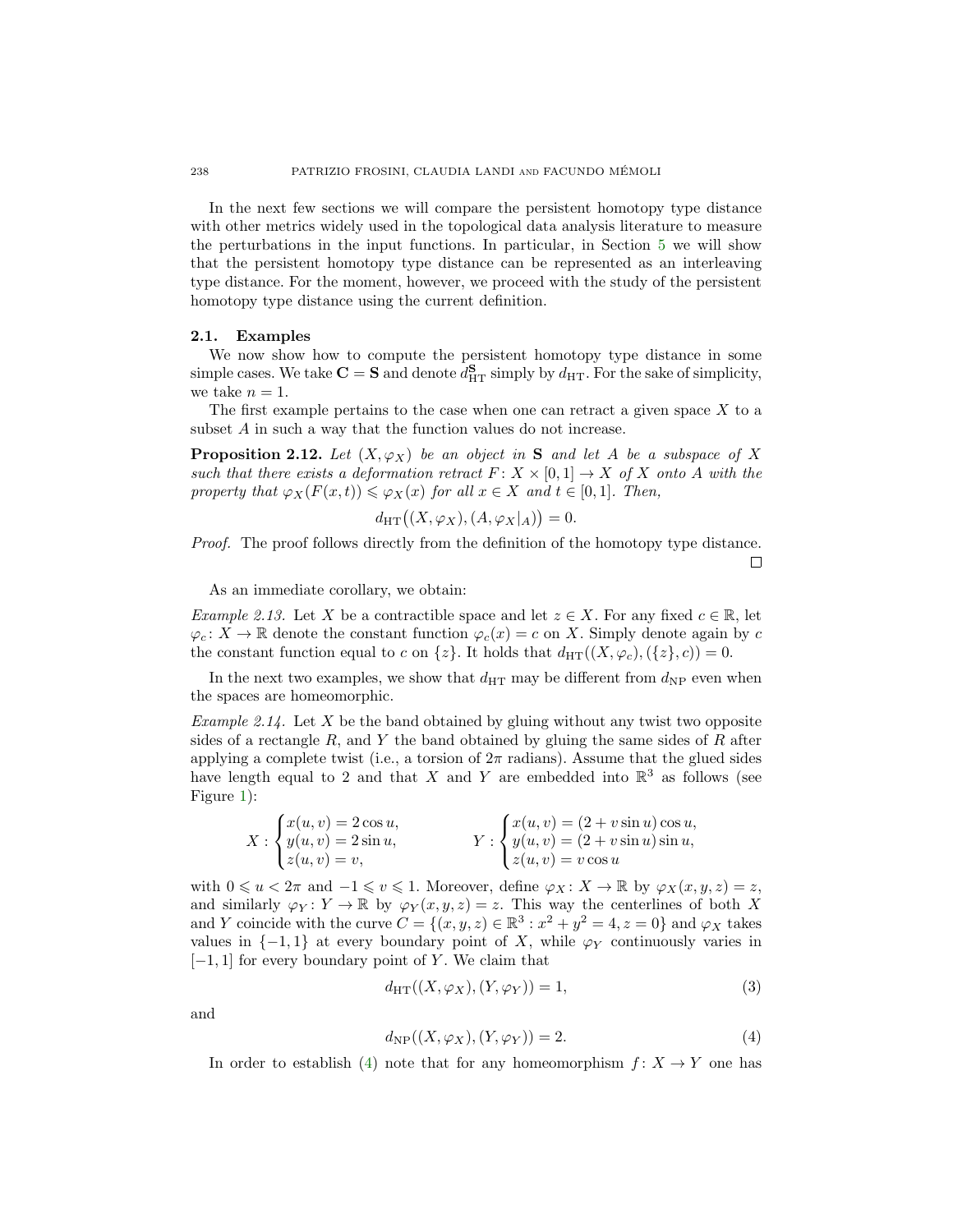

<span id="page-8-0"></span>Figure 1: The twisted band Y used in Example [2.14.](#page-7-1) Colors are as follows: the darker region corresponds to points with non-negative z-coordinate whereas the lighter region is the complement, that is, it corresponds to those points with negative z-coordinate.

that  $\|\varphi_X - \varphi_X \circ f\|_{\infty} = 2$  simply because f must take boundary points to boundary points. In order to establish [\(3\)](#page-7-2), defining the retractions onto C given by  $r_X: X \to C$ by  $r_X(x, y, z) = (x, y, 0)$  and  $r_Y : Y \to C$  by  $r_Y((2 + v \sin u) \cos u, (2 + v \sin u) \sin u,$  $v \cos u$  =  $(2 \cos u, 2 \sin u, 0)$ , and the inclusions  $i_{C,X}$  and  $i_{C,Y}$  of C into X and Y respectively, one immediately checks that  $(i_{C,Y} \circ r_X, i_{C,X} \circ r_Y)$  is a pair of 1-homotopy equivalences with respect to  $(\varphi_X, \varphi_Y)$ . Thus,  $d_{\text{HT}}((X, \varphi_X), (Y, \varphi_Y))$  is at most 1. On the other hand, we claim that by Theorem [1.2](#page-1-2) for  $k = 1$  we have that  $d_{\text{HT}}((X, \varphi_X),$  $(Y, \varphi_Y) \geq 1$ . Indeed, notice that  $D_1(\varphi_X) = \{(-1, \infty)\}\$  whereas  $D_1(\varphi_Y) = \{(0, \infty)\}\$ , see Figure [1.](#page-8-0) It then follows that the bottleneck distance (see Section [3.1\)](#page-15-1) between these diagrams satisfies  $d_B(D_1(\varphi_X), D_1(\varphi_Y)) = 1$ , which via Theorem [1.2](#page-1-2) implies our claim.

*Example 2.15* (Lens spaces). Let  $X = Y$  be the disjoint union of the lens spaces  $L(7,1)$  and  $L(7,2)$ . Define  $\varphi_X\colon X\to\mathbb{R}$  by setting  $\varphi_{X|L(7,1)}\equiv 0$  and  $\varphi_{X|L(7,2)}\equiv 1$ , and define  $\varphi_Y : Y \to \mathbb{R}$  by setting  $\varphi_{Y|L(7,1)} \equiv 1$  and  $\varphi_{Y|L(7,2)} \equiv 0$ . Then,  $d_{\text{HT}}((X,\varphi_X),$  $(Y, \varphi_Y)$  is zero because  $L(7, 1)$  and  $L(7, 2)$  are homotopy equivalent but not homeomorphic [[25](#page-28-8)], whereas

$$
d_{\rm NP}((X,\varphi_X),(Y,\varphi_Y))=1.
$$

Finally, we consider another example which shows that  $d_{\rm NP}$  and  $d_{\rm HT}$  can, in fact, be the same.

*Example 2.16.* Let M be any closed connected oriented manifold. Take  $X = Y = M$ and  $\varphi_Y = \varphi_c$ , the constant function equal to c. In this case  $d_{NP}(\varphi_X, \varphi_c) = ||\varphi_X$ c<sup>k</sup><sub>∞</sub>. We claim that in this case  $d_{\text{HT}}(\varphi_X, \varphi_c) = d_{\text{NP}}(\varphi_X, \varphi_c)$ . Assume that  $\alpha \geq 0$  is such that there exists a pair  $(f, g)$  a pair of  $\alpha$ -homotopy equivalences with respect to the pair  $(\varphi_X, \varphi_c)$ . We will prove that  $\alpha \geq \|\varphi_X - c\|_{\infty}$ . Note that from  $c = \varphi_c(f(x)) \leq$  $\alpha + \varphi_X(x)$  for  $x \in M$  we have that  $\alpha \geqslant c - \min \varphi_X$ . Now, since  $g \circ f$  and  $\mathrm{id}_M$  are homotopic, their degrees are the same, therefore  $|\deg(f)| = |\deg(g)| = 1$ . Hence, both f and g are surjective. From the condition  $\varphi_X(g(x)) \leq \alpha + \varphi_c(x) = \alpha + c$  for all  $x \in M$  we obtain that  $\alpha \geqslant \max \varphi_X - c$ . Hence,  $\alpha \geqslant \max (c - \min \varphi_X, \max \varphi_X - c)$  $\|\varphi_X - c\|_{\infty}$ . The fact that  $d_{\text{HT}} \leq d_{\text{NP}}$  (Proposition [2.11\)](#page-6-0) yields the claim.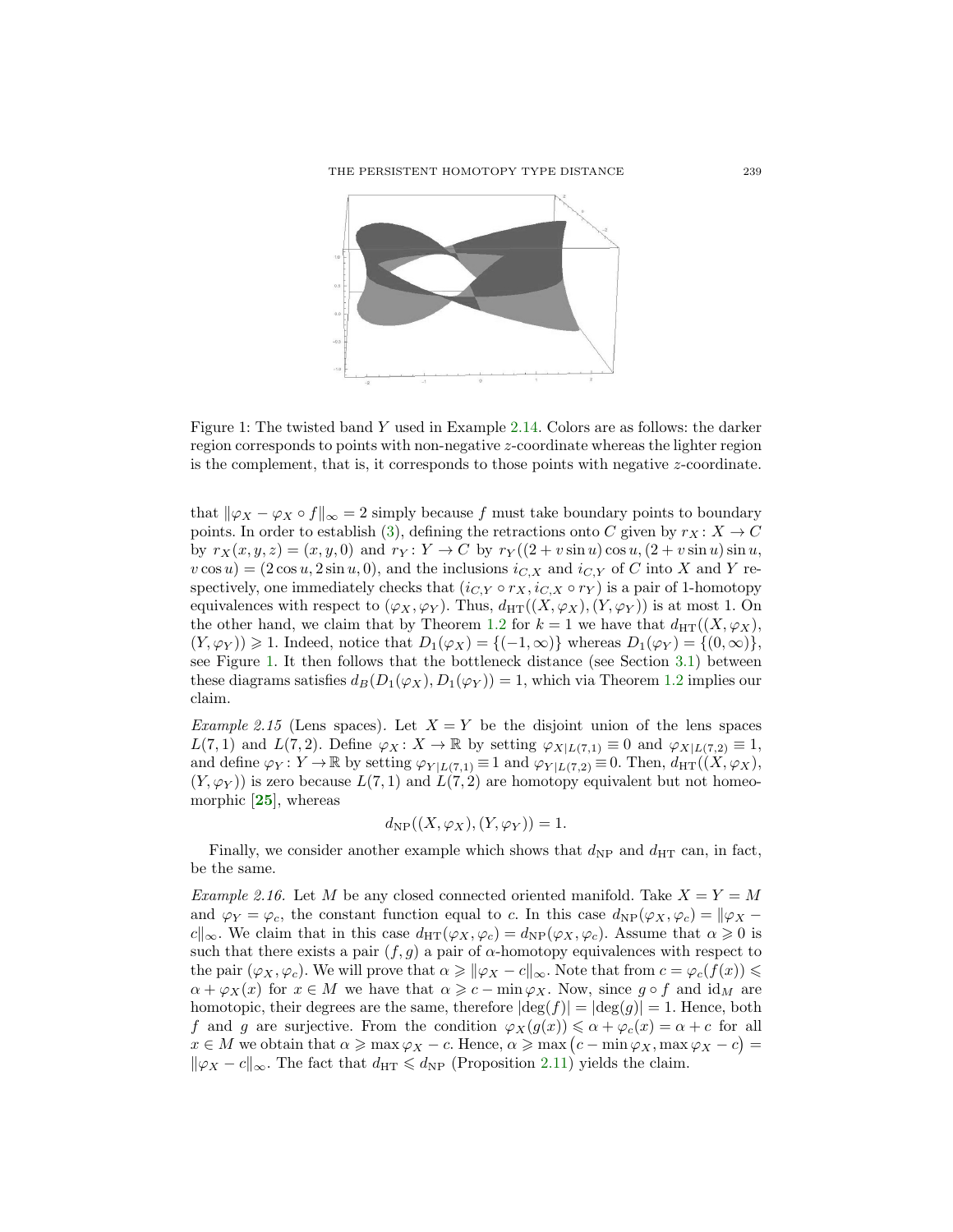### 2.2. Comments on Definition [2.6](#page-4-0)

We now consider three questions that may naturally arise:

- What if we simplify the definition of  $\alpha$ -homotopies given in Definition [2.2](#page-4-1) by removing the condition about H being an  $\alpha$ -map at each instant, requiring only it to be an  $\alpha$ -map for  $t = 0$  and  $t = 1$ ? And, analogously, what if we remove the condition about an  $\alpha$ -homotopy in a subcategory **C** of **S** to be a morphism in C at each instant?
- Would it be possible to define  $d_{\text{HT}}^{\text{C}}$  via a minimum instead of an infimum?
- Is  $d_{\text{HT}}^{\text{C}}$  actually only an extended pseudo-metric or rather an extended metric?

We will answer this questions by means of examples, taking  $n = 1$ , i.e., real valued functions, for the sake of simplicity. Moreover, when possible, we take  $C = S$ , and in such cases we simply write  $d_{\text{HT}}$  instead of  $d_{\text{HT}}^{\mathbf{S}}$ .

As for the first issue, the definition of  $\alpha$ -homotopy we have given may seem more complex than necessary. One could think of removing the condition about being an  $\alpha$ -map at each instant, maintaining only the condition that it be an  $\alpha$ -map for  $t = 0$ and  $t = 1$ . Unfortunately, the new metric  $d^*$  that we would obtain from this simplified definition of  $\alpha$ -homotopies would not give an upper bound for the bottleneck distance in persistent homology. In particular, the vanishing of  $d^*$  would not imply that the considered sublevel-set persistent homologies are the same. This is shown in the following example, proving that the analogue of Theorem  $1.2$  for  $d^*$  would not hold.

<span id="page-9-1"></span>Example 2.17. Define  $\varphi, \psi : [-1, 1] \to \mathbb{R}$  by  $\varphi(x) = 1 - |x|$  and  $\psi(x) = (1 + x)/2$  (see Figure [2\)](#page-9-0).



<span id="page-9-0"></span>Figure 2: The functions considered in Example [2.17.](#page-9-1) In this case  $d^*(\varphi, \psi) = 0$  but  $d_{\text{HT}}(([-1,1], \varphi), ([-1,1], \psi)) > 0.$ 

We also define  $f, g: [-1, 1] \to [-1, 1]$  by setting  $f(x) = 1 - 2|x|$  and  $g(x) = \frac{x-1}{2}$ . We have that  $\psi \circ f(x) = \frac{1 + (1 - 2|x|)}{2} = 1 - |x| = \varphi(x)$  and  $\varphi \circ g(x) = 1 - \left|\frac{x-1}{2}\right| = 1 - \frac{1-x}{2} = \frac{1+x}{2} = \psi(x)$ , so that the maps f and g are 0-maps with respect to  $(\varphi, \psi)$ and  $(\psi, \varphi)$ , respectively. Furthermore,  $g \circ f(x) = \frac{(1-2|x|)-1}{2} = -|x|$  and  $f \circ g(x) =$  $1-2\left|\frac{x-1}{2}\right|=1-2\left(\frac{1-x}{2}\right)=x$ . It follows that  $f \circ g$  equals the identity, whereas  $g \circ f$ is homotopic to the identity via the homotopy  $H(x,t) := (t-1)|x| + tx$ . Note that  $H(\cdot,0)$  and  $H(\cdot,1)$  are 0-maps with respect to  $(\varphi,\varphi)$ . As a consequence,  $d^*(\varphi,\psi)=0$ . Now we can observe that the sublevelset persistent homologies of  $\varphi$  and  $\psi$  are clearly different from each other, and hence the corresponding bottleneck distance is positive. This can be easily seen by checking that 1 is a homological critical value for  $\varphi$ , but not for  $\psi$ . Therefore,  $d^*$  is not an upper bound for the bottleneck distance. On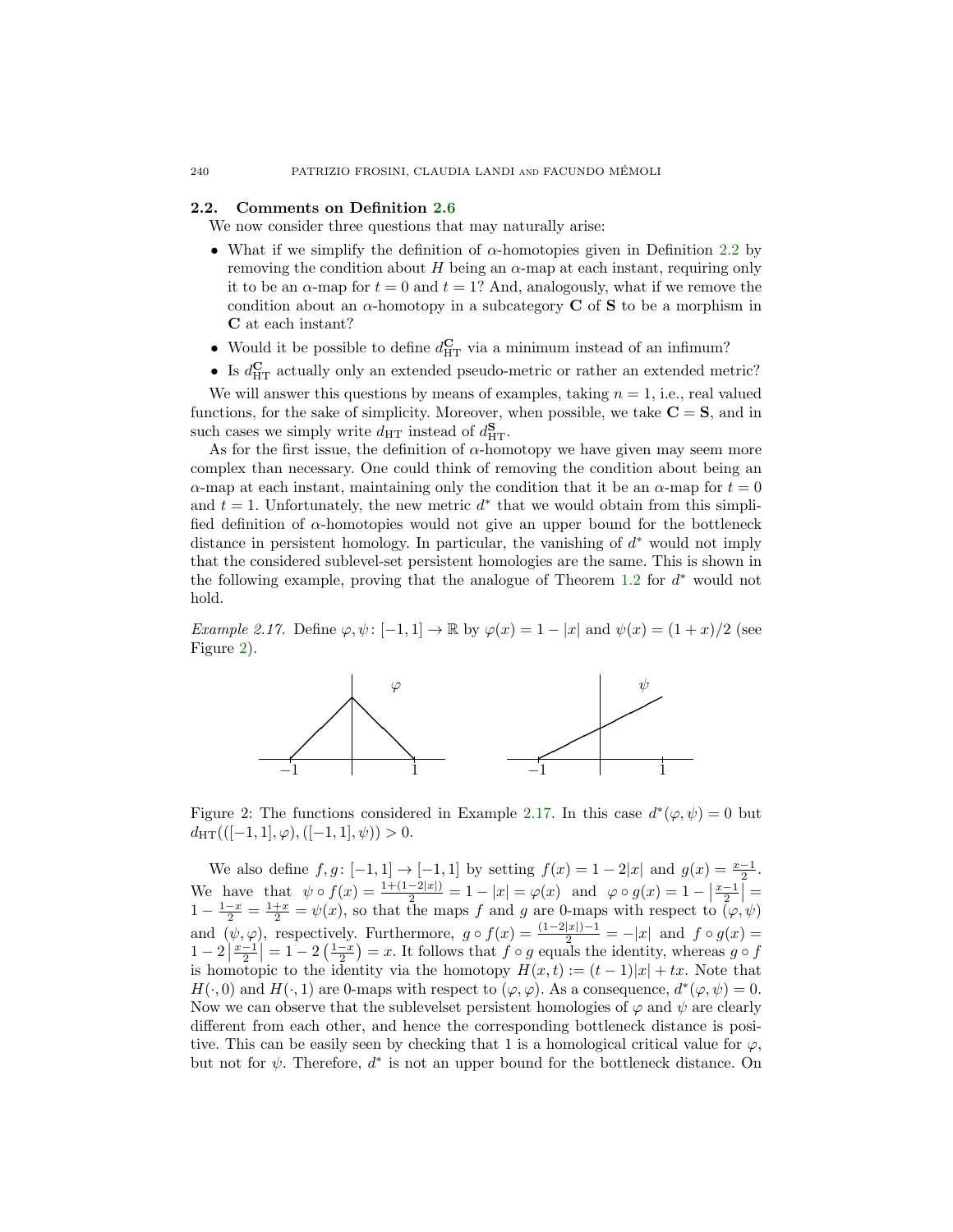the contrary, we shall prove in Section [3.1](#page-15-1) that that property holds for  $d_{\text{HT}}$  (Theo-rem [1.2\)](#page-1-2). This fact leads us to prefer the definition of  $\alpha$ -homotopy, and consequently, of  $d_{\text{HT}}$ , that we have presented.

Analogously, the following Example [2.18](#page-10-0) shows the difference between asking an  $\alpha$ -homotopy to be a morphism in C rather than in S at each instant.

<span id="page-10-0"></span>*Example 2.18.* Denoting by 2 $\mathbb{Z}$  the even integers and by  $2\mathbb{Z}+1$  the odd integers, let  $X = \{0\} \times \mathbb{R} \cup [0,1] \times 2\mathbb{Z}$  and  $Y = \{0\} \times \mathbb{R} \cup [0,1] \times (2\mathbb{Z}+1)$  be two subsets of  $\mathbb{R}^2$ . Let  $\varphi_X(s,t) = t$  and  $\varphi_Y(s,t) = t$ . Taking C the subcategory of S whose morphisms are homeomorphisms, it holds that  $d_{\mathrm{HT}}^{\mathbf{C}}((X,\varphi_X),(Y,\varphi_Y))=1$  whereas it holds that  $d_{\text{HT}}((X,\varphi_X),(Y,\varphi_Y)) = 0.$  Notice that removing the request for an  $\alpha$ -homotopy in C to be a homeomorphism at each instant, we would obtain  $d_{\mathrm{HT}}^{\mathbf{C}}((X,\varphi_X),(Y,\varphi_Y))=0$ by using the 0-maps  $f: X \to Y$   $f(s,t) = (s,t-1)$  and  $g: Y \to X$ ,  $g(s,t) = (s,t-1)$ shown in Figure [3.](#page-10-1)



<span id="page-10-1"></span>Figure 3: The objects and maps considered in Example [2.18.](#page-10-0)

As for the second issue, the use of an infimum instead of a minimum is necessary, as the following example shows. The same example shows that  $d_{\text{HT}}$  is not an extended metric, but only an extended pseudo-metric, thus clarifying the third issue.

<span id="page-10-3"></span>Example 2.19. Define  $\varphi, \psi : [-2, 2] \to \mathbb{R}$  by setting  $\varphi(x) = -|x|, \psi(x) = 0$  for  $|x| \leq 1$ and  $\psi(x) = 2 - 2|x|$  for  $|x| > 1$  (see Figure [4\)](#page-10-2).



<span id="page-10-2"></span>Figure 4: The functions considered in Example [2.19.](#page-10-3) In this case the infimum of the values  $\alpha > 0$  such that a pair of  $\alpha$ -homotopy equivalences with respect to  $(\varphi, \psi)$  exists is 0. However, no pair of 0-homotopy equivalences with respect to  $(\varphi, \psi)$  exists.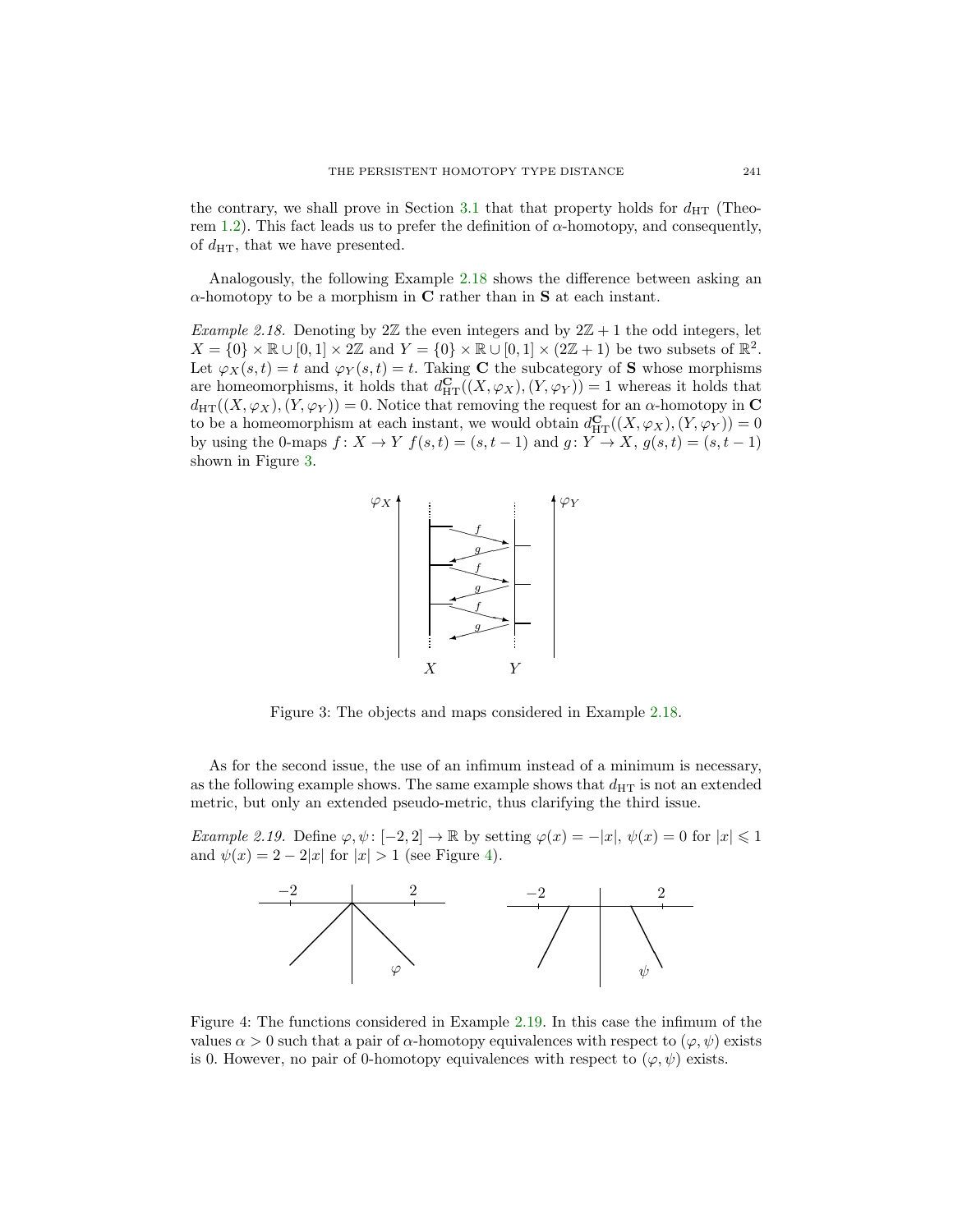We claim that, for every small enough  $\alpha > 0$  in  $\mathbb{R}$ , we can find a pair of  $\alpha$ -homotopy equivalences  $(f_{\alpha}, f_{\alpha}^{-1})$  with respect to  $(\varphi, \psi)$ . As a consequence,  $d_{\text{HT}}(([-2, 2], \varphi)$ ,  $([-2, 2], \psi)$  = 0. In order to show our claim, let us take  $0 < \alpha < 2$  and consider the homeomorphism  $f_{\alpha} : [-2, 2] \rightarrow [-2, 2]$  defined by setting

$$
f_{\alpha}(x) := \begin{cases} \frac{1}{2-\alpha}x + \frac{2\alpha - 2}{2-\alpha}, & \text{if } -2 \leq x < -\alpha, \\ \frac{1}{\alpha}x, & \text{if } -\alpha \leq x < \alpha, \\ \frac{1}{2-\alpha}x - \frac{2\alpha - 2}{2-\alpha}, & \text{if if } \alpha \leq x \leq 2. \end{cases}
$$

Observe that  $f_{\alpha}([-2, -\alpha]) = [-2, -1], f_{\alpha}([- \alpha, \alpha]) = [-1, 1]$  and  $f_{\alpha}([\alpha, 2]) = [1, 2]$ . It follows that

$$
\psi \circ f_{\alpha}(x) = \begin{cases} 2 - 2 \left| \frac{x}{2 - \alpha} + \frac{2\alpha - 2}{2 - \alpha} \right| = 2 + 2 \left( \frac{x}{2 - \alpha} + \frac{2\alpha - 2}{2 - \alpha} \right) = 2 \frac{x + \alpha}{2 - \alpha}, & \text{if } -2 \leq x < -\alpha, \\ 0, & \text{if } -\alpha \leq x < \alpha, \\ 2 - 2 \left| \frac{x}{2 - \alpha} - \frac{2\alpha - 2}{2 - \alpha} \right| = 2 - 2 \left( \frac{x}{2 - \alpha} - \frac{2\alpha - 2}{2 - \alpha} \right) = -2 \frac{x - \alpha}{2 - \alpha}, & \text{if } \alpha \leq x \leq 2. \end{cases}
$$

As a consequence

$$
\varphi(x) - \psi \circ f_{\alpha}(x) = \begin{cases}\n-|x| - 2\frac{x + \alpha}{2 - \alpha} = x - 2\frac{x + \alpha}{2 - \alpha} = -\alpha \frac{2 + x}{2 - \alpha}, & \text{if } -2 \leq x < -\alpha, \\
-|x|, & \text{if } -\alpha \leq x < \alpha, \\
-|x| + 2\frac{x - \alpha}{2 - \alpha} = -x + 2\frac{x - \alpha}{2 - \alpha} = -\alpha \frac{2 - x}{2 - \alpha}, & \text{if } \alpha \leq x \leq 2.\n\end{cases}
$$

We can easily check that  $-\alpha \leqslant \varphi(x) - \psi \circ f_\alpha(x) \leqslant 0$  for every  $x \in [-2, 2]$ . It follows that  $\|\varphi - \psi \circ f_\alpha\|_{\infty} \leq \alpha$ . Hence,  $(f_\alpha, f_\alpha^{-1})$  is a pair of  $\alpha$ -homotopy equivalences with respect to  $(\varphi, \psi)$ . Given that  $\alpha$  can be chosen arbitrarily close to 0, this implies that

$$
d_{\text{HT}}(((-2,2],\varphi),([-2,2],\psi)) = d_{\text{NP}}(((-2,2],\varphi),([-2,2],\psi)) = 0.
$$

We claim that no pair of 0-homotopy equivalences with respect to  $(\varphi, \psi)$  exists. We prove this by contradiction. Assume that a pair of 0-homotopy equivalences  $(f_0, g_0)$ with respect to  $(\varphi, \psi)$  exists. Then a homotopy  $H_0: [-2, 2] \times [0, 1] \rightarrow [-2, 2]$  exists, such that  $H_0(x, 0) = g_0 \circ f_0(x)$ ,  $H_0(x, 1) = x$  and  $\varphi(H_0(x, t)) \leq \varphi(x)$  for every  $x \in$  $[-2, 2]$  and every  $t \in [0, 1]$ . It is easy to prove that  $H_0(-2, t) = -2$  for every  $t \in [0, 1]$ :  $H_0(-2, 1) = -2$ ,  $\varphi(H_0(-2, t)) \le \varphi(-2)$  for every  $t \in [0, 1]$ , and  $-2$  is a strict local minimum point for  $\varphi$ . Analogously,  $H_0(2, t) = 2$  for every  $t \in [0, 1]$ . It follows that  $g_0 \circ f_0(-2) = -2$  and  $g_0 \circ f_0(2) = 2$ .

Now, we observe that  $f_0(\{-2, 2\}) \subseteq \{-2, 2\}$ , because  $f_0$  is a 0-map and  $-2, 2$  are the only points where  $\psi$  takes a value that is not strictly greater than  $\varphi(-2) = \varphi(2)$  $-2$ . Analogously,  $g_0({-2, 2}) \subseteq {-2, 2}$ . By possibly composing  $f_0$  with the reflection  $x \mapsto -x$ , we can assume that  $f_0(-2) = -2$ . From the equality  $g_0 \circ f_0(-2) = -2$ , it follows that  $g(-2) = -2$ . We can now prove that  $f_0([-2, 2]) \subseteq [-2, -1]$ . Indeed, since  $f_0(-2) = -2$ , if  $f_0([-2, 2])$  contained a point  $\bar{x} > -1$ , it should also contain an infinite number of points x where  $\psi$  takes the value 0. This contradicts the assumption that  $f_0$  is a 0-map, because  $\varphi$  takes its maximum 0 only at the point 0. Furthermore,  $g_0([-2,-1]) \subseteq [-2,0]$ . Indeed, since  $g_0(-2) = -2$ , if  $g_0([-2,-1])$  contained a point  $\bar{x} > 0$ , there should exist a point  $\bar{x} \in [-2, -1)$  such that  $g(\bar{x}) = 0$ , so that  $\varphi((\bar{x})) = 0$ . This contradicts the assumption that  $g_0$  is a 0-map. In conclusion, we should have that  $g_0 \circ f_0([-2,2]) \subseteq [-2,0]$ , thus contradicting the fact that  $g_0 \circ f_0(2) = 2$ .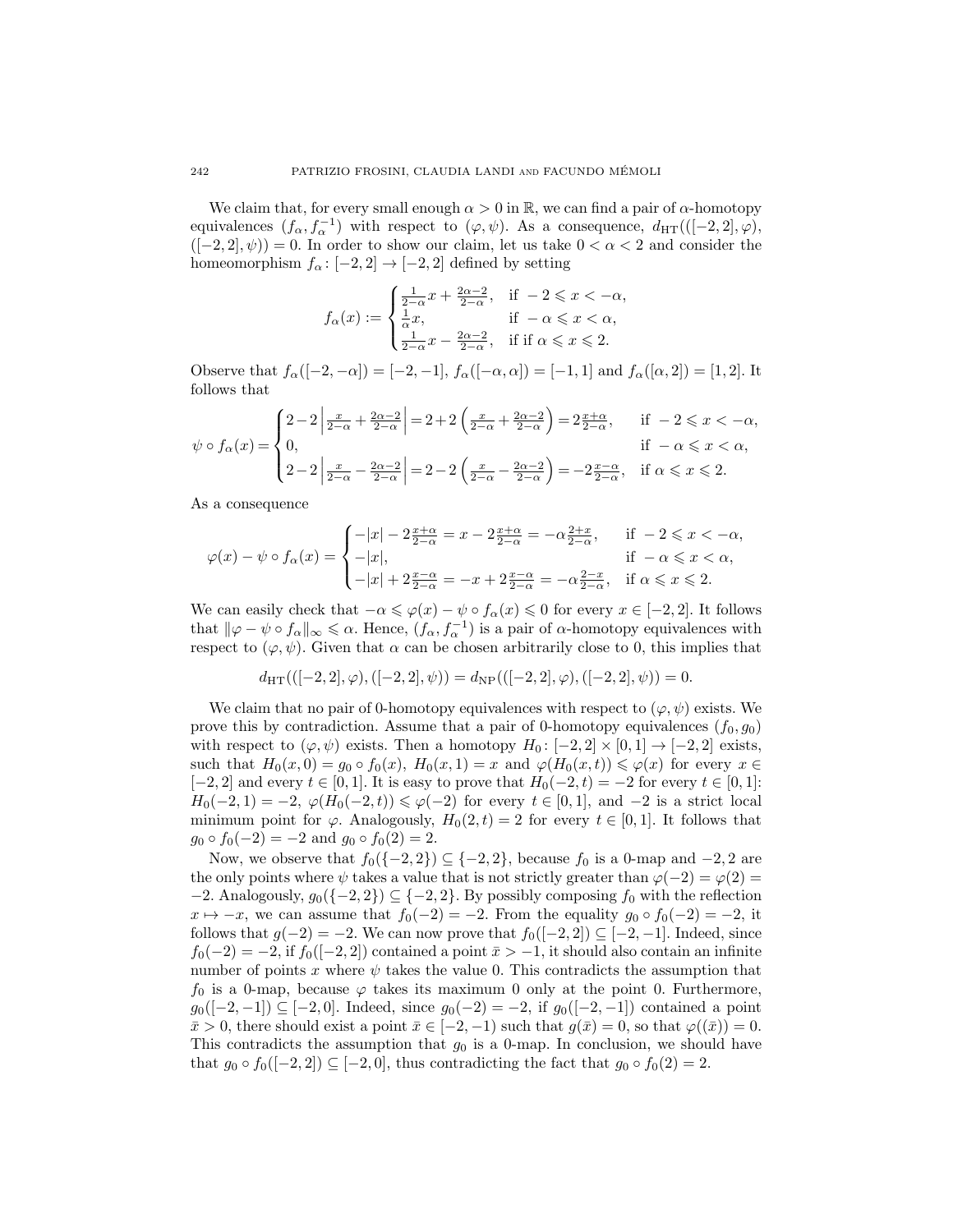### 2.3. The importance of choosing a subcategory C of S

The main motivation for considering a subcategory **C** of **S** instead of only the category S is to generalize the natural pseudo-distance, whose definition depends on the selection of a set of objects and a set of morphisms that may be respectively smaller than the set of all real-valued continuous functions and the set of all homeomorphisms (cf., e.g., Section 7.1 in  $\left[2\right]$  $\left[2\right]$  $\left[2\right]$  and  $\left[6, 18\right]$  $\left[6, 18\right]$  $\left[6, 18\right]$  $\left[6, 18\right]$  $\left[6, 18\right]$ ). The following examples show that this choice is fruitful.

The first two examples show that the use of an appropriate subcategory  $C$  of **S** allows us to represent the  $L^{\infty}$  distance and the natural pseudo-distance  $d_{\text{NP}}$  as particular cases of  $d_{\text{HT}}^{\mathbf{C}}$ .

*Example 2.20.* For a fixed compact X, consider the category  $C$  whose objects are given by the pairs  $(X, \varphi)$  where  $\varphi: X \to \mathbb{R}^n$  is continuous, and such that between any two objects  $(X, \varphi), (X, \varphi') \in ob(\mathbb{C})$  there is at most one morphism,  $id_X : X \to$ X, from  $(X, \varphi)$  to  $(X, \varphi')$ , and this happens provided that  $\varphi' \preceq \varphi$ . If  $\varphi'$  is not everywhere less than  $\varphi$ , then no morphism exists from  $(X, \varphi)$  to  $(X, \varphi')$ . By choosing this subcategory **C** of **S** we obtain that  $d_{\mathrm{HT}}^{\mathbf{C}}((X, \varphi), (X, \varphi')) = ||\varphi - \varphi'||_{\infty}$ .

<span id="page-12-0"></span>*Example 2.21.* Let us set  $n = 2m$  in the definition of the category **S**. Take the category **C** whose objects are the objects  $(X, \varphi_X)$  of **S** and the morphisms from an object  $(X, \varphi_X)$  to another object  $(Y, \varphi_Y)$  are the homeomorphisms  $f: X \to Y$  such that  $\varphi_Y \circ f \preceq \varphi_X$ . If  $\psi_X \colon X \to \mathbb{R}^m$  is a continuous function, then

$$
d_{\rm NP}((X,\boldsymbol{\psi}_X),(Y,\boldsymbol{\psi}_Y)) = d_{\rm HT}^{\bf C}\left( (X,(\boldsymbol{\psi}_X,-\boldsymbol{\psi}_X)),(Y,(\boldsymbol{\psi}_Y,-\boldsymbol{\psi}_Y)) \right).
$$

Here the symbol  $(\psi_X, -\psi_X)$  denotes the function  $\varphi_X \colon X \to \mathbb{R}^n$  whose first m components define the function  $\psi_X$ , while the last m components define the function  $-\psi_X$ . Analogously for the symbol  $(\psi_Y, -\psi_Y)$ .

Let us prove the previous equality. In the case that  $X$  and  $Y$  are not homeomorphic, we have that  $d_{\text{NP}}((X, \psi_X), (Y, \psi_Y)) = d_{\text{HT}}^{\text{C}}((X, (\psi_X, -\psi_X)), (Y, (\psi_Y, -\psi_Y))) = \infty$ . Therefore we can confine ourselves to assuming that  $X$  and  $Y$  are homeomorphic.

If there exist an  $\alpha \geq 0$  and a homeomorphism  $f: X \to Y$  such that  $\|\psi_X - \psi_Y \circ$  $f\|_{\infty}\leqslant\alpha$ , then  $\psi_Y\circ f\preceq\psi_X+\vec{\alpha}$  and  $\psi_Y\circ f\succeq\psi_X-\vec{\alpha}$  (i.e.  $-\psi_Y\circ f\preceq-\psi_X+\vec{\alpha}$ ), and hence f is an  $\vec{\alpha}$ -map in C from  $(X, (\psi_X, -\psi_X))$  to  $(Y, (\psi_Y, -\psi_Y))$ , with  $\vec{\alpha} =$  $(\alpha, \alpha, \dots, \alpha) \in \mathbb{R}^m$ . Analogously, since  $\|\psi_Y - \psi_X \circ f^{-1}\|_{\infty} = \|\psi_X - \psi_Y \circ f\|_{\infty} \leq \alpha$ ,  $f^{-1}$  is an  $\vec{\alpha}$ -map in  $\bf{C}$  from  $(Y, (\psi_Y, -\psi_Y))$  to  $(X, (\psi_X, -\psi_X))$ . Furthermore,  $f^{-1} \circ f$ and  $f \circ f^{-1}$  are  $\vec{0}$ -homotopic, and hence  $2\vec{\alpha}$ -homotopic to id<sub>X</sub> and id<sub>Y</sub>, respectively, by constant homotopies. Therefore,  $(f, f^{-1})$  is a pair of  $\vec{\alpha}$ -homotopy equivalences for  $((\psi_X, -\psi_X), (\psi_Y, -\psi_Y)),$  implying that  $(X, (\psi_X, -\psi_X))$  and  $(Y, (\psi_Y, -\psi_Y))$  are  $(\vec{\alpha}, \vec{\alpha})$ -homotopy equivalent. Thus,

$$
d_{\mathrm{NP}}\left((X,\psi_X),(Y,\psi_Y)\right) \geqslant d_{\mathrm{HT}}^{\mathbf{C}}\left(\left(X,\left(\psi_X,-\psi_X\right)\right),\left(Y,\left(\psi_Y,-\psi_Y\right)\right)\right).
$$

If  $(X,(\psi_X,-\psi_X))$  and  $(Y,(\psi_Y,-\psi_Y))$  are  $(\vec{\alpha},\vec{\alpha})$ -homotopy equivalent with  $\alpha \geq 0$ , then there is a pair  $(f, g)$  of  $(\vec{\alpha}, \vec{\alpha})$ -homotopy equivalences for  $((\psi_X, -\psi_X),$  $(\psi_Y, -\psi_Y)$ ). The definition of **C** implies that f and g are two homeomorphisms. Moreover,  $\psi_Y \circ f \preceq \psi_X + \vec{\alpha}$  and  $-\psi_Y \circ f \preceq -\psi_X + \vec{\alpha}$  (i.e.  $\psi_Y \circ f \succeq \psi_X - \vec{\alpha}$ ), and hence  $\|\psi_X - \psi_Y \circ f\|_{\infty} \leq \alpha$ .

Thus,  $d_{\text{NP}}((X, \psi_X), (Y, \psi_Y)) \leq d_{\text{HT}}^{\text{C}}((X, (\psi_X, -\psi_X)), (Y, (\psi_Y, -\psi_Y))).$ 

Therefore,  $d_{\text{NP}}((X, \psi_X), (Y, \psi_Y)) = d_{\text{HT}}^{\text{C}}((X, (\psi_X, -\psi_X)), (Y, (\psi_Y, -\psi_Y))).$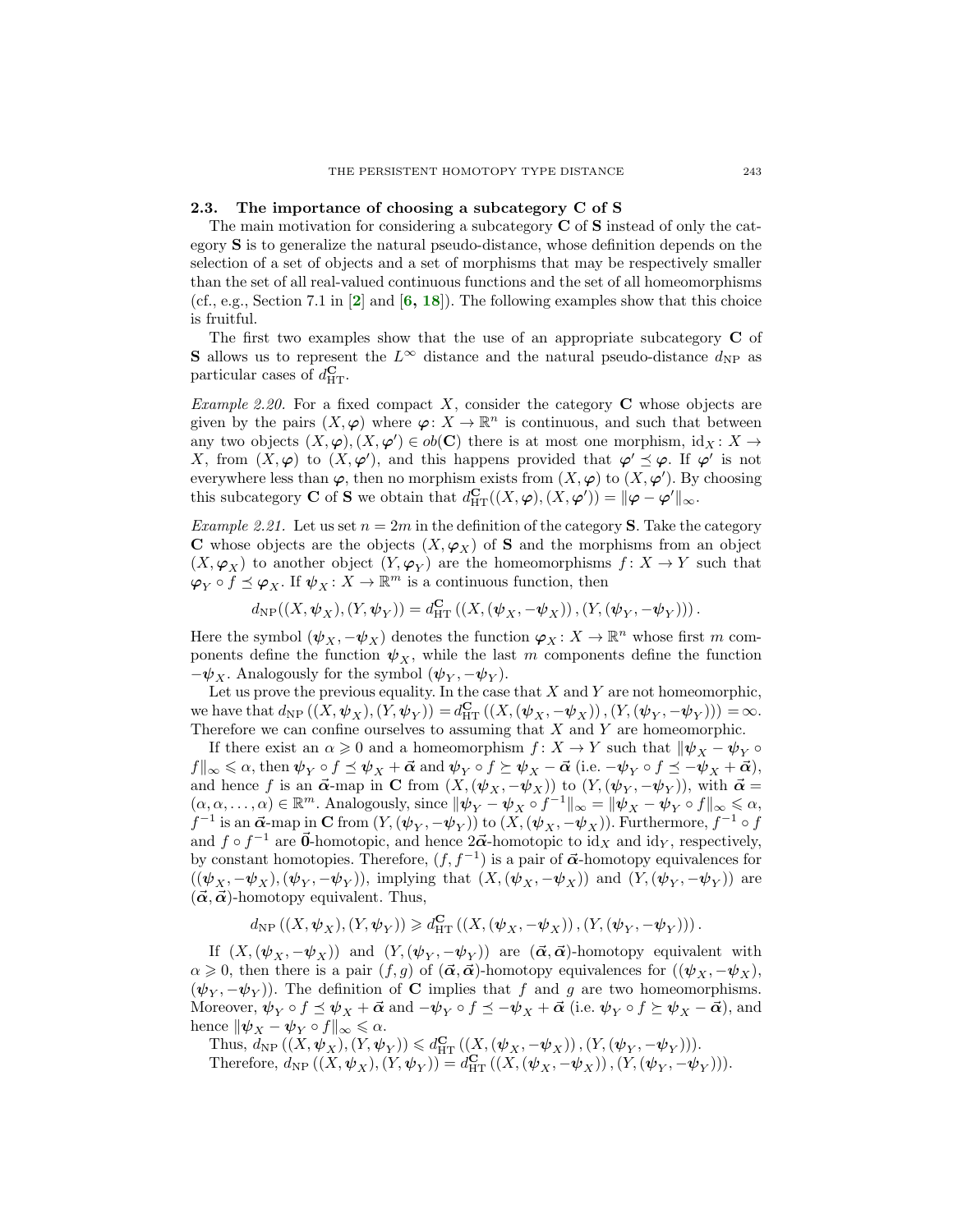In other words, by taking a suitable subcategory  $C$  of  $S$  we can read the natural pseudo-distance  $d_{\rm NP}$  into the persistent homotopy type distance  $d_{\rm HT}^{\bf C}$ .

The following examples provide more insights into the different outcomes that can be obtained varying the category C. In particular, Example [2.22](#page-13-0) shows the effect of a restriction of both  $ob(S)$  and  $hom(S)$ , while Example [2.23](#page-13-1) illustrates the effect of a restriction of  $hom(S)$ .

<span id="page-13-0"></span>Example 2.22. Let us imagine to be interested in comparing gray-level colorings of narrow strips (possibly segments), represented by pairs  $(R_{\epsilon}, \varphi)$  where  $R_{\epsilon}$  is the rectangle  $[-1, 1] \times [0, \epsilon]$  for some  $\epsilon \in [0, 1]$  and  $\varphi: R_{\epsilon} \to \mathbb{R}$  takes values that depend only on the first coordinate (i.e.  $\varphi(x, y_1) = \varphi(x, y_2)$  for every  $(x, y_1), (x, y_2) \in R_{\epsilon}$ ). We will call each of these pairs a *strip coloring*. Let us also assume that we wish  $(i)$  to distinguish the generic strip coloring  $(R_{\epsilon}, \varphi)$  from its horizontal reflection  $(R_{\epsilon}, \hat{\varphi})$  with  $\hat{\varphi}$  defined by setting  $\hat{\varphi}(x, y) = \varphi(-x, y)$ , and  $(ii)$  not distinguish the strip colorings  $(R_{\epsilon}, \varphi)$  and  $(R_0, \varphi_{R_0})$  on the ground that the height of the strips is not important. Then, these requirements can be satisfied by considering the subcategory C of S whose objects are given by the previously defined strip colorings for all  $\epsilon \in [0,1]$ , and whose morphisms between two strip colorings  $(R_{\epsilon}, \varphi), (R_{\epsilon'}, \varphi') \in ob(\mathbf{C})$  are the continuous maps  $f = (f_1, f_2) : R_{\epsilon} \to R_{\epsilon'}$  such that

- 1.  $f_1$  depends only on the first coordinate;
- 2.  $f_1(\cdot, 0)$  is a strictly increasing homeomorphism;
- 3. The inequality  $\varphi' \circ f(x, y) \leq \varphi(x, y)$  holds for every  $(x, y) \in R_{\epsilon}$ .

Now, let us set  $\varphi(x, y) = x$ . If  $f = (f_1, f_2): R_{\epsilon} \to R_{\epsilon}$  is an  $\alpha$ -map with respect to  $(\varphi, \hat{\varphi})$ , then  $\hat{\varphi}(f(x, y)) \leq \varphi(x, y) + \alpha$  for every  $(x, y) \in R_{\epsilon}$ . The definition of  $\varphi$  and  $\hat{\varphi}$ implies that  $-f_1(x, y) \leq x + \alpha$  for every  $(x, y) \in R_{\epsilon}$ . By setting  $x = -1$ ,  $y = 0$  and observing that  $f_1(-1,0) = -1$ , we get  $1 = -f_1(-1,0) \le -1 + \alpha$ , i.e.  $\alpha \ge 2$ . It is immediate to check that  $(\mathrm{id}_{R_{\epsilon}}, \mathrm{id}_{R_{\epsilon}})$  is a pair of 2-homotopy equivalences with respect to  $(\varphi, \hat{\varphi})$ . Therefore  $d_{\mathrm{HT}}^{\mathbf{C}}((R_{\epsilon}, \varphi), (R_{\epsilon}, \hat{\varphi})) = 2$ . Moreover,  $d_{\mathrm{HT}}^{\mathbf{C}}((R_{\epsilon}, \varphi), (R_0, \varphi_{|R_0})) = 0$ , so that  $d_{\text{HT}}^{\text{C}}$  satisfies the two required properties (*i*) and (*ii*). It is also interesting to observe that  $d_{\text{NP}}((R_{\epsilon}, \varphi), (R_0, \varphi_{|R_0})) = \infty$  (because  $R_{\epsilon}$  and  $R_0$  are not homeomorphic) and  $d_{\text{HT}}^{\mathbf{S}}((R_{\epsilon},\varphi),(R_{\epsilon},\hat{\varphi}))=0$  (because the homeomorphism  $f(x,y)=(-x,y)$ is a 0-homotopy equivalence with respect to the pair  $(\varphi, \hat{\varphi})$ , so that neither  $d_{\text{NP}}$  nor  $d_{\text{HT}}^{\mathbf{S}}$  satisfy the two required properties (*i*) and (*ii*).

<span id="page-13-1"></span>Example 2.23. Let C be the category whose objects are pairs  $(X, \varphi)$  with  $X = [-1, 1]$ and  $\varphi: X \to \mathbb{R}$  a continuous function, and whose morphisms between two objects  $(X, \varphi), (X, \varphi')$  are the non-decreasing continuous maps  $f: X \to X$ . Let us take the two functions  $\varphi, \hat{\varphi} : X \to \mathbb{R}$  defined by setting  $\varphi(x) = x$  and  $\hat{\varphi}(x) = -x$ . In the category **C**, the map  $f(x) \equiv 1$  is a 0-map with respect to the pair  $(\varphi, \hat{\varphi})$ , and the map  $g(x) \equiv -1$  is a 0-map with respect to the pair  $(\hat{\varphi}, \varphi)$ . The function  $H: [-1, 1] \times$  $[0,1] \to \mathbb{R}$ ,  $H(x,t) = t(x+1) - 1$  is a 0-homotopy between  $g \circ f$  and  $id_X$  with respect to the pair  $(\varphi, \varphi)$ , and the function  $H' : [-1, 1] \times [0, 1] \to \mathbb{R}$ ,  $H'(x, t) = t(x - 1) + 1$ is a 0-homotopy between  $f \circ g$  and  $\mathrm{id}_X$  with respect to the pair  $(\hat{\varphi}, \hat{\varphi})$ . As a consequence,  $d_{\mathrm{HT}}^{\mathbf{C}}((X,\varphi),(X,\hat{\varphi}))=0$ . In other words,  $d_{\mathrm{HT}}^{\mathbf{C}}$  cannot distinguish  $\varphi$  from  $\hat{\varphi}$ . However, if we maintain the same objects and restrict the set of morphisms to the set of all increasing homeomorphisms from  $X$  to  $X$ , we obtain another subcategory  $\mathbb{C}'$  of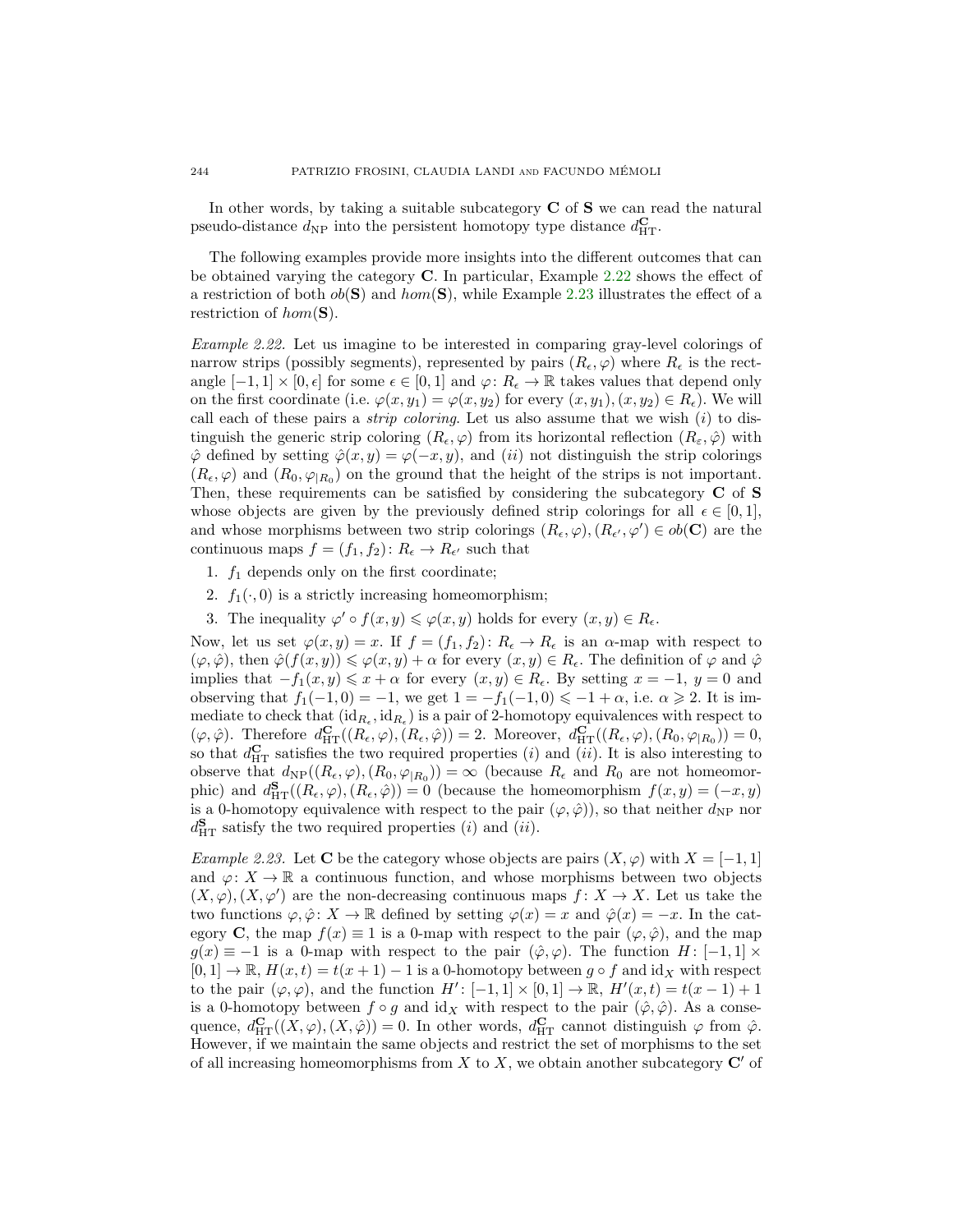**S** such that  $d_{\mathrm{HT}}^{\mathbf{C}'}((X,\varphi),(X,\hat{\varphi})) > 0$ . Therefore, different choices of the subcategory C of S can produce different pseudo-metrics in our model.

### 2.4.  $d_{\text{HT}}$  is the same in the topological, PL, and smooth categories

In this section we prove that  $d_{\text{HT}}$  is the same in the topological, PL, and smooth categories.

<span id="page-14-0"></span>**Proposition 2.24.** Let  $C$  be the subcategory of  $S$  such that: the objects of  $C$  are all the pairs  $(X, \varphi_X)$  where X is a compact polyhedron, and  $\varphi_X \colon X \to \mathbb{R}$  is a piecewise linear function; the morphisms of C from an object  $(X, \varphi_X)$  to another object  $(Y, \varphi_Y)$  are all the piecewise linear maps  $f: X \to Y$  such that  $\varphi_Y \circ f \leq \varphi_X$ . If  $(X, \varphi_X)$  and  $(Y, \varphi_Y)$  are two objects in C, and so in S, then  $d_{\mathrm{HT}}^{\mathbf{C}}((X, \varphi_X), (Y, \varphi_Y)) =$  $d_{\mathrm{HT}}^{\mathbf{S}}((X,\varphi_X),(Y,\varphi_Y)).$ 

*Proof.* The inequality  $d_{\mathrm{HT}}^{\mathbf{C}}((X,\varphi_X),(Y,\varphi_Y)) \geq d_{\mathrm{HT}}^{\mathbf{S}}((X,\varphi_X),(Y,\varphi_Y))$  holds because each morphism in  $C$  is also a morphism in  $S$ . To see that the converse inequality holds, let  $\omega_X$  and  $\omega_Y$  be the moduli of continuity of  $\varphi_X$  and  $\varphi_Y$ , respectively. Let  $(f, g)$  be a pair of  $\alpha$ -homotopy equivalences in S with respect to  $(\varphi_X, \varphi_Y)$ . Let K, L be simplicial complexes such that  $X = |K|$  and  $Y = |L|$ . By the simplicial approximation theorem (cf., e.g., [[16](#page-28-9)]), there exists  $\varepsilon > 0$  and  $K^{\varepsilon}$  and  $L^{\varepsilon}$  subdivisions of K and L with  $mesh(K^{\varepsilon}), mesh(L^{\varepsilon}) < \varepsilon$ , respectively, and a PL map  $f^{\varepsilon}: X \to Y$  such that, for any  $x \in X$ , each simplex of  $L^{\varepsilon}$  containing  $f(x)$  contains also  $f^{\varepsilon}(x)$ . Since  $f^{\varepsilon}$  is homotopic to f via  $F(x,t) = (1-t)f^{\varepsilon}(x) + tf(x)$ , and  $mesh(L^{\varepsilon}) < \varepsilon$ , it holds that  $f^{\varepsilon}$  is  $\omega_Y(\varepsilon)$ homotopic to f. Analogously, there exists a simplicial approximation  $g^{\varepsilon}$  of g that is  $\omega_X(\varepsilon)$ -homotopic to g via  $G(x,t) = (1-t)g^{\varepsilon}(x) + tg(x)$ . Notice that  $f^{\varepsilon}$  is an  $(\alpha +$  $\omega_Y(\varepsilon)$ )-map with respect to  $(\varphi_X, \varphi_Y)$  and that  $g^{\varepsilon}$  is an  $(\alpha + \omega_X(\varepsilon))$ -map with respect to  $(\varphi_Y, \varphi_X)$ . Thus,  $S: X \times I \to X$  defined by  $S(x,t) = G(F(x,t),t)$  is a  $(\omega_X(\varepsilon) +$  $\omega_Y(\varepsilon)$ -homotopy between  $g^{\varepsilon} \circ f^{\varepsilon}$  and  $g \circ f$ . Because  $(f, g)$  is a pair of  $\alpha$ -homotopy equivalences with respect to  $(\varphi_X, \varphi_Y)$ ,  $g \circ f$  is 2 $\alpha$ -homotopic to id<sub>X</sub> with respect to  $(\varphi_X, \varphi_X)$ . Thus, there is a  $(\omega_X(\varepsilon) + \omega_Y(\varepsilon) + 2\alpha)$ -homotopy between  $g^{\varepsilon} \circ f^{\varepsilon}$  and id<sub>X</sub> with respect to  $(\varphi_X, \varphi_X)$ . Because any homotopy between continuous mappings can likewise be approximated by a combinatorial version, possibly further subdividing K and L, we can approximate the  $(\omega_X(\varepsilon) + \omega_Y(\varepsilon) + 2\alpha)$ -homotopy between  $g^{\varepsilon} \circ f^{\varepsilon}$ and  $\mathrm{id}_X$  by a  $(2\omega_X(\varepsilon) + \omega_Y(\varepsilon) + 2\alpha)$ -homotopy between  $g^{\varepsilon} \circ f^{\varepsilon}$  and  $\mathrm{id}_X$  that is PL at each instant. Analogously, there is a  $(\omega_X(\varepsilon) + 2\omega_Y(\varepsilon) + 2\alpha)$ -homotopy between  $f^{\varepsilon} \circ g^{\varepsilon}$  and  $\mathrm{id}_{Y}$  with respect to  $(\varphi_{Y}, \varphi_{Y})$  that is PL at each instant. Hence,  $(f^{\varepsilon}, g^{\varepsilon})$  is a pair of  $(\omega_X(\varepsilon) + \omega_Y(\varepsilon) + \alpha)$ -homotopy equivalences with respect to  $(\varphi_X, \varphi_Y)$ . As  $\varepsilon$ tends to 0,  $\omega_X(\varepsilon)$  and  $\omega_Y(\varepsilon)$  tend to 0. Hence, the claim. □

**Proposition 2.25.** Let  $D$  be the subcategory of  $S$  such that: the objects of  $D$  are all the pairs  $(M, \varphi_M)$  where M is a smooth connected compact manifold, and  $\varphi_M \colon M \to$  $\mathbb R$  is a smooth function; the morphisms of **D** from an object  $(M, \varphi_M)$  to another object  $(N, \varphi_N)$  are all the smooth maps  $f : M \to N$  such that  $\varphi_N \circ f \leq \varphi_M$ . If  $(M, \varphi_M)$ and  $(N, \varphi_N)$  are two objects in **D**, and hence in **S**, then  $d_{\text{HT}}^{\mathbf{D}}((M, \varphi_M), (N, \varphi_N)) =$  $d_{\mathrm{HT}}^{\mathbf{S}}((M,\varphi_M),(N,\varphi_N)).$ 

Proof. It may be proved in much the same way as Proposition [2.24,](#page-14-0) using the fact that any continuous map  $f: M \to N$  with M and N manifolds can be approximated by  $C^{\infty}$ -maps homotopic to f (cf. [[20](#page-28-10), Ch. 5, Lemma 1.5]). □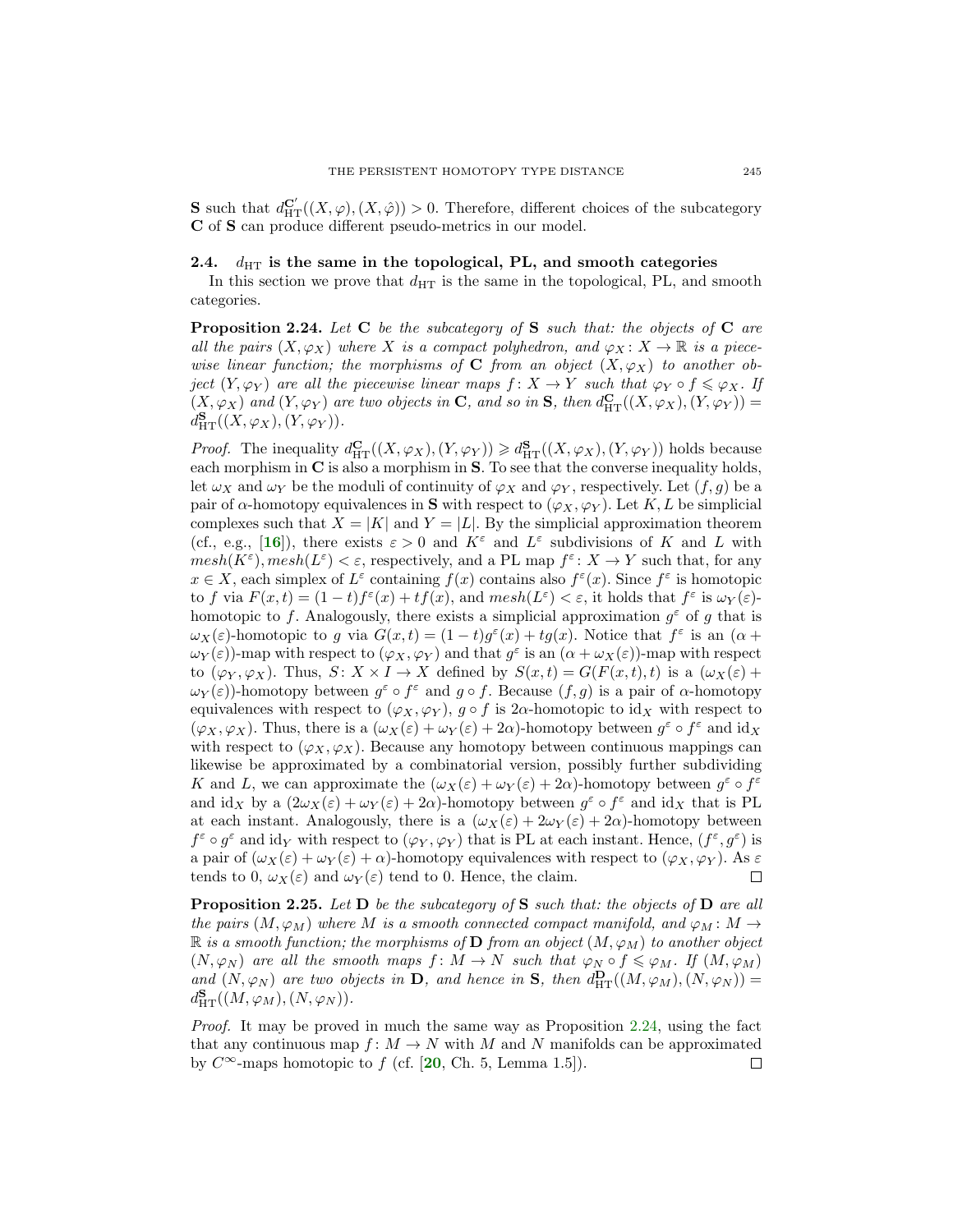# <span id="page-15-0"></span>3. Stability of persistent homology with respect to  $d_{\text{HT}}$

In this section we establish some connections between the distance  $d_{\text{HT}}$  and persis-tent homology, in particular, we lift the Stability Theorem of Persistence [1.1](#page-1-1) via  $d_{\text{HT}}$ .

#### <span id="page-15-1"></span>3.1. Preliminaries

# 3.1.1. Overview of persistence diagrams and the bottleneck distance In persistent homology, for each  $k = 0, 1, 2, \ldots$  one seeks to summarize the topological information contained in the sequence of sublevel sets  $\varphi_X^{-1}((-\infty, t])$  into a multiset  $D_k(\varphi_X)$  of points of the extended plane called a *persistence diagram*: a birth-death pair  $(b, d)$  corresponding to a homological feature in degree k gives rise to a point  $p = (b, d)$  in  $D_k(\varphi_X)$ ; points are taken with multiplicity in order to take into account

There is a natural notion of distance, called the *bottleneck distance*  $d_{\text{B}}$ , that makes the set of all persistence diagrams into a metric space. The bottleneck distance between two persistence diagrams  $D_1, D_2$  is

the presence of multiple features appearing and disappearing at the same sublevels.

$$
d_{\mathcal{B}}(D_1, D_2) = \inf_{M} \max \left\{ \sup_{(p,q) \in M} ||p - q||_{\infty}, \sup_{\substack{s \in D_1 \coprod D_2 \\ s \notin M(D_1) \coprod M^{-1}(D_2)}} \left| \frac{s_x - s_y}{2} \right| \right\},\,
$$

where M varies among all the binary relations between  $D_1$  and  $D_2$  that are both right- and left-unique, i.e., partial matchings between  $D_1$  and  $D_2$ .

The following result, which for fixed  $X$  expresses the continuity of the assignment  $\varphi \mapsto D_k(\varphi)$ , is standard:

**Theorem 1.1** (Stability Theorem of Persistence [[11](#page-27-1)]). Let X be a compact polyhedron. Then, for all continuous tame functions  $\varphi_1, \varphi_2 \colon X \to \mathbb{R}$ , and all integers  $k \geqslant 0$ ,

$$
d_{\mathcal{B}}(D_k(\varphi_1), D_k(\varphi_2)) \leq \|\varphi_1 - \varphi_2\|_{\infty}.
$$
\n(1)

In the above statement, tameness refers to a certain regularity condition singling out functions  $\varphi$  for which the homology groups  $H_k(\varphi^{-1}((-\infty, a]))$  are finite dimensional for all  $a \in \mathbb{R}$ , and in addition, the maps induced at homology level by the inclusions  $\varphi^{-1}((-\infty, a-\varepsilon]) \hookrightarrow \varphi^{-1}((-\infty, a+\varepsilon])$  fail to be isomorphisms for  $\varepsilon > 0$ small only at finitely many points.

One of the salient features of the above result is that it assumes the underlying space  $X$  to be fixed. Using our construction of the homotopy type distance we lift this result into a statement that applies to any pair  $(X, \varphi_X)$  and  $(Y, \varphi_Y)$  in the category C satisfying minimal tameness conditions.

### 3.1.2. Persistence modules and interleavings

More recently, persistent homology has been revisited in terms of persistence modules and interleavings. The main references here are  $[9]$  $[9]$  $[9]$  and  $[10]$  $[10]$  $[10]$ .

A persistent module (over R) is by definition a directed sequence of vector spaces connected by linear maps  $\{V_{\delta} \stackrel{v_{\delta,\delta'}}{\rightarrow} V_{\delta'}\}_{\delta \leqslant \delta'}$  such that  $v_{\delta,\delta} = \text{id}$  for all  $\delta \in \mathbb{R}$  and  $v_{\delta',\delta''}$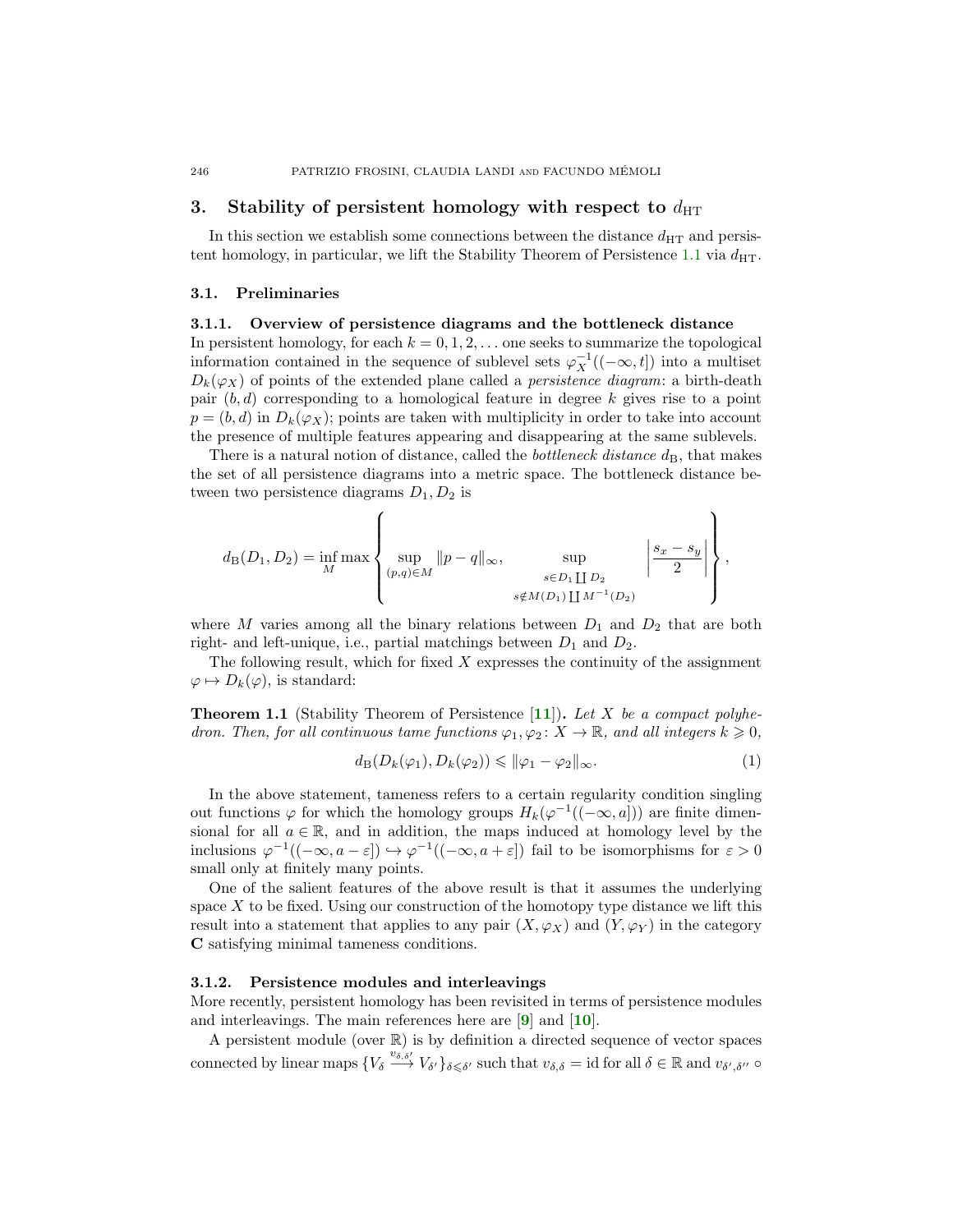$v_{\delta,\delta'} = v_{\delta,\delta''}$  for all  $\delta \leq \delta' \leq \delta''$ . It is said to be q-tame if the linear maps  $v_{\delta,\delta'}$  with  $\delta < \delta'$  have finite rank.

We now recall the notion of interleaving of persistence modules [[9](#page-27-3), §3.2]. Given two persistent modules  $\{V_{\delta} \stackrel{v_{\delta,\delta'}}{\longrightarrow} V_{\delta'}\}_{\delta \leq \delta'}$  and  $\{W_{\delta} \stackrel{w_{\delta,\delta'}}{\longrightarrow} W_{\delta'}\}_{\delta \leq \delta'}$ , one says that they are  $\alpha \geq 0$  interleaved if for each  $\delta \geq 0$  there are maps  $\phi_{\delta} \colon V_{\delta} \to W_{\delta+\alpha}$  and  $\gamma_{\delta} \colon W_{\delta} \to V_{\delta+\alpha}$ such that the following four diagrams [\(5\)](#page-16-0), [\(6\)](#page-16-1), [\(7\)](#page-16-2), and [\(8\)](#page-16-3) commute for all  $\delta, \delta' \in \mathbb{R}$ with  $\delta \leqslant \delta'$ :

> <span id="page-16-0"></span> $V_{\delta}$  $\phi_{\delta}$   $\searrow$  $\frac{v_{\delta,\delta+2\alpha}}{v_{\delta+2\alpha}}$   $\rightarrow$   $V_{\delta+2\alpha}$  $W_{\delta+\alpha}$  $\tilde{\gamma}_{\delta+\alpha}$ 9 (5)

<span id="page-16-1"></span>

<span id="page-16-2"></span>

<span id="page-16-3"></span>
$$
V_{\delta+\alpha} \xrightarrow{v_{\delta+\alpha,\delta'+\alpha}} V_{\delta'+\alpha}
$$
\n
$$
W_{\delta} \xrightarrow{\gamma_{\delta'}} W_{\delta'}
$$
\n
$$
(8)
$$
\n
$$
W_{\delta}
$$

In what follows, for each non-negative integer k,  $H_k(\cdot)$  will denote the homology functor (with field coefficients). Given a pair  $(X, \varphi_X)$  and a non-negative integer k, we define the associated sublevelset persistence module

$$
\mathfrak{P}_k^X := \{ V_{\delta} \stackrel{v_{\delta,\delta'}}{\longrightarrow} V_{\delta'} \}_{\delta \leqslant \delta'},
$$

where:

- for each  $\delta \in \mathbb{R}, V_{\delta} := H_k(X^{\delta}),$  where  $X^{\delta} := \varphi_X^{-1}((-\infty, \delta]);$
- for each  $\delta, \delta' \in \mathbb{R}$  with  $\delta \leq \delta'$  the linear map  $v_{\delta, \delta'} := H_k(\iota_{\delta, \delta'}^X : X^{\delta} \hookrightarrow X^{\delta'})$  induced by the natural inclusion  $\iota_{\delta,\delta'}^X$  of  $X^\delta$  into  $X^{\delta'}$ .

#### 3.2. Lifting stability results via  $d_{\text{HT}}$

In this section we obtain a lower bound for the homotopy type distance based on comparing persistence diagrams.

The context of the following theorem is that of the full subcategory  $C$  of  $S$  whose objects are compact polyhedra endowed with continuous real valued functions. Thus, the associated sublevelset persistence modules turn out to be  $q$ -tame [[10](#page-27-5)], and one can still obtain persistence diagrams for sublevelset persistence without adding any extra tameness condition on the functions  $\vert 8 \vert$  $\vert 8 \vert$  $\vert 8 \vert$ . Moreover, because C is a full subcategory of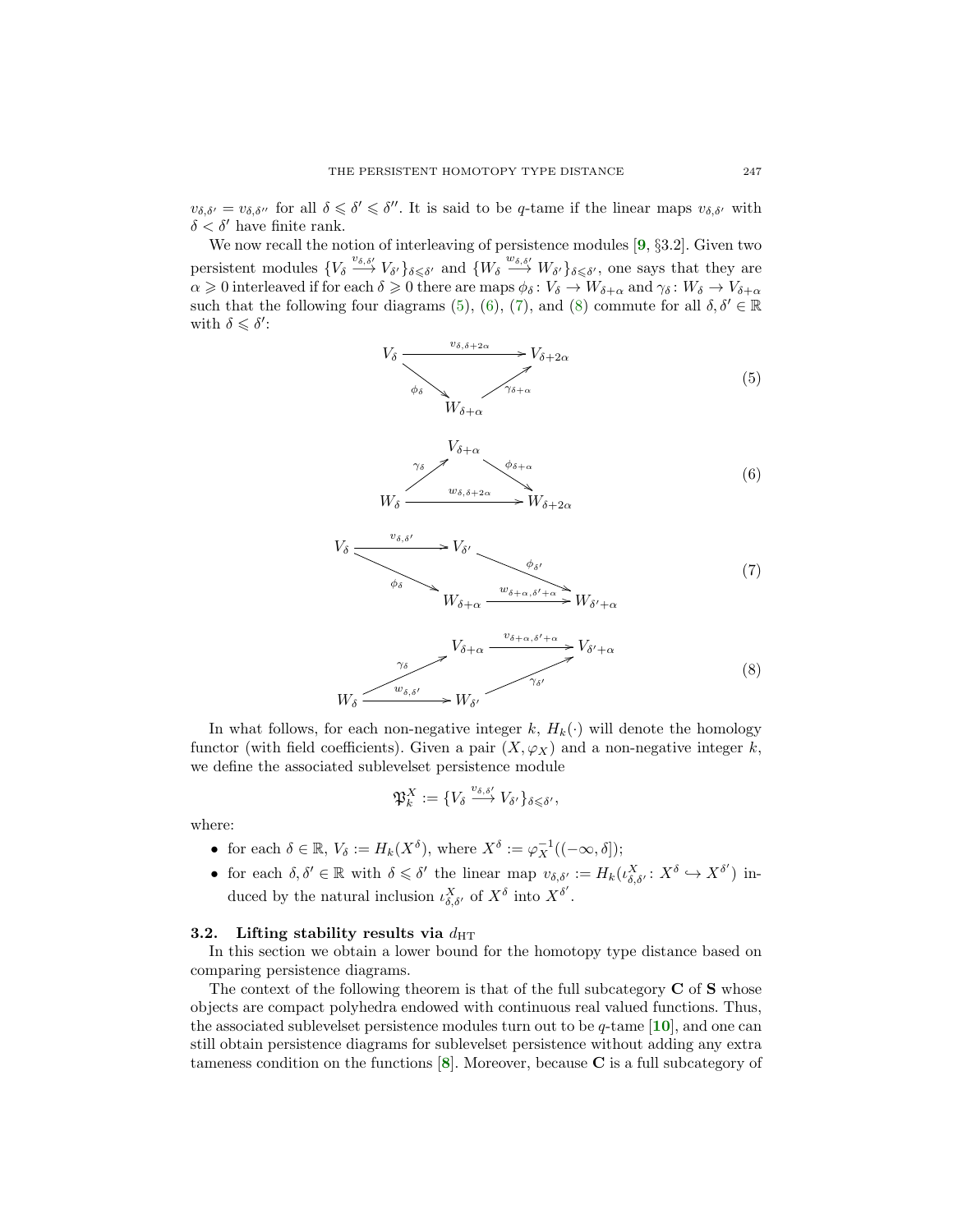**S**,  $d_{\text{HT}}^{\text{C}}$  coincides with  $d_{\text{HT}}^{\text{S}}$  restricted to objects of **C**. Thus we can simply write  $d_{\text{HT}}$ for  $d_{\text{HT}}^{\mathbf{C}}$ .

We start proving that the persistence modules of  $\alpha$ -homotopic pairs are  $\alpha$ -interleaved.

<span id="page-17-2"></span>**Lemma 3.1.** Let  $(X, \varphi_X)$  and  $(Y, \varphi_Y)$  be two  $\alpha$ -homotopy equivalent pairs in C. Then, for every non-negative integer k, the persistence modules  $\mathfrak{P}_k^X$  and  $\mathfrak{P}_k^Y$  are  $\alpha$ interleaved.

*Proof.* Fix a non-negative integer  $k$ , and write

$$
\mathfrak{P}_k^X = \{ V_{\delta} \stackrel{v_{\delta,\delta'}}{\longrightarrow} V_{\delta'} \}_{\delta \leq \delta'} \quad \text{and} \quad \mathfrak{P}_k^Y = \{ W_{\delta} \stackrel{w_{\delta,\delta'}}{\longrightarrow} W_{\delta'} \}_{\delta \leq \delta'},
$$

where:

- for each  $\delta \in \mathbb{R}$   $V_{\delta} := H_k(X^{\delta})$  and  $W_{\delta} := H_k(Y^{\delta});$
- for each  $\delta, \delta' \in \mathbb{R}$  with  $\delta \leq \delta'$  the maps  $v_{\delta, \delta'} := H_k(\iota_{\delta, \delta'}^X)$  and  $w_{\delta, \delta'} := H_k(\iota_{\delta, \delta'}^Y)$ .

Let  $(f, g)$  be a pair of  $\alpha$ -homotopy equivalences with respect to  $(\varphi_X, \varphi_Y)$ . For each  $\delta \in \mathbb{R}$ , let  $f_{\delta} := f|_{X^{\delta}}$  and  $g_{\delta} := g|_{Y^{\delta}}$  denote the restrictions of f and g to  $X^{\delta}$  and  $Y^{\delta}$ , respectively. Notice that from the fact that f and g are  $\alpha$ -maps it follows that  $\text{im}(f_\delta) \subset Y^{\delta+\alpha}$  and  $\text{im}(g_\delta) \subset X^{\delta+\alpha}$  for each  $\delta \in \mathbb{R}$ .

In order to prove that  $\mathfrak{P}_k^X$  and  $\mathfrak{P}_k^Y$  are  $\alpha$ -interleaved, for each  $\delta \in \mathbb{R}$  we need to provide maps  $\phi_{\delta} : V_{\delta} \to W_{\delta+\alpha}$  and  $\gamma_{\delta} : W_{\delta} \to V_{\delta+\alpha}$  such that the four diagrams [\(5\)](#page-16-0), [\(6\)](#page-16-1), [\(7\)](#page-16-2), and [\(8\)](#page-16-3) commute for all  $\delta, \delta' \in \mathbb{R}$  with  $\delta \leq \delta'$ .

In order to establish the commutativity of [\(5\)](#page-16-0) consider the following diagram of topological spaces:

<span id="page-17-0"></span>
$$
X^{\delta} \xrightarrow{\iota_{\delta,\delta+2\alpha}^{X}} X^{\delta+2\alpha}
$$
\n
$$
f_{\delta} \xrightarrow{\gamma_{\delta+\alpha}^{X}} Y^{\delta+\alpha}
$$
\n(9)

Notice that  $g_{\delta+\alpha} \circ f_{\delta} \colon X^{\delta} \to X^{\delta+2\alpha}$  and the inclusion  $\iota_{\delta,\delta+2\alpha}^X \colon X^{\delta} \to X^{\delta+2\alpha}$  are homotopic by hypothesis. Indeed, since a  $2\alpha$ -homotopy  $H: X \times [0,1] \rightarrow X$  between  $g \circ f$  and id<sub>X</sub> exists, the restriction of H to  $X^{\delta} \times [0,1]$  has its image contained in  $X^{\delta+2\alpha}$ , and is therefore a proper homotopy between the maps  $g_{\delta+\alpha} \circ f_{\delta}$  and  $\iota_{\delta,\delta+2\alpha}^X$ . Thus  $H_k(g_{\delta+\alpha} \circ f_{\delta}) = H_k(\iota_{\delta,\delta+2\alpha}^X)$ . Applying the homology functor to diagram [\(9\)](#page-17-0) therefore yields the commutative diagram [\(5\)](#page-16-0). The commutativity of diagram [\(6\)](#page-16-1) can be established in a similar way.

In order to establish the commutativity of [\(7\)](#page-16-2) consider the following diagram of topological spaces:

<span id="page-17-1"></span>
$$
X^{\delta} \xrightarrow{\iota_{\delta,\delta'}^X} X^{\delta'} \xrightarrow{f_{\delta'}} f_{\delta'}
$$
\n
$$
Y^{\delta+\alpha} \xrightarrow{\iota_{\delta+\alpha,\delta'+\alpha}^Y} Y^{\delta'+\alpha}
$$
\n(10)

We now verify that this diagram commutes so that the commutativity of [\(7\)](#page-16-2) follows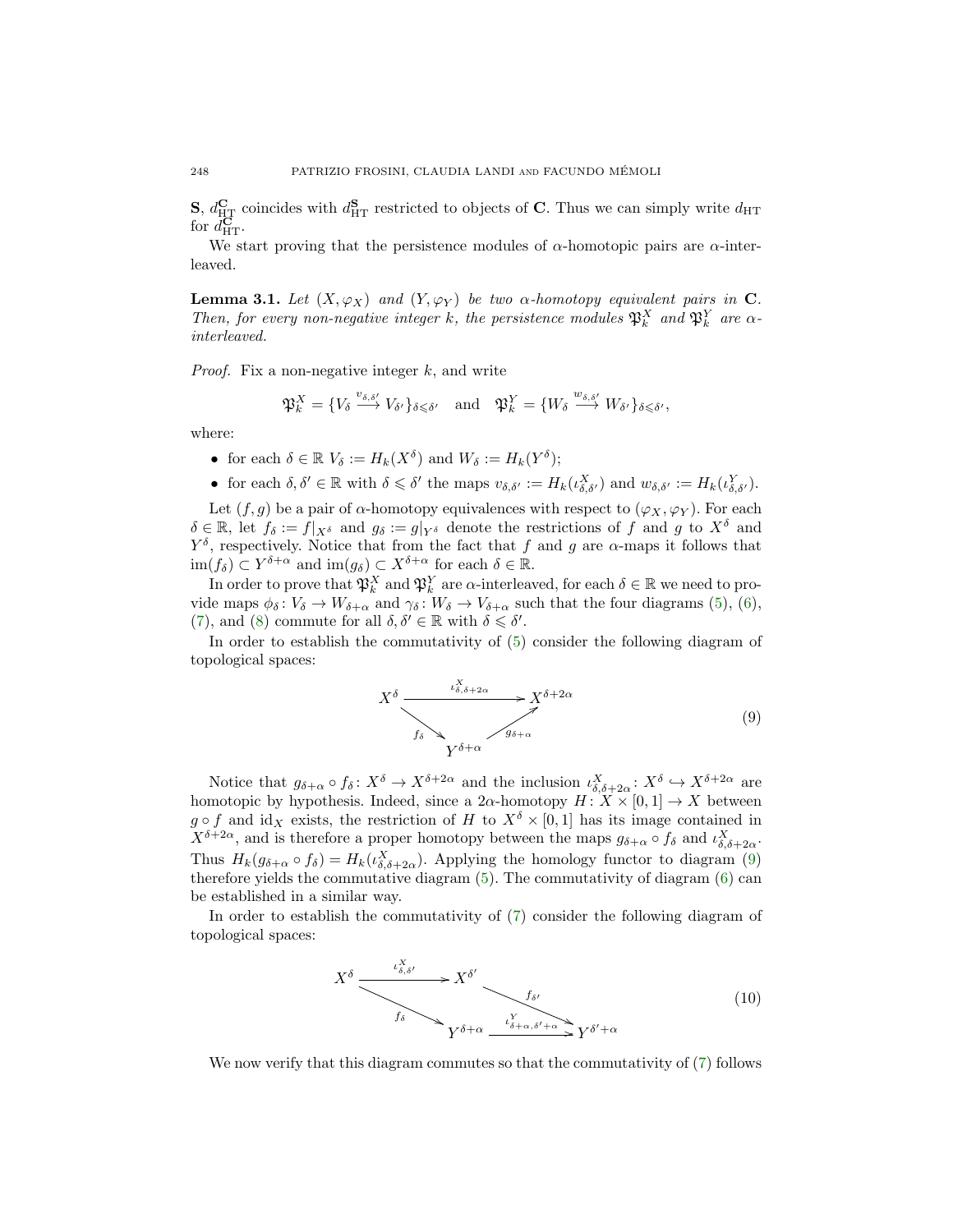by applying the homology functor to [\(10\)](#page-17-1). Indeed, pick any  $x \in X^{\delta}$ . Then

$$
f_{\delta'}(\iota_{\delta,\delta'}^{X}(x)) = f_{\delta'}(x)
$$
  
\n
$$
= f|_{X^{\delta'}}(x)
$$
  
\n
$$
= f|_{X^{\delta}}(x)
$$
  
\n
$$
= f|_{X^{\delta}}(x)
$$
  
\n
$$
= f_{\delta}(x)
$$
  
\n
$$
= f_{\delta}(x)
$$
  
\nby definition of  $f_{\delta'}$ ,  
\nby definition of  $f_{\delta}$ ,  
\nby definition of  $f_{\delta}$ ,  
\n
$$
= \iota_{\delta+\alpha,\delta'+\alpha}^{X} (f_{\delta}(x))
$$
  
\nsince  $x \in X^{\delta} \subseteq X^{\delta'}$ ,  
\nby definition of  $f_{\delta}$ ,  
\nsince  $f_{\delta}(x) \in Y^{\delta+\alpha} \subseteq Y^{\delta'+\alpha}$ .

Since  $x \in X^{\delta}$  was arbitrary it follows that  $f_{\delta' + \alpha} \circ \iota^X_{\delta, \delta'} = \iota_{\delta + \alpha, \delta' + \alpha} \circ f_{\delta + \alpha}$ . One can verify that [\(8\)](#page-16-3) commutes using a similar argument.

Using Lemma [3.1,](#page-17-2) we now obtain the stability of persistence diagrams with respect to the persistent homotopy type distance.

**Theorem 1.2.** Let X and Y be compact polyhedra, and k be any non-negative integer. Let  $\varphi_X : X \to \mathbb{R}$  and  $\varphi_Y : Y \to \mathbb{R}$  be continuous functions. Then,

$$
d_{\mathcal{B}}\big(D_k(\varphi_X), D_k(\varphi_Y)\big) \leq d_{\text{HT}}\big((X, \varphi_X), (Y, \varphi_Y)\big).
$$

*Proof.* Under the assumption that X and Y are compact polyhedra, and  $\varphi_X : X \to \mathbb{R}$ and  $\varphi_Y: Y \to \mathbb{R}$  are continuous functions, the persistence modules  $\mathfrak{P}_k^X$  and  $\mathfrak{P}_k^Y$  are q-tame by [[8](#page-27-8), Thm. 2.3]. By Lemma [3.1,](#page-17-2) if  $(X, \varphi_X)$  and  $(Y, \varphi_Y)$  are  $\alpha$ -homotopy equivalent with respect to  $(\varphi_X, \varphi_Y)$ , then, the persistence modules  $\mathfrak{P}_k^X$  and  $\mathfrak{P}_k^Y$  are  $\alpha$ interleaved. Thus, the claim follows from the stability theorem for  $q$ -tame persistence modules over  $\mathbb{R}$  [[10](#page-27-5)].  $\Box$ 

### <span id="page-18-0"></span>4. The homotopy type distance for comparing merge trees

A merge tree is a structural descriptor used in shape analysis. For a continuous function  $\varphi: X \to \mathbb{R}$  defined on a connected domain, the merge tree of  $\varphi$  encodes how the sublevel sets  $\varphi^{-1}((-\infty, t])$  are connected for increasing values of  $t \in \mathbb{R}$ .

Following [[23](#page-28-7)], it can be defined as follows. Consider the epigraph epi( $\varphi$ ) of  $\varphi$ , that is the space

$$
epi(\varphi) := \{ (x, t) \in X \times \mathbb{R} : \varphi(x) \leq t \},
$$

and the function  $\bar{\varphi}$ : epi $(\varphi) \to \mathbb{R}$  defined by  $\bar{\varphi}(x, t) = t$ . Consider the equivalence relation ~ on epi $(\varphi)$  defined by setting  $(x,t) \sim (x',t')$  if and only if  $t = t'$  and  $(x,t)$ and  $(x', t')$  belong to the same connected component of  $\bar{\varphi}^{-1}(t)$ . The merge tree of  $\varphi$ , denoted  $M_{\varphi}$ , is the quotient space epi $(\varphi)/\sim$ . In other words,  $M_{\varphi}$  is the Reeb graph [[24](#page-28-11)] of epi( $\varphi$ ) with respect to  $\bar{\varphi}$ .  $M_{\varphi}$  is naturally endowed with the continuous function  $\hat{\varphi} \colon M_{\varphi} \to \mathbb{R}$  defined by setting  $\hat{\varphi}(p) := \bar{\varphi}(x)$  for any point x belonging to the equivalence class p.

Because  $M_{\varphi}$  is the Reeb graph of epi $(\varphi)$  with respect to  $\bar{\varphi}$ , the assumption that X is a compact polyhedron and  $\varphi$  is piecewise linear ensures that epi $(\varphi)/\sim$  is a (non-compact) polyhedron of dimension 1 [[13](#page-28-12)]. In particular,  $M_{\varphi}$  turns out to be a tree with finitely many leaves. As such, merge trees can be compared using the persistent homotopy type distance. It is then interesting to study the persistent homotopy type distance on merge trees in relation to other distances that have been proposed for the same goal.

 $\Box$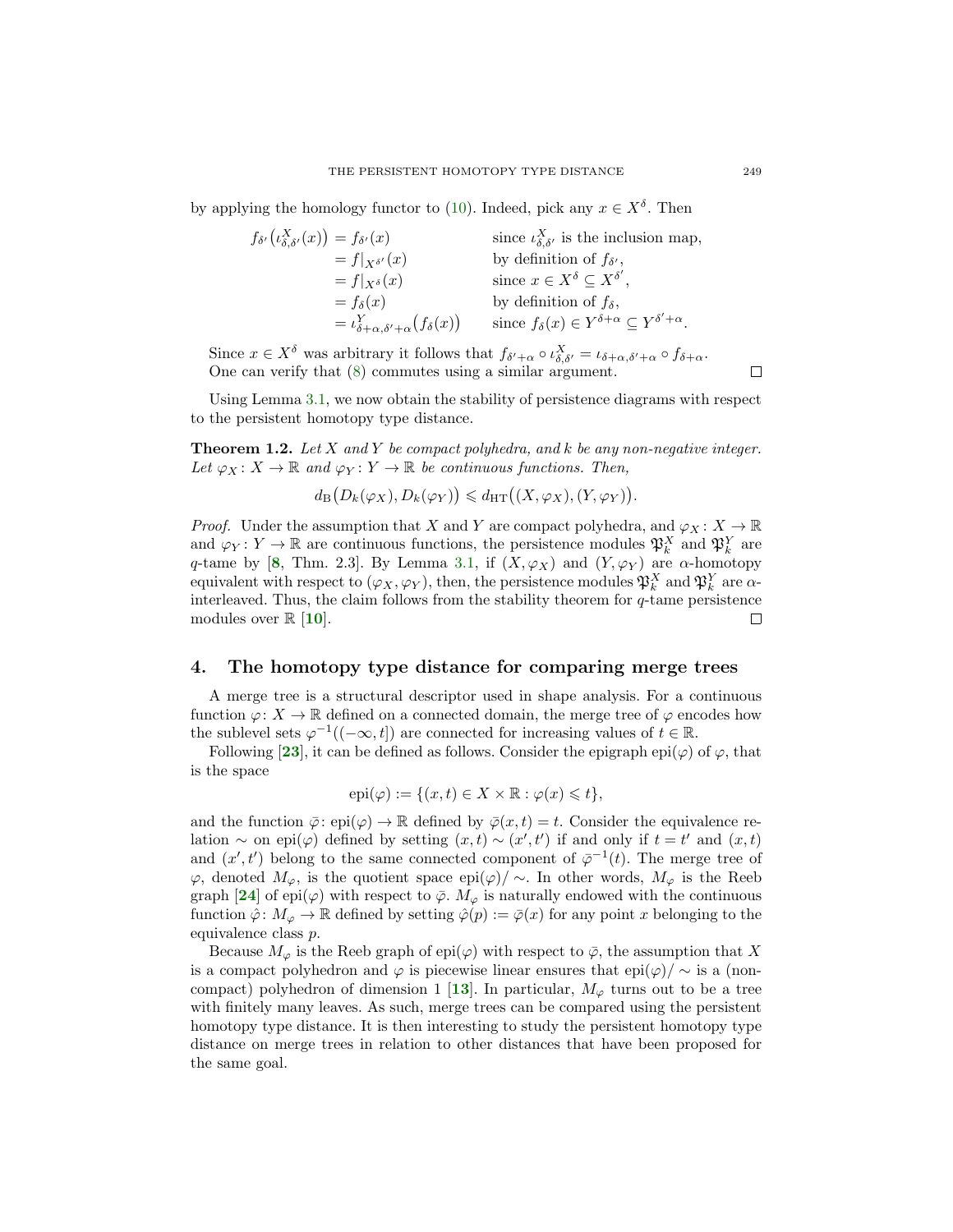The manuscript [[23](#page-28-7)] presents an interleaving distance between merge trees that is interesting because it satisfies a stability property with respect to perturbation of the function that defines the merge tree. The interleaving distance between merge trees is defined as follows. For  $\varepsilon \geqslant 0$ , define the  $\varepsilon$ -shift map  $i_{\varphi}^{\varepsilon} : M_{\varphi} \to M_{\varphi}$  that sends, for every  $t \in \mathbb{R}$ , a connected component of  $\bar{\varphi}^{-1}(t)$  to the connected component of  $\bar{\varphi}^{-1}(t+\varepsilon)$  that contains it. In other words,  $i_{\varphi}^{\varepsilon}$  is the map induced by the inclusion of the sublevel sets of  $\varphi$ . Given two continuous functions  $\varphi, \psi \colon X \to \mathbb{R}$ , and  $\varepsilon \geqslant 0$ , consider the two  $\varepsilon$ -shift maps  $i_{\varphi}^{\varepsilon} : M_{\varphi} \to M_{\varphi}$  and  $i_{\psi}^{\varepsilon} : M_{\psi} \to M_{\psi}$ . Two continuous maps  $f^{\varepsilon} \colon M_{\varphi} \to M_{\psi}$  and  $g^{\varepsilon} \colon M_{\psi} \to M_{\varphi}$  are said to be  $\varepsilon$ -compatible if the following diagrams commute



and, moreover,  $\hat{\psi} \circ f^{\epsilon} = \hat{\varphi} + \varepsilon$  and  $\hat{\varphi} \circ g^{\epsilon} = \hat{\psi} + \varepsilon$ . In this setting, the interleaving distance,  $d_I(M_\omega, M_\psi)$  between two merge trees is the greatest lower bound on  $\varepsilon$  for which there are  $\varepsilon$ -compatible maps [[23](#page-28-7)]:

 $d_I(M_\varphi, M_\psi) = \inf \{ \varepsilon \geq 0 : \exists \varepsilon\text{-compatible maps } f^\varepsilon \colon M_\varphi \to M_\psi, g^\varepsilon \colon M_\psi \to M_\varphi \}.$ 

We prove that the persistent homotopy distance on merge trees coincides with such interleaving distance.

<span id="page-19-0"></span>**Proposition 4.1.** For every pair of piecewise linear functions  $\varphi, \psi \colon X \to \mathbb{R}$  defined on a compact connected polyhedron  $X$ , it holds that

$$
d_{\mathrm{I}}(M_{\varphi}, M_{\psi}) = d_{\mathrm{HT}}((M_{\varphi}, \hat{\varphi}), (M_{\psi}, \hat{\psi})).
$$



<span id="page-19-1"></span>Figure 5: Elements of the proof of Proposition [4.1.](#page-19-0)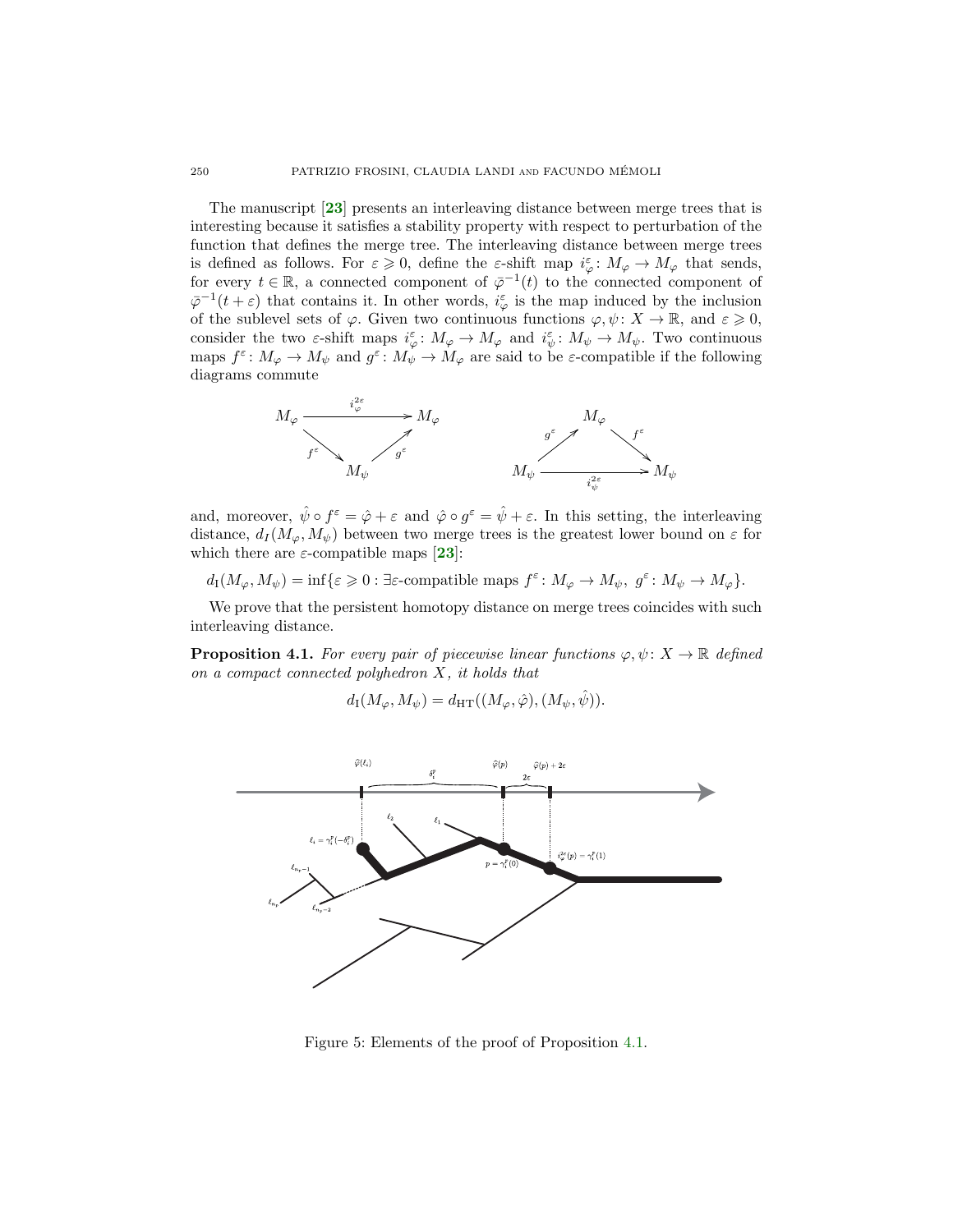*Proof.* In order to see that  $d_{\text{HT}} \leq d_{\text{I}}$ , we will prove that, given  $\varepsilon \geq 0$ , every pair of ε-compatible maps between  $M_{\varphi}$  and  $M_{\psi}$  constitutes a pair of ε-homotopy equivalences. Pick  $\varepsilon \geq 0$  and let  $i_{\varphi}^{\varepsilon} : M_{\varphi} \to M_{\varphi}$  and  $i_{\psi}^{\varepsilon} : M_{\psi} \to M_{\psi}$  be  $\varepsilon$ -shifts on  $M_{\varphi}$  and  $M_{\psi}$ , respectively. Assume that  $f^{\varepsilon}: M_{\varphi} \to M_{\psi}$  and  $g^{\varepsilon}: M_{\psi} \to M_{\varphi}$  are  $\varepsilon$ -compatible. Because  $\hat{\psi} \circ f^{\varepsilon} = \hat{\varphi} + \varepsilon$  and  $\hat{\varphi} \circ g^{\varepsilon} = \hat{\psi} + \varepsilon$ , it follows that  $f^{\varepsilon}$  and  $g^{\varepsilon}$  are  $\varepsilon$ -maps. Let us see that  $(f^{\varepsilon}, g^{\varepsilon})$  is a pair of  $\varepsilon$ -homotopy equivalences with respect to  $(\hat{\varphi}, \hat{\psi})$ . To this end, we need to construct a 2 $\varepsilon$ -homotopy with respect to  $(\hat{\varphi}, \hat{\varphi})$  (resp.  $(\psi, \psi)$ ) between the identity of  $M_{\varphi}$  (resp.  $M_{\psi}$ ) and  $g^{\varepsilon} \circ f^{\varepsilon}$  (resp.  $f^{\varepsilon} \circ g^{\varepsilon}$ ). However, from the assumption that  $f^{\varepsilon}$  and  $g^{\varepsilon}$  are  $\varepsilon$ -compatible, we get  $i^2_{\varphi} = g^{\varepsilon} \circ f^{\varepsilon}$  and  $i^2_{\psi} = f^{\varepsilon} \circ g^{\varepsilon}$ . Thus, equivalently, we need to construct a  $2\varepsilon$ -homotopy H (resp. K) with respect to  $(\hat{\varphi}, \hat{\varphi})$  (resp.  $(\hat{\psi}, \hat{\psi})$ ) between the identity on  $M_{\varphi}$  (resp.  $M_{\psi}$ ) and the 2 $\varepsilon$ -shift  $i^2_{\varphi}$  (resp.  $i_{\psi}^{2\varepsilon}$ ). We show how to construct H. Recall that  $M_{\varphi}$  is a tree, and that for every  $p \in M_{\varphi}$ there are finitely many leaves  $\ell_1, \ldots \ell_{n_p} \in M_\varphi$  which can be connected to p by a simple path increasing under  $\hat{\varphi}$ . For  $i = 1, \ldots, n_p$ , set  $\delta_i^p := (\hat{\varphi}(p) - \hat{\varphi}(\ell_i))/2\varepsilon \in \mathbb{R}$ , and let  $\gamma_i^p: [-\delta_i^p, +\infty) \to M_\varphi$  be the path increasing under  $\hat{\varphi}$  with starting point  $\ell_i$  (i.e.  $\hat{\varphi}(-\delta_i^p) = \ell_i$ , passing through p, and parametrized by  $\hat{\varphi} \circ \gamma_i^p(t) = \hat{\varphi}(p) + 2\varepsilon t$  with  $t \in [-\delta_i^p, +\infty)$ . Note that, as parameter t increases, the paths  $\gamma_i^p$ , with  $i = 1, \ldots, n_p$ , can only merge and not branch, and that  $\gamma_i^p(0) = p$  for every *i*. See Figure [5](#page-19-1) for notation and an illustration of intervening elements.

Setting  $H: M_{\varphi} \times [0,1] \to M_{\varphi}, (p,s) \mapsto \gamma_i^p(s)$  gives a well-defined set map because it does not depend on the choice of the leaf  $\ell_i$ . Notice that  $H(p, 0) = p$ ,  $H(p, 1) =$  $i_{\varphi}^{2\varepsilon}(p)$ , and  $\hat{\varphi}(H(p,s)) = \hat{\varphi}(p) + 2\varepsilon s$  for all  $p \in M_{\varphi}$  and  $s \in [0,1]$ .

It remains to show that H is continuous. In the case when  $\varepsilon = 0$ ,  $H(p, s) = p$ for every  $(p, s) \in M_\varphi \times [0, 1]$ , and so H is the identity map of  $M_\varphi$  for every  $s \in [0, 1]$ , implying the continuity of H in that case. Now we pick  $\varepsilon > 0$ . Let  $q_0$  belong to the image of H, that is  $q_0 = H(p_0, s_0)$  for some  $(p_0, s_0) \in M_\varphi \times [0, 1]$ , and let V be an open set in  $M_{\varphi}$  containing  $q_0$ . For every  $\eta > 0$  and  $q \in M_{\varphi}$ , let  $U(q, \eta)$  be the connected component of  $\hat{\varphi}^{-1}((\hat{\varphi}(q) - \eta, \hat{\varphi}(q) + \eta))$  containing q. Let  $\eta > 0$  be small enough such that  $U(q_0, \eta)$  is contained in V. Set  $J(s_0) = (s_0 - \frac{\eta}{4\varepsilon}, s_0 + \frac{\eta}{4\varepsilon}) \cap [0, 1]$ . Note that  $U(p_0, \eta/2) \times J(s_0)$  is an open neighborhood of  $(p_0, s_0)$  in  $M_\varphi \times [0, 1]$ . By construction, for every  $(p, s) \in U(p_0, \eta/2) \times J(s_0)$ , it holds that  $\hat{\varphi}(H(p, s)) = \hat{\varphi}(\gamma_i^p(s)) =$  $\hat{\varphi}(p) + 2\varepsilon s$ . Moreover,  $(p, s) \in U(p_0, \eta/2) \times J(s_0)$  implies that  $\hat{\varphi}(p_0) - \eta/2 < \hat{\varphi}(p) <$  $\hat{\varphi}(p_0) + \eta/2$  and  $s_0 - \frac{\eta}{4\varepsilon} < s < s_0 + \frac{\eta}{4\varepsilon}$ , so that

$$
\hat{\varphi}(p_0) - \frac{\eta}{2} + 2\varepsilon \left(s_0 - \frac{\eta}{4\varepsilon}\right) < \hat{\varphi}(H(p,s)) < \hat{\varphi}(p_0) + \frac{\eta}{2} + 2\varepsilon \left(s_0 + \frac{\eta}{4\varepsilon}\right).
$$

Because  $q_0 = H(p_0, s_0)$  implies that  $\hat{\varphi}(q_0) = \hat{\varphi}(p_0) + 2\varepsilon s_0$ , we deduce that

$$
\hat{\varphi}(q_0) - \eta < \hat{\varphi}(H(p, s)) < \hat{\varphi}(q_0) + \eta,
$$

yielding  $H(U(p_0, \eta/2) \times J(s_0)) \subseteq U(q_0, \eta) \subseteq V$ . Indeed, we observe that  $H(p, s)$  belongs to the connected component of  $\hat{\varphi}^{-1}((\hat{\varphi}(q_0) - \eta, \hat{\varphi}(q_0) + \eta))$  containing  $q_0$ . In other words, H is continuous.

So, H is a 2 $\varepsilon$ -homotopy between the identity on  $M_{\varphi}$  and  $i_{\varphi}^{2\varepsilon}$ . In a similar way, we can build a 2 $\varepsilon$ -homotopy K between the identity on  $M_{\psi}$  and  $i_{\psi}^{2\varepsilon}$ . So, we have, finally, proved that  $(f^{\varepsilon}, g^{\varepsilon})$  is a pair of  $\varepsilon$ -homotopy equivalences with respect to  $(\hat{\varphi}, \hat{\psi})$ .

Conversely, in order to see that  $d_I \leq d_{\text{HT}}$ , let  $f: M_{\varphi} \to M_{\psi}$  and  $g: M_{\psi} \to M_{\varphi}$  be such that  $(f, g)$  is a pair of  $\varepsilon$ -homotopy equivalences with respect to  $(\hat{\varphi}, \psi)$  for some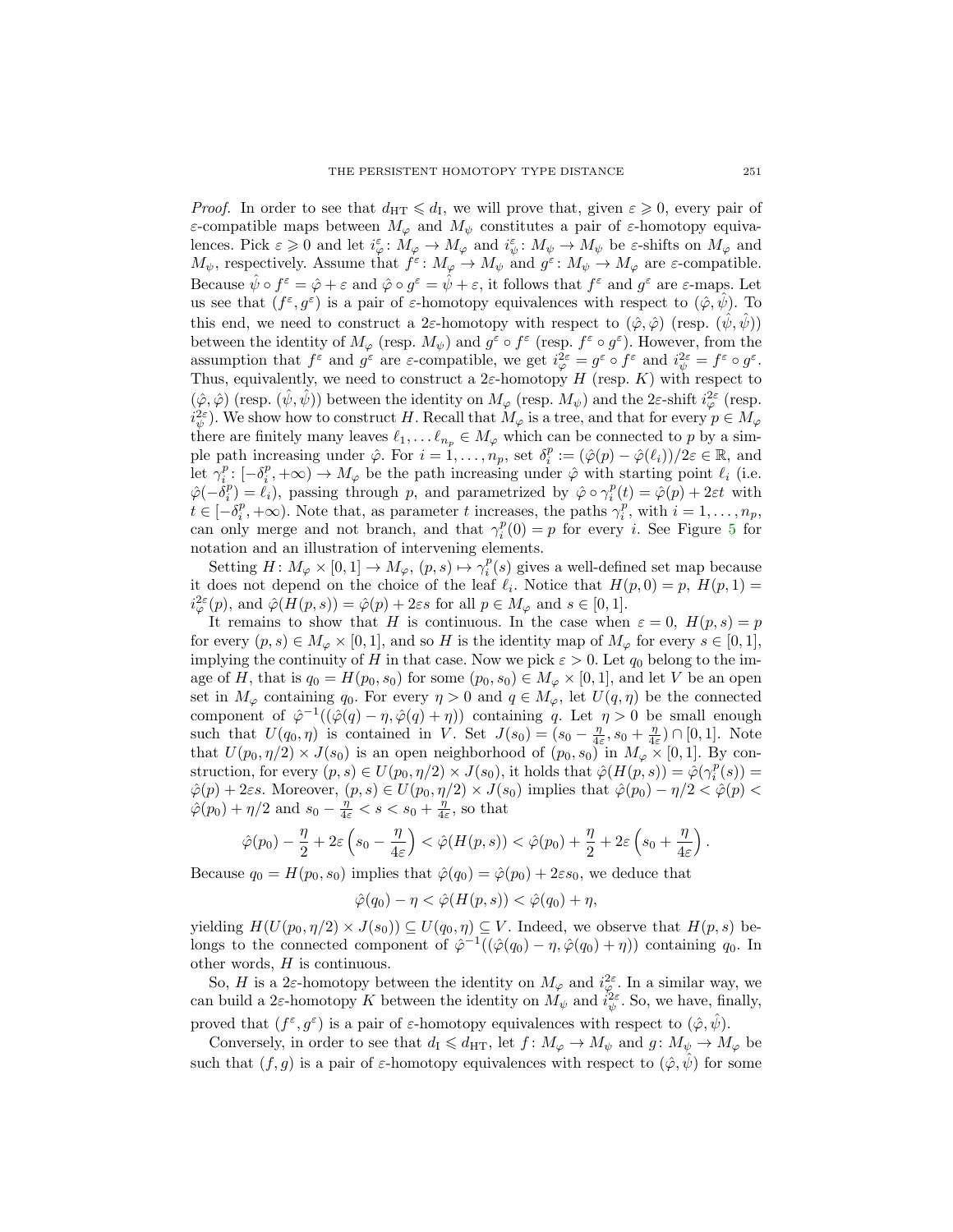$\varepsilon \geqslant 0$ . For every  $p \in M_\varphi$ , let

$$
f^\varepsilon(p):=i_\psi^{\hat{\varphi}(p)+\varepsilon-\hat{\psi}(f(p))}\circ f(p).
$$

Analogously, for every  $q \in M_{\psi}$ , let

$$
g^{\varepsilon}(q):=i_{\varphi}^{\hat{\psi}(q)+\varepsilon-\hat{\varphi}(g(q))}\circ g(q).
$$

In plain words,  $f^{\varepsilon}$  shifts the point  $f(p)$  of  $M_{\psi}$  in the direction of increasing function values until it reaches the level  $\hat{\varphi}(p) + \varepsilon$ , and similarly  $g^{\varepsilon}$  shifts the point  $g(q)$  of  $M_{\varphi}$ in the direction of increasing function values until it reaches the level  $\hat{\psi}(q) + \varepsilon$ . By construction,  $\hat{\psi} \circ f^{\varepsilon} = \hat{\varphi} + \varepsilon$ ,  $\hat{\varphi} \circ g^{\varepsilon} = \hat{\psi} + \varepsilon$ ,  $f^{\varepsilon} \circ g^{\varepsilon} = i_{\psi}^{2\varepsilon}$  and  $g^{\varepsilon} \circ f^{\varepsilon} = i_{\varphi}^{2\varepsilon}$ . To prove that  $f^{\varepsilon}$  and  $g^{\varepsilon}$  are  $\varepsilon$ -compatible maps, it remains to check that they are continuous, which is implied by the structure of the tree  $M_{\varphi}$ .  $\Box$ 

# <span id="page-21-0"></span>5.  $d_{\text{HT}}$  can be seen as an interleaving distance using categories

The goal of this section is to re-interpret some of the material contained in the previous sections in terms of interleavings. The advantage is that we obtain a unifying look at the distances we have encountered so far.

The theory of interleavings was initiated by Chazal et al. in [[9](#page-27-3)], further developed by Lesnick in [[22](#page-28-3)] to comprise also functional categories, and by Bubenik and Scott in [[4](#page-27-4)] for functors from the category of ordered reals, and extended by Bubenik et al. in [[5](#page-27-9)] to the case of functors from any preordered set.

### 5.1. Functorial definition of interleaving distance

For a given integer  $n \geq 1$  we denote by  $\mathbb{R}^n$  the poset category with object set  $\mathbb{R}^n$ with a morphism between  $u$  and  $v$  in  $\mathbb{R}^n$  iff  $u \leq v$ .

Let **O** be an arbitrary category. We start with the general definition of interleaving distance between functors from  $\mathbb{R}^n$  to O following [[5](#page-27-9)].

<span id="page-21-1"></span>**Definition 5.1.** Let  $T: \mathbb{R}^n \to \mathbb{O}$  be a functor between  $\mathbb{R}^n$  and  $\mathbb{O}$  and  $\varepsilon \succeq 0$ . The  $\varepsilon\text{-}shift$  of T is the functor  $T_{\varepsilon} : \mathbb{R}^n \to \mathbb{O}$  such that:

- 1.  $T_{\epsilon}(\boldsymbol{u}) = T(\boldsymbol{u} + \boldsymbol{\epsilon});$
- 2.  $T_{\varepsilon}(\mathbf{u} \preceq \mathbf{v}) = T(\mathbf{u} + \varepsilon \preceq v + \varepsilon).$

Given two functors  $T, T' : \mathbf{R}^n \to \mathbf{O}$ , a natural transformation  $\xi : T \Rightarrow T'$  between these functors consists of a morphism  $\xi_{\mathbf{u}}\colon T(\mathbf{u}) \to T'(\mathbf{u})$  in **O** for every  $\mathbf{u} \in \mathbb{R}^n$ , such that, for every  $u \preceq v \in \mathbb{R}^n$ , the following diagram commutes:

<span id="page-21-2"></span>
$$
T(\boldsymbol{u}) \xrightarrow{\xi_{\boldsymbol{u}}} T'(\boldsymbol{u})
$$
  
\n
$$
T(\boldsymbol{u} \preceq \boldsymbol{v}) \downarrow \qquad \qquad \downarrow T'(\boldsymbol{u} \preceq \boldsymbol{v})
$$
  
\n
$$
T(\boldsymbol{v}) \xrightarrow{\xi_{\boldsymbol{v}}} T'(\boldsymbol{v}).
$$
\n(11)

Given  $\varepsilon \in \mathbb{R}$  by  $\vec{\varepsilon} \in \mathbb{R}^n$  we denote the vector with all components equal to  $\varepsilon$ .

<span id="page-21-3"></span>**Definition 5.2.** Given two functors  $T, T' : \mathbb{R}^n \to \mathbb{O}$ , and a real number  $\varepsilon \geq 0, T$  and  $T'$  are said to be  $\varepsilon$ -interleaved if there exist natural transformations  $\xi: T \Rightarrow T'_{\vec{\epsilon}}$  and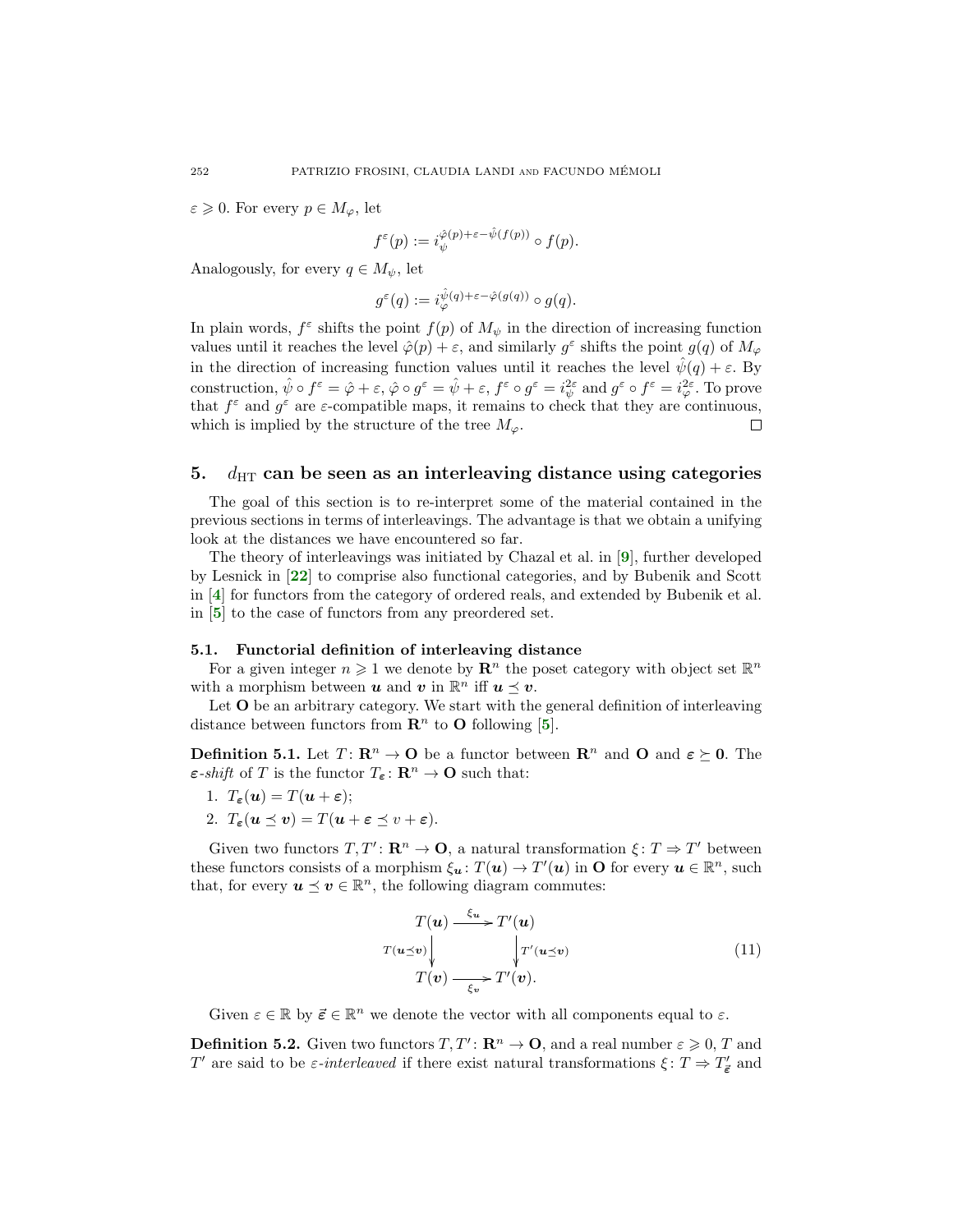$\eta\colon T'\Rightarrow T_{\vec{\boldsymbol{\varepsilon}}}$  such that, for every  $\boldsymbol{u}\in\mathbb{R}^n$ ,  $\eta_{\boldsymbol{u}+\vec{\boldsymbol{\varepsilon}}}\circ\xi_{\boldsymbol{u}}=T(\boldsymbol{u}\preceq\boldsymbol{u}+2\vec{\boldsymbol{\varepsilon}})$  and  $\xi_{\boldsymbol{u}+\vec{\boldsymbol{\varepsilon}}}\circ\eta_{\boldsymbol{u}}=$  $T'(\boldsymbol{u} \preceq \boldsymbol{u} + 2\vec{\epsilon})$ . Moreover, in that case, the pair  $(\xi, \eta)$  is called an  $\varepsilon$ -interleaving between  $T$  and  $T'$ .

**Definition 5.3.** Given two functors  $T, T' : \mathbb{R}^n \to \mathbb{O}$ , the *interleaving distance* between  $T$  and  $T'$  is defined as

$$
d^{\mathbf{O}}_{\mathrm{I}}(T,T'): = \inf \{\varepsilon \geqslant 0 : T \text{ and } T' \text{ are } \varepsilon\text{-interleaved}\},
$$

whenever T and T' are  $\varepsilon$ -interleaved for some real number  $\varepsilon \geqslant 0$ , while  $d_{\text{I}}^{\mathbf{O}}(T,T') = \infty$ , otherwise.

**Proposition [5](#page-27-9).4** ([5]). Let **O** be an arbitrary category, and let  $O^R$  be the category of functors from **R** to **O**. It holds that  $d_{\text{I}}^{\text{O}}$  is an extended pseudo-metric on the objects of  $\mathbf{O}^{\mathbf{R}}$ .

Next, we consider specific choices of the target category O. When there is no risk of confusion, in order to avoid an overload of notation, we will avoid specifying the **O** symbol in the notation  $d_{\text{I}}^{\text{O}}$ .

# 5.1.1. The interleaving distance between  $\mathbb{R}^n$ -valued functions

Let  $\mathbf{O} = \text{Top}/\mathbb{R}^n_{\preceq}$  be the category of continuous functions  $\varphi_X \colon X \to \mathbb{R}^n$  as objects, and  $\vec{\textbf{0}}$ -maps as morphisms: a morphism from  $\bm{\varphi}_X$  to  $\bm{\varphi}_Y$  is a continuous map  $f \colon X \to Y$ such that  $\varphi_Y \circ f \preceq \varphi_X$ .

<span id="page-22-0"></span>**Proposition 5.5.** Every continuous function  $\varphi_X \colon X \to \mathbb{R}^n$  defines a functor  $T^{\varphi_X}$ :  $\mathbf{R}^n \to \mathbf{Top}/\mathbb{R}^n_{\preceq}$  by setting:

- for every  $\mathbf{u} \in \mathbb{R}^n$ ,  $T^{\varphi_X}(\mathbf{u}) := \varphi_X \mathbf{u}$ ;
- for every  $u, v \in \mathbb{R}^n$  with  $u \preceq v$ ,  $T^{\varphi_X}(u \preceq v) := id_X$ .

*Proof.* For  $u \le v$ , id<sub>X</sub> :  $X \to X$  is a morphism between  $\varphi_X - u$  and  $\varphi_X - v$  because  $(\varphi_X - v) \circ id_X \preceq \varphi_X - u$ . Moreover,  $T^{\varphi_X}$  preserves identity and composition. □

Let us now see what  $\varepsilon$ -shifts look like in this setting.

<span id="page-22-2"></span>**Proposition 5.6.** For every  $\boldsymbol{\varepsilon} \geq \mathbf{0}$ , and for every  $\boldsymbol{\varphi}_X$ , the  $\boldsymbol{\varepsilon}$ -shift of  $T^{\boldsymbol{\varphi}_X}$ ,  $T_{\boldsymbol{\varepsilon}}^{\boldsymbol{\varphi}_X}$ :  $\mathbf{R}^n \to$  $\text{Top}/\mathbb{R}^n_{\preceq}$ , is equal to the functor  $T^{\varphi_X-\varepsilon} \colon \mathbf{R}^n \to \text{Top}/\mathbb{R}^n_{\preceq}$ .

*Proof.* By Definition [5.1](#page-21-1) and the definition of  $T^{\varphi_X}$  in Proposition [5.5,](#page-22-0) the  $\varepsilon$ -shift of  $T^{\varphi_X}$  is the functor  $T^{\varphi_X}_{\epsilon} : \mathbf{R}^n \to \mathbf{Top}/\mathbb{R}^n_{\preceq}$  such that

- 1. for every  $u \in \mathbb{R}^n$ ,  $T_{\varepsilon}^{\varphi_X}(u) = T^{\varphi_X}(u + \varepsilon) = \varphi_X u \varepsilon = T^{\varphi_X \varepsilon}(u)$ ;
- 2. for every  $u, v \in \mathbb{R}^n$  with  $u \preceq v$ ,  $T_{\varepsilon}^{\varphi_X}(u \preceq v) = T^{\varphi_X}(u + \varepsilon \preceq v + \varepsilon) = id_X =$  $T^{\varphi_X-\varepsilon}(\boldsymbol{u} \preceq \boldsymbol{v}).$ П

The next lemma characterizes all the natural transformations between pairs of functors  $T^{\varphi_X}$  and  $T^{\varphi_Y}$ .

<span id="page-22-1"></span>**Lemma 5.7.** Let X, Y be topological spaces, and let  $\varphi_X : X \to \mathbb{R}^n$ ,  $\varphi_Y : Y \to \mathbb{R}^n$ be any two continuous functions. Then, every continuous map  $f: X \to Y$  such that  $\varphi_Y \circ f \preceq \varphi_X$  induces a natural transformation  $\xi^f \colon T^{\varphi_X} \Rightarrow T^{\varphi_Y}$  such that, for every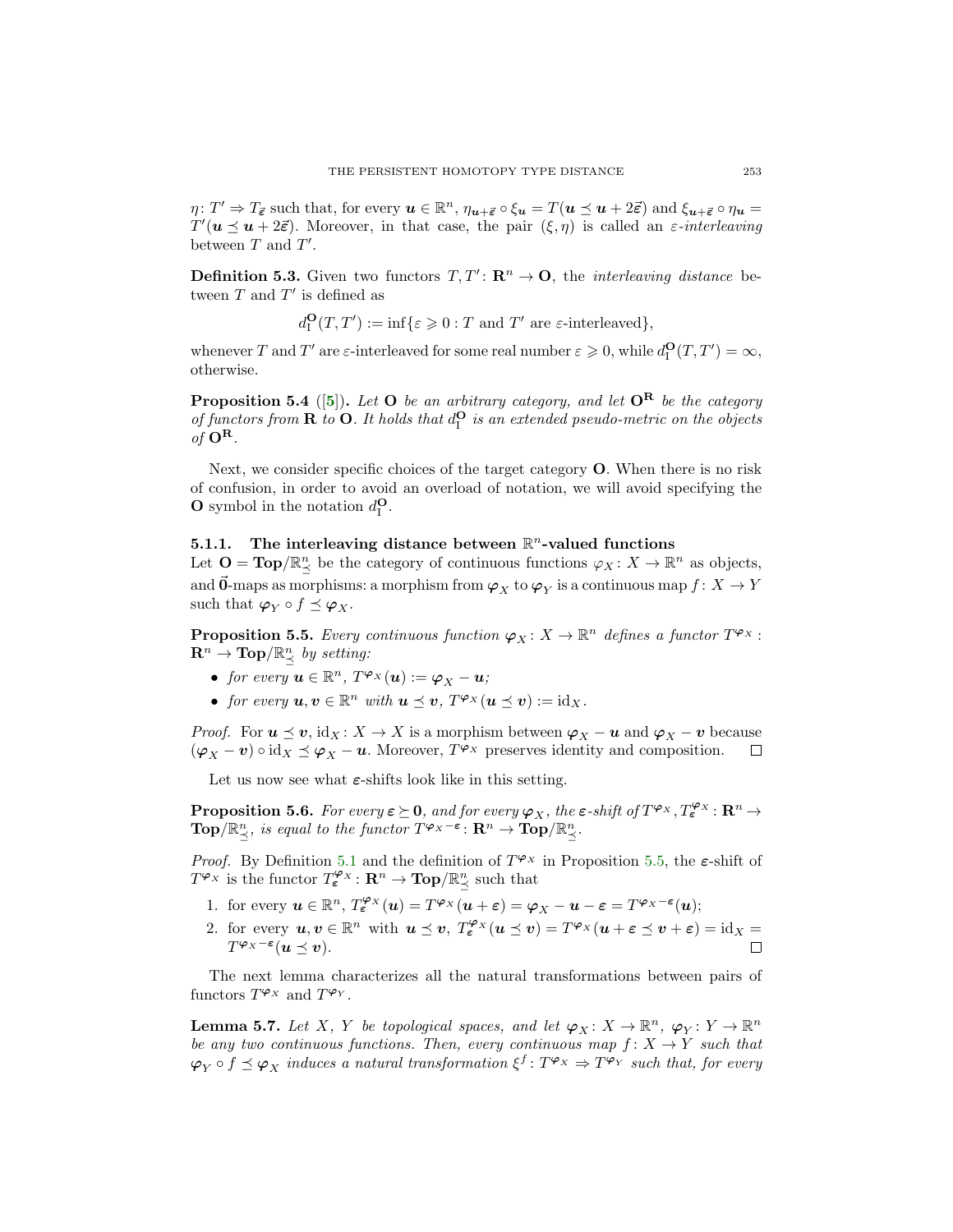$u \in \mathbb{R}^n$ ,  $\xi^f(u)$  is equal to f. Reciprocally, to every natural transformation  $\xi: T^{\varphi_X} \Rightarrow$  $T^{\varphi_Y}$  corresponds a continuous map  $f: X \to Y$  such that  $\varphi_Y \circ f \preceq \varphi_X$  defined by  $f = \xi(\boldsymbol{u})$  for any  $\boldsymbol{u} \in \mathbb{R}^n$ .

*Proof.* Any continuous map  $f: X \to Y$  such that  $\varphi_Y \circ f \preceq \varphi_X$  induces a natural transformation  $\xi^f: T^{\varphi_X} \to T^{\varphi_Y}$  defined as follows: for every  $u \in \mathbb{R}^n$ ,  $\xi^f(u) := f$ . Indeed, for every  $u \in \mathbb{R}^n$ , f is a morphism between  $\varphi_X - u$  and  $\varphi_Y - u$  because  $\varphi_Y \circ$  $f \preceq \varphi_X$  implies  $(\varphi_Y - \mathbf{u}) \circ f \preceq \varphi_X - \mathbf{u}$ , proving that  $\xi^f(\mathbf{u}) \colon T^{\varphi_X}(\mathbf{u}) \to T^{\varphi_Y}(\mathbf{u})$ . Moreover,  $f \circ id_X = id_Y \circ f$ , proving that  $\xi^f(u) \circ T^{\varphi_X}(u \preceq v) = T^{\varphi_Y}(u \preceq v) \circ \xi^f(v)$ .

Reciprocally, assume that there is a family  $\xi = {\xi(\boldsymbol{u}) \colon T^{\varphi_X}(\boldsymbol{u}) \to T^{\varphi_Y}(\boldsymbol{u})} u \in \mathbb{R}^n$ of continuous maps such that diagram [\(11\)](#page-21-2) commutes for every  $u \le v \in \mathbb{R}^n$ .

$$
\xi(\boldsymbol{u})\circ T^{\varphi_X}(\boldsymbol{u}\preceq \boldsymbol{v})=T^{\varphi_Y}(\boldsymbol{u}\preceq \boldsymbol{v})\circ \xi(\boldsymbol{v}).
$$

Equivalently, for  $u \preceq v$ ,  $\xi(v) \circ id_X = id_Y \circ \xi(u)$ . Hence,  $\xi(u) = \xi(v)$  for every  $u \preceq v$ . Hence, it is sufficient to define  $f := \xi(u)$  for one and hence all  $u \in \mathbb{R}^n$ . П

We can now show that the interleaving distance between functors  $T^{\varphi_X}$  and  $T^{\varphi_Y}$ in  $\mathbf{Top}/\mathbb{R}^n_{\preceq}$  coincides with the natural pseudo-distance.

<span id="page-23-0"></span>**Proposition 5.8.** Let X and Y be topological spaces. Denoting by  $d_{\text{NP}}$  the natural pseudo-distance, for any pair of continuous functions  $\bm{\varphi}_X \colon X \to \mathbb{R}^n$  and  $\bm{\varphi}_Y \colon Y \to \mathbb{R}^n$ , it holds that

$$
d_{\mathrm{I}}(T^{\boldsymbol{\varphi}_X},T^{\boldsymbol{\varphi}_Y})=d_{\mathrm{NP}}((X,\boldsymbol{\varphi}_X),(Y,\boldsymbol{\varphi}_Y)).
$$

*Proof.* If X and Y are not homeomorphic,  $d_{\rm NP} = \infty$  trivially implying that  $d_{\rm I} \leq d_{\rm NP}$ . Let  $f: X \to Y$  be a homeomorphism such that  $\|\varphi_X - \varphi_Y \circ f\|_{\infty} \leq \varepsilon$  for some  $\varepsilon \geq 0$ . It then holds that  $(\varphi_Y - \vec{\varepsilon}) \circ f \preceq \varphi_X$  and  $(\varphi_X - \vec{\varepsilon}) \circ f^{-1} \preceq \varphi_Y$ . By Lemma [5.7,](#page-22-1) f induces a natural transformation  $\xi^f$  from  $T^{\varphi_X}$  to  $T^{(\varphi_Y - \vec{\epsilon})}$ , as well as a natural transformation  $\xi^{f^{-1}}$  from  $T^{\varphi_Y}$  to  $T^{(\varphi_X-\vec{\epsilon})}$ . By Proposition [5.6,](#page-22-2)  $T^{(\varphi_Y-\vec{\epsilon})}$  =  $T_{\vec{\epsilon}}^{\varphi_Y}$  and  $T^{(\varphi_X-\vec{\epsilon})} = T_{\vec{\epsilon}}^{\varphi_X}$ . Moreover, for every  $u \in \mathbb{R}^n$ ,  $\xi^f(u) = f$ , and analogously  $\xi^{f^{-1}}(\boldsymbol{u}+\vec{\varepsilon})=f^{-1}$ . Thus, we get  $\xi^{f^{-1}}(\boldsymbol{u}+\vec{\varepsilon})\circ \xi^f(\boldsymbol{u})=f^{-1}\circ f=\text{id}_X=T^{\varphi_X}(\boldsymbol{u}\preceq \xi^f)$  $u + 2\vec{\varepsilon}$ ). Similarly,  $\xi^f(u + \vec{\varepsilon}) \circ \xi^{f^{-1}}(u) = f \circ f^{-1} = id_Y = T^{\varphi_Y}(u \preceq u + 2\vec{\varepsilon})$ . Hence, the pair  $(\xi^f, \xi^{f^{-1}})$  is an  $\varepsilon$ -interleaving between  $T^{\varphi_X}$  and  $T^{\varphi_Y}$ , proving that  $d_I \leqslant d_{\text{NP}}$ also in this case.

Let us now show that  $d_{\text{NP}} \leq d_{\text{I}}$ . The claim is obvious if  $d_{\text{I}} = \infty$ , so let us assume that  $T^{\varphi_X}$  and  $T^{\varphi_Y}$  are  $\varepsilon$ -interleaved for some  $\varepsilon \geq 0$  by an  $\varepsilon$ -interleaving  $(\xi, \eta)$  with  $\xi\colon T^{\varphi_X} \Rightarrow T^{\varphi_Y}_{\vec{\epsilon}}$  and  $\eta\colon T^{\varphi_Y} \Rightarrow T^{\varphi_X}_{\vec{\epsilon}}$ . By Definition [5.2,](#page-21-3) for every  $u \in \mathbb{R}^n$ ,  $\eta(u+\vec{\epsilon}) \circ$  $\xi(\boldsymbol{u}) = T^{\varphi_X}(\boldsymbol{u} \preceq \boldsymbol{u} + 2\vec{\varepsilon}), \text{ and } \xi(\boldsymbol{u} + \vec{\varepsilon}) \circ \eta(\boldsymbol{u}) = T^{\varphi_Y}(\boldsymbol{u} \preceq \boldsymbol{u} + 2\vec{\varepsilon}).$  By Lemma [5.7](#page-22-1) and Proposition [5.6,](#page-22-2) there are two continuous maps  $f: X \to Y$  and  $g: Y \to X$  such that, for each  $u \in \mathbb{R}^n$ ,  $\xi(u) = f$ ,  $\eta(u) = g$ ,  $(\varphi_Y - \vec{\varepsilon}) \circ f \preceq \varphi_X$  and  $(\varphi_X - \vec{\varepsilon}) \circ g \preceq$  $\varphi_Y$ . From  $\eta(\boldsymbol{u}+\vec{\varepsilon})\circ \xi(\boldsymbol{u})=T^{\varphi_X}(\boldsymbol{u}\preceq \boldsymbol{u}+2\vec{\varepsilon})$  and  $\xi(\boldsymbol{u}+\vec{\varepsilon})\circ \eta(\boldsymbol{u})=T^{\varphi_Y}(\boldsymbol{u}\preceq \boldsymbol{u}+2\vec{\varepsilon})$  $2\vec{\epsilon}$ ), it follows that  $g \circ f = id_X$  and  $f \circ g = id_Y$ . Hence,  $g = f^{-1}$  and  $\|\varphi_X - \varphi_Y \circ$  $f\|_{\infty}\leqslant \varepsilon.$  $\Box$ 

### 5.1.2. The interleaving distance between functions up to homotopy

We now consider  $\mathbf{O} = \mathbf{hTop}/\mathbb{R}_{\preceq}^n$ , the category with continuous functions  $\boldsymbol{\varphi}_X : X \to \mathbb{R}^n$ as objects, and  $\ddot{\mathbf{0}}$ -homotopy classes of  $\ddot{\mathbf{0}}$ -maps between X and Y as morphisms: for two objects  $\varphi_X$ ,  $\varphi_Y$  in  $h\text{Top}/\mathbb{R}^n_\preceq$ , a morphism from  $\varphi_X$  to  $\varphi_Y$  is the  $\vec{0}$ -homotopy class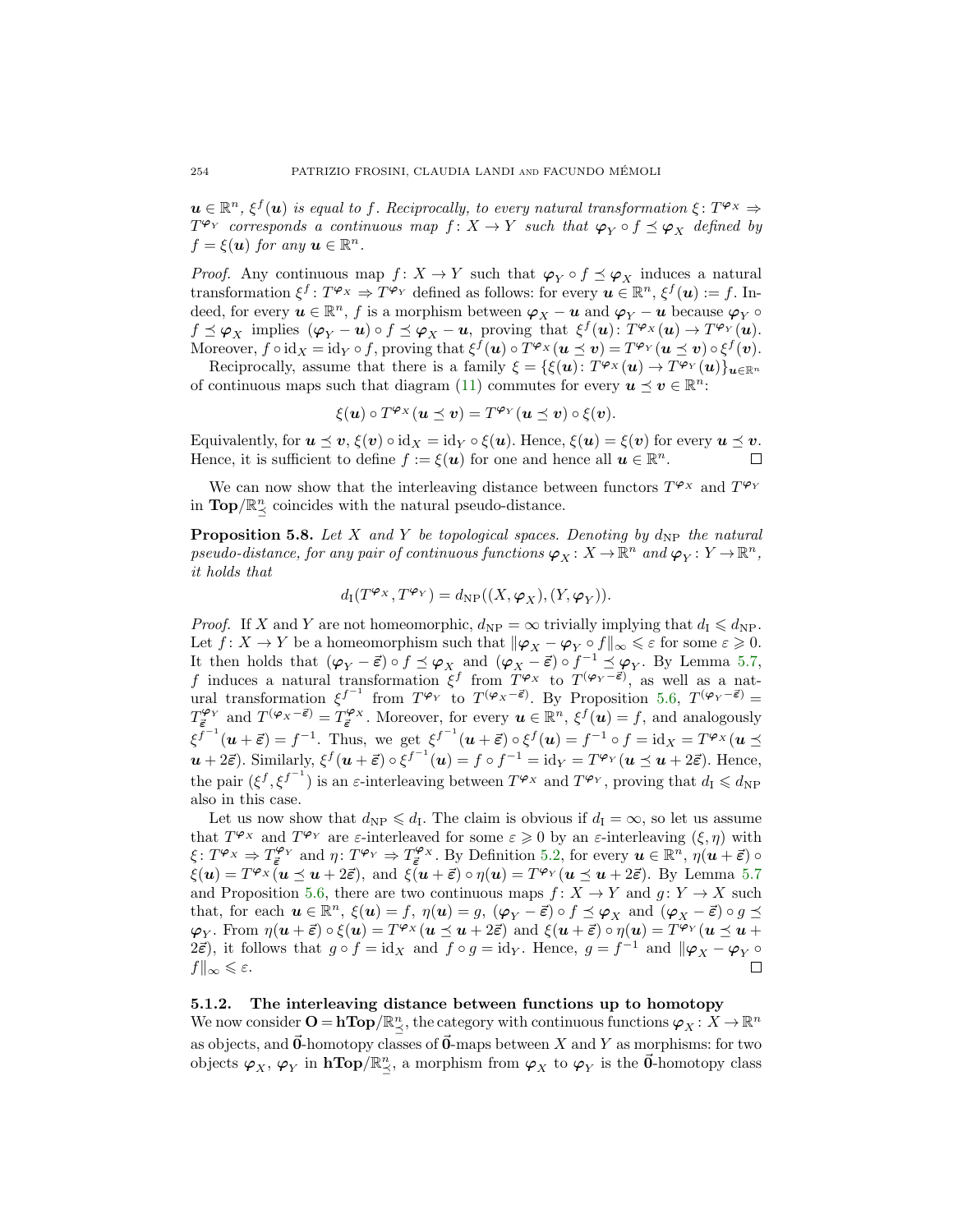with respect to  $(\varphi_X, \varphi_Y)$  of a  $\vec{\mathbf{0}}$ -map  $f : X \to Y$ , that is, a continuous map between X and Y such that  $\varphi_Y \circ f \preceq \varphi_X$ , and is denoted by  $[f]_{(\varphi_X, \varphi_Y)}$ . In  $h\mathbf{Top}/\mathbb{R}^n_{\preceq}$ , the composition of morphisms is defined as the  $\vec{0}$ -homotopy class of the composition of  $\vec{0}$ -maps: for  $\varphi_X$ ,  $\varphi_Y$ ,  $\varphi_Z$  in  $\text{hTop}/\mathbb{R}^n_\preceq$ , and  $f: X \to Y$ ,  $g: Y \to Z$  being  $\vec{0}$ -maps with respect to  $(\varphi_X, \varphi_Y)$  and  $(\varphi_Y, \varphi_Z)$ , respectively, we set

$$
[g]_{(\boldsymbol{\varphi}_X,\boldsymbol{\varphi}_Z)} \circ [f]_{(\boldsymbol{\varphi}_X,\boldsymbol{\varphi}_Y)} = [g \circ f]_{(\boldsymbol{\varphi}_X,\boldsymbol{\varphi}_Z)}.
$$

This is well defined because the composition does not depend on the representatives, and  $\varphi_Z \circ g \leqslant \varphi_Y$ ,  $\varphi_Y \circ f \preceq \varphi_X$  imply  $\varphi_Z \circ g \circ f \preceq \varphi_X$ . Composition is associative and, for any object  $(X, \varphi_X)$ , the **0**-homotopy class of the identity id<sub>X</sub> with respect to  $(\varphi_X, \varphi_X)$  is a morphism from  $(X, \varphi_X)$  to  $(X, \varphi_X)$  in  $\text{hTop}/\mathbb{R}^n_{\preceq}$ .

<span id="page-24-0"></span>**Proposition 5.9.** Every continuous function  $\varphi_X \colon X \to \mathbb{R}^n$  defines a functor  $h T^{\varphi_X}$ :  $\mathbf{R} \to \mathbf{hTop}/\mathbb{R}_{\preceq}^n$  by setting

- for every  $u \in \mathbb{R}^n$ ,  $h T^{\varphi_X}(u) := \varphi_X u;$
- for every  $u, v \in \mathbb{R}^n$  with  $u \preceq v$ ,  $h T^{\varphi_X}(u \preceq v) := [\mathrm{id}_X]_{(\varphi_X u, \varphi_X v)}$ .

*Proof.* For  $u \leq v$ ,  $[\text{idx}]_{(\varphi_X - u, \varphi_X - v)}$  is a morphism between  $\varphi_X - u$  and  $\varphi_X - v$ because  $(\varphi_X - v) \circ id_X \preceq \varphi_X - u$ . Moreover,  $h T^{\varphi_X}$  preserves the identity and the composition.  $\Box$ 

Let us now consider  $\varepsilon$ -shifts of functors  $h T^{\varphi_X}$ .

<span id="page-24-2"></span>**Proposition 5.10.** For every  $\varepsilon \geq \vec{0}$ , and for every  $\varphi_X$ , the  $\varepsilon$ -shift of  $h T^{\varphi_X}$ ,  $hT_{\boldsymbol{\varepsilon}}^{\boldsymbol{\varphi}_{\boldsymbol{\chi}}} : \mathbf{R}^n \to \mathbf{hTop}/\mathbb{R}^n_{\preceq}$ , is equal to the functor  $hT^{\boldsymbol{\varphi}_{\boldsymbol{\chi}}-\boldsymbol{\varepsilon}} : \mathbf{R}^n \to \mathbf{hTop}/\mathbb{R}^n_{\preceq}$ .

*Proof.* By Definition [5.1](#page-21-1) and the definition of  $h T^{\varphi_{X}}$  (Proposition [5.9\)](#page-24-0), the  $\varepsilon$ -shift of  $h T^{\varphi_X}$  is the functor  $h T_{\bm{\varepsilon}}^{\varphi_X} \colon \mathbf{R}^n \to \mathbf{h} \mathbf{Top}/\mathbb{R}^n_{\preceq}$  such that, for every  $u, v \in \mathbb{R}^n$  with  $u \preceq$  $v, (i)$   $hT_{\epsilon}^{\varphi_X}(u) = hT^{\varphi_X}(u+\epsilon) = \varphi_X - u - \epsilon = hT^{\varphi_X-\epsilon}(u); (ii)$   $hT_{\epsilon}^{\varphi_X}(u \leq v) =$  $h T^{\varphi_X}(\boldsymbol{u}+\boldsymbol{\varepsilon}\preceq \boldsymbol{v}+\boldsymbol{\varepsilon}) = [\mathrm{id}_X]_{(\varphi_X-\boldsymbol{u}-\boldsymbol{\varepsilon},\varphi_X-\boldsymbol{v}-\boldsymbol{\varepsilon})}=h T^{\varphi_X-\boldsymbol{\varepsilon}}(\boldsymbol{u}\preceq \boldsymbol{v}).$  $\Box$ 

The next lemma describes the natural transformations between pairs of functors  $h T^{\varphi_X}$  and  $h T^{\varphi_Y}$ .

<span id="page-24-1"></span>**Lemma 5.11.** Let X, Y be topological spaces, and let  $\varphi_X : X \to \mathbb{R}^n$ ,  $\varphi_Y : Y \to \mathbb{R}^n$ be any two continuous functions. Then, every continuous map  $f: X \to Y$  such that  $\varphi_Y\circ f\preceq\varphi_X$  induces a natural transformation  $h\xi^f\colon hT^{\varphi_X}\Rightarrow hT^{\varphi_Y}$  such that, for every  $u \in \mathbb{R}^n$ ,  $h\xi^f(u)$  is equal to  $[f]_{(\varphi_X - u, \varphi_Y - u)}$ . Reciprocally, for every natural transformation  $h\xi\colon hT^{\boldsymbol{\varphi}_X}\Rightarrow hT^{\boldsymbol{\varphi}_Y},$  with  $h\xi(\boldsymbol{u})=[f_{\boldsymbol{u}}]_{(\boldsymbol{\varphi}_X-\boldsymbol{u},\boldsymbol{\varphi}_Y-\boldsymbol{u})},$  and for every  $\boldsymbol{\alpha}\succeq\vec{0}$ in  $\mathbb{R}^n$ ,  $f_u$  and  $f_{u+\alpha}$  are  $\alpha$ -homotopic with respect to  $(\varphi_X, \varphi_Y)$  for every  $u \in \mathbb{R}^n$ .

*Proof.* Any continuous map  $f: X \to Y$  such that  $\varphi_Y \circ f \preceq \varphi_X$  induces a natural transformation  $h\xi^f: hT^{\varphi_X} \Rightarrow hT^{\varphi_Y}$  defined as follows: for every  $u \in \mathbb{R}^n$ ,  $h\xi^f(u)$  :=  $[f]_{(\varphi_X - \mathbf{u}, \varphi_Y - \mathbf{u})}$ . Indeed, for every  $\mathbf{u} \in \mathbb{R}^n$ , f is a morphism between  $\varphi_X - \mathbf{u}$  and  $\bm{\varphi}_Y - \bm{u}$  because  $\bm{\varphi}_Y \circ f \preceq \bm{\varphi}_X$  implies  $(\bm{\varphi}_Y - \bm{u}) \circ f \preceq \bm{\varphi}_X - \bm{u}$ , proving that  $h\xi^f(\bm{u})$ :  $h T^{\varphi_X}(\mathbf{u}) \to h T^{\varphi_Y}(\mathbf{u})$ . Moreover, we get that  $[f]_{(\varphi_X - \mathbf{u}, \varphi_Y - \mathbf{u})} \circ [\mathrm{id}_X]_{(\varphi_X - \mathbf{u}, \varphi_X - \mathbf{u})} =$  $[\mathrm{id}_Y]_{(\boldsymbol{\varphi}_Y - \boldsymbol{u}, \boldsymbol{\varphi}_Y - \boldsymbol{u})} \circ [f]_{(\boldsymbol{\varphi}_X - \boldsymbol{u}, \boldsymbol{\varphi}_Y - \boldsymbol{u})},$  giving  $h\xi^f(\boldsymbol{u}) \circ hT^{\boldsymbol{\varphi}_X}(\boldsymbol{u} \preceq \boldsymbol{v}) = hT^{\boldsymbol{\varphi}_Y}(\boldsymbol{u} \preceq \boldsymbol{v}) \circ$  $h\xi^f(\boldsymbol{v})$ .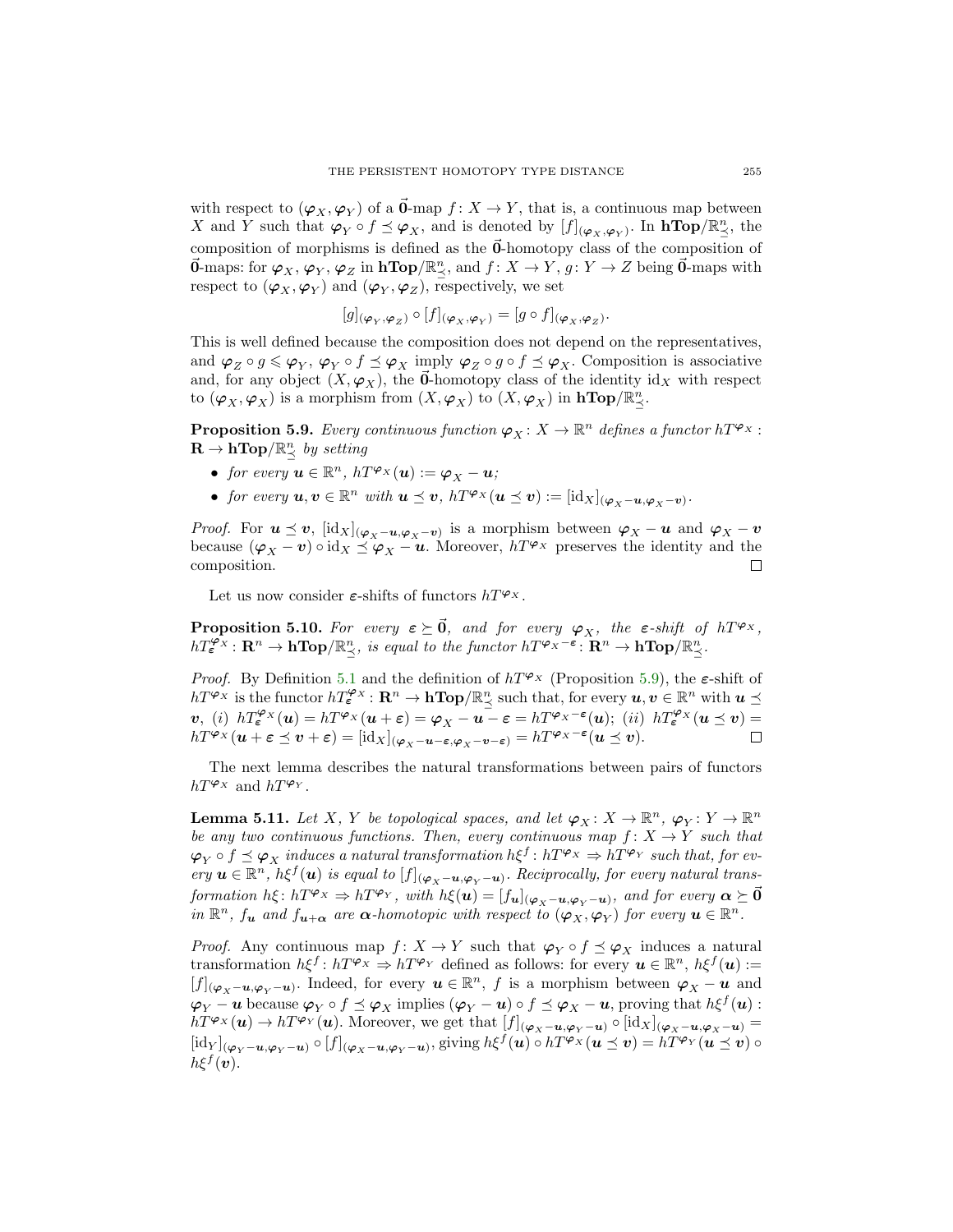Reciprocally, assume there is a family  $h\xi = \{h\xi(\mathbf{u}): hT^{\varphi}(\mathbf{u}) \to hT^{\varphi}(\mathbf{u})\}_{\mathbf{u}\in\mathbb{R}^n}$ of  $\vec{\mathbf{0}}$ -homotopy classes of maps  $f_{\mathbf{u}}$  with respect to  $(\varphi_X - \mathbf{u}, \varphi_Y - \mathbf{u})$  such that dia-gram [\(11\)](#page-21-2) commutes for every  $u \leqslant v \in \mathbb{R}^n$ :  $h\xi(v) \circ hT^{\varphi_X}(u \preceq v) = hT^{\varphi_Y}(u \preceq v) \circ$  $h\xi(\mathbf{u})$ . Take  $\boldsymbol{\alpha} = \boldsymbol{v} - \boldsymbol{u}$ . From

$$
h\xi(\boldsymbol{u}+\boldsymbol{\alpha})\circ hT^{\boldsymbol{\varphi}_X}(\boldsymbol{u}\preceq \boldsymbol{u}+\boldsymbol{\alpha})=hT^{\boldsymbol{\varphi}_Y}(\boldsymbol{u}\preceq \boldsymbol{u}+\boldsymbol{\alpha})\circ h\xi(\boldsymbol{u})
$$

we deduce  $[f_{u+\alpha}]_{(\varphi_X-u-\alpha,\varphi_Y-u-\alpha)} \circ [\mathrm{id}_X]_{(\varphi_X-u,\varphi_X-u-\alpha)} = [\mathrm{id}_Y]_{(\varphi_Y-u,\varphi_Y-u-\alpha)} \circ$  $[f_{\boldsymbol{u}}]_{(\boldsymbol{\varphi}_X-\boldsymbol{u},\boldsymbol{\varphi}_Y-\boldsymbol{u})}.$ 

Equivalently,  $[f_{u+\alpha}]_{(\varphi_X-u,\varphi_Y-u-\alpha)} = [f_u]_{(\varphi_X-u,\varphi_Y-u-\alpha)}$ . In other words, there exists a homotopy  $H: X \times I \to Y$  such that  $H(\cdot, 0) = f_{\mathbf{u}}, H(\cdot, 1) = f_{\mathbf{u}+\alpha}$ , and  $\varphi_Y \circ$  $H(\cdot,t)-\boldsymbol{u}-\boldsymbol{\alpha} \preceq \boldsymbol{\varphi}_X-\boldsymbol{u}$  for every  $t \in I$ . Hence  $\boldsymbol{\varphi}_Y \circ H(\cdot,t) \preceq \boldsymbol{\varphi}_X+\boldsymbol{\alpha}$  for every  $t \in I$ , yielding that  $f_{\mathbf{u}}$  and  $f_{\mathbf{u}+\alpha}$  are  $\alpha$ -homotopic with respect to  $(\varphi_X, \varphi_Y)$ . □

We can now show that the interleaving distance between functors  $h T^{\varphi_X}$  and  $h T^{\varphi_Y}$ in  $\mathbf{hTop}/\mathbb{R}^n_{\preceq}$  coincides with the persistent homotopy type pseudo-distance.

<span id="page-25-0"></span>**Proposition 5.12.** Let X and Y be topological spaces. Denoting by  $d_{\text{HT}}$  the persistent homotopy type pseudo-distance, for every pair of continuous functions  $\varphi_X \colon X \to \mathbb{R}^n$ and  $\varphi_Y \colon Y \to \mathbb{R}^n$ , it holds that

$$
d_{\mathrm{I}}(hT^{\boldsymbol{\varphi}_X},hT^{\boldsymbol{\varphi}_Y})=d_{\mathrm{HT}}((X,\boldsymbol{\varphi}_X),(Y,\boldsymbol{\varphi}_Y)).
$$

*Proof.* If X and Y are not homotopy equivalent,  $d_{\text{HT}} = \infty$  trivially implying that  $d_I \leq d_{\text{HT}}$ . Let  $f: X \to Y$ ,  $g: Y \to X$  form a pair  $(f, g)$  of  $\varepsilon$ -homotopy equivalences with respect to  $(\varphi_X, \varphi_Y)$  for some  $\varepsilon \succeq \vec{0}$ . It holds that  $(\varphi_Y - \varepsilon) \circ f \preceq \varphi_X$  and  $(\varphi_X - \varepsilon)$  $\varepsilon) \circ g \preceq \varphi_Y$ . By Lemma [5.11,](#page-24-1) f induces the natural transformation  $h\xi^f: hT^{\varphi_X} \Rightarrow$  $h T^{(\varphi_Y - \varepsilon)}$  with  $h \xi^f(u) = [f]_{(\varphi_X - u, \varphi_Y - \varepsilon - u)}$ , and g induces the natural transformation  $h\xi^g$ :  $h T^{\varphi_Y} \Rightarrow h T^{(\varphi_X - \varepsilon)}$  with  $h\xi^g(u) = [g]_{(\varphi_Y - u, \varphi_X - \varepsilon - u)}$ . By Proposition [5.10,](#page-24-2)  $h T^{(\varphi_Y - \varepsilon)} = h T_{\varepsilon}^{\varphi_Y}$  and  $h T^{(\varphi_X - \varepsilon)} = h T_{\varepsilon}^{\varphi_X}$ . Thus, we get

$$
h\xi^{g}(u+\varepsilon) \circ h\xi^{f}(u) = [g]_{(\varphi_{Y}-\varepsilon-u,\varphi_{X}-2\varepsilon-u)} \circ [f]_{(\varphi_{X}-u,\varphi_{Y}-\varepsilon-u)}
$$
  
\n
$$
= [g \circ f]_{(\varphi_{X}-u,\varphi_{X}-2\varepsilon-u)} = [g \circ f]_{(\varphi_{X},\varphi_{X}-2\varepsilon)}
$$
  
\n
$$
= [\mathrm{id}_{X}]_{(\varphi_{X},\varphi_{X}-2\varepsilon)} = hT^{\varphi_{X}}(u \le u + 2\varepsilon).
$$

Similarly,  $h\xi^f(u+\varepsilon) \circ h\xi^g(u) = hT^{\varphi_Y}(u \le u+2\varepsilon)$ . Hence, the pair  $(h\xi^f, h\xi^g)$  is an  $\|\varepsilon\|_{\infty}$ -interleaving between  $h T^{\varphi_X}$  and  $h T^{\varphi_Y}$ , proving that  $d_I \leq d_{HT}$  also in this case.

Let us now show that  $d_{\text{HT}} \leqslant d_{\text{I}}$ . The claim is obvious if  $d_{\text{I}} = \infty$ , so let us assume that  $h T^{\varphi_X}$  and  $h T^{\varphi_Y}$  are  $\varepsilon$ -interleaved for some  $\varepsilon \geqslant 0$  by an  $\varepsilon$ -interleaving  $(h\xi, h\zeta)$ . By Proposition [5.10,](#page-24-2) for any fixed  $u$  arbitrarily chosen, there is a continuous  $0$ -map  $f_{\boldsymbol{u}}: X \to Y$  with respect to  $(\boldsymbol{\varphi}_X - \boldsymbol{u}, \boldsymbol{\varphi}_Y - \boldsymbol{u} - \vec{\varepsilon})$  such that  $[f_{\boldsymbol{u}}]_{(\boldsymbol{\varphi}_X - \boldsymbol{u}, \boldsymbol{\varphi}_Y - \boldsymbol{u} - \vec{\varepsilon})}$  $h\xi(\mathbf{u})$ , and a continuous  $\vec{\mathbf{0}}$ -map  $g_{\mathbf{u}+\vec{\boldsymbol{\epsilon}}}$ :  $Y \to X$  with respect to  $(\boldsymbol{\varphi}_Y - \mathbf{u} - \vec{\boldsymbol{\epsilon}}, \boldsymbol{\varphi}_X$  $u - 2\vec{\epsilon}$ ) such that  $[g_{u+\vec{\epsilon}}]_{(\varphi_V - u - \vec{\epsilon}, \varphi_V - u - 2\vec{\epsilon})} = h\zeta(u + 2\vec{\epsilon})$ . Note that  $f_u$  and  $g_{u+\vec{\epsilon}}$  are also  $\vec{\epsilon}$ -maps with respect to  $(\varphi_X, \varphi_Y)$  and  $(\varphi_Y, \varphi_X)$ , respectively. By Definition [5.2,](#page-21-3) for every  $u \in \mathbb{R}^n$ ,  $h\zeta(u+\vec{\varepsilon}) \circ h\xi(u) = hT^{\varphi_X}(u \leq u+2\vec{\varepsilon})$ , and  $h\xi(u+2\vec{\varepsilon}) \circ h\zeta(u+\vec{\varepsilon})$  $\vec{\varepsilon}) = h T^{\varphi_Y} (u + \vec{\varepsilon} \preceq u + 3\vec{\varepsilon}).$  Hence, from  $h\zeta(u + \vec{\varepsilon}) \circ h\xi(u) = h T^{\varphi_X}(u \preceq u + 2\vec{\varepsilon})$ we deduce that  $g_{u+\vec{\epsilon}} \circ f_u$  is 0-homotopic to id<sub>X</sub> with respect to  $(\varphi_X - u, \varphi_X$  $u - 2\vec{\epsilon}$ , that is  $g_{u+\vec{\epsilon}} \circ f_u$  is  $2\vec{\epsilon}$ -homotopic to id<sub>X</sub> with respect to  $(\varphi_X, \varphi_X)$ . Analogously, from  $h\xi(\mathbf{u}+\vec{\varepsilon}) \circ h\zeta(\mathbf{u}) = hT^{\varphi_Y}(\mathbf{u} \preceq \mathbf{u} + 2\vec{\varepsilon})$  we deduce that  $f_{\mathbf{u}+\vec{\varepsilon}} \circ g_{\mathbf{u}}$  is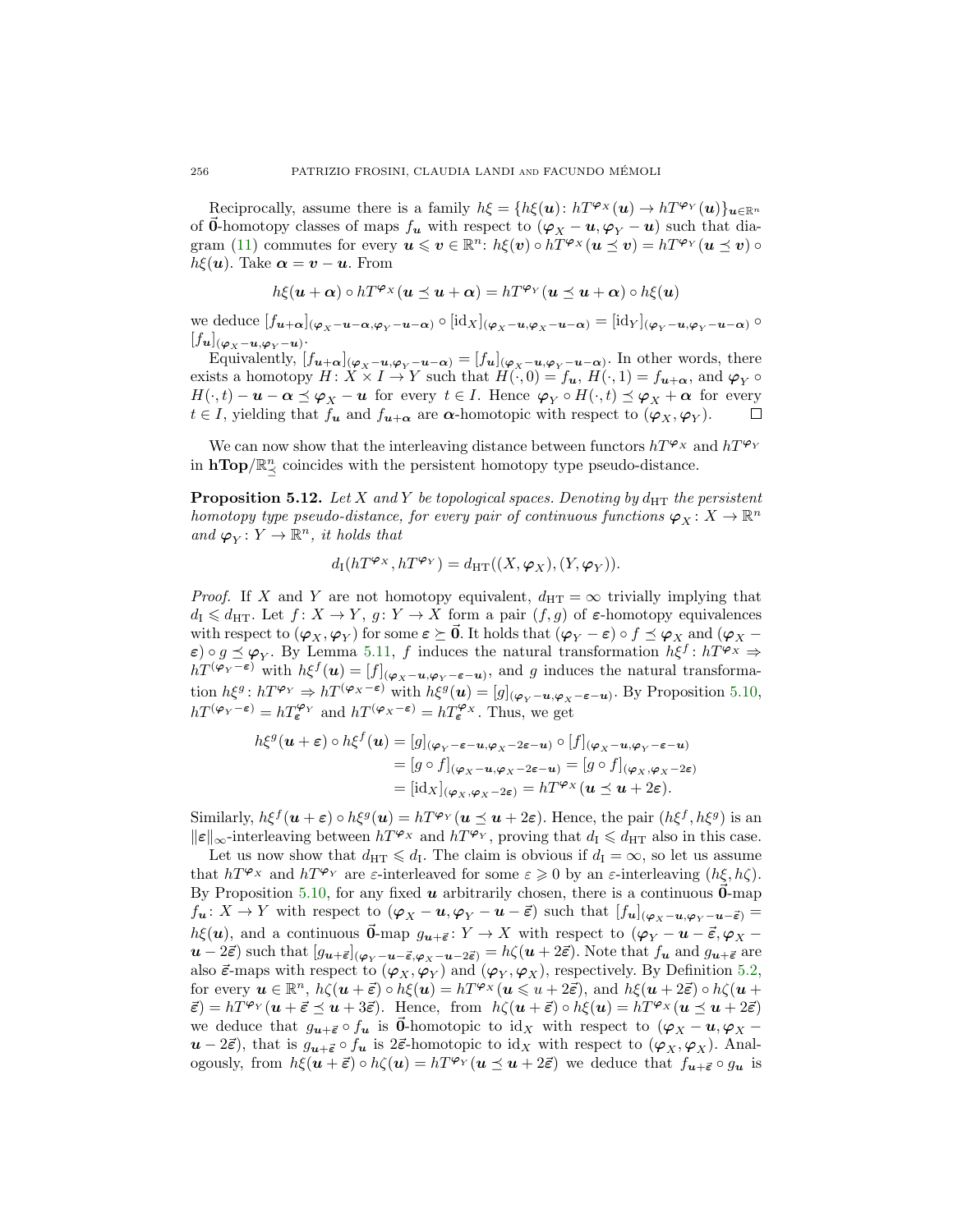$\vec{0}$ **-homotopic to id<sub>Y</sub>** with respect to  $(\varphi_Y - \mathbf{u}, \varphi_Y - \mathbf{u} - 2\vec{\varepsilon})$ , that is  $f_{\mathbf{u}+\vec{\varepsilon}} \circ g_{\mathbf{u}}$  is  $2\vec{\varepsilon}$ homotopic to  $\mathrm{id}_Y$  with respect to  $(\varphi_Y, \varphi_Y)$ . On the other hand, by Lemma [5.11,](#page-24-1)  $g_u$  is  $\vec{\epsilon}$ -homotopic to  $g_{u+\vec{\epsilon}}$  with respect to  $(\varphi_Y, \varphi_X)$ , and  $f_{u+\vec{\epsilon}}$  is  $\vec{\epsilon}$ -homotopic to  $f_{\bm{u}}$  with respect to  $(\varphi_X, \varphi_Y)$ . Thus,  $f_{\bm{u}+\vec{\epsilon}} \circ g_{\bm{u}}$  is  $2\vec{\epsilon}$ -homotopic to  $f_{\bm{u}} \circ g_{\bm{u}+\vec{\epsilon}}$  with respect to  $(\varphi_Y, \varphi_Y)$ , implying that  $f_u \circ g_{u+\varepsilon}$  is  $2\vec{\varepsilon}$ -homotopic to id<sub>Y</sub> with respect to  $(\varphi_Y, \varphi_Y)$ . In conclusion, for an arbitrarily chosen  $u \in \mathbb{R}^n$ ,  $(f_u, g_{u+\vec{\epsilon}})$  is a pair of  $\vec{\epsilon}$ -homotopy equivalences with respect to  $(\varphi_X, \varphi_Y)$ , thus proving that  $d_{\text{HT}}((X, \varphi_X),$  $(Y, \varphi_Y)) \leq \varepsilon.$ 

# 5.1.3. The interleaving distance between persistence modules

Let Vect<sub>F</sub> be the category of vector spaces over a fixed field  $\mathbb{F}$ . An *n*-dimensional persistence module can be viewed as a functor  $\mathfrak{P}: \mathbb{R}^n \to \mathbf{Vect}_{\mathbb{F}}$ . Replacing O with Vect<sub>F</sub> in Definition [5.2,](#page-21-3) we obtain the interleaving distance on the category Vect<sub>F</sub> as usual.

A standard way in which one obtains n-dimensional persistence modules from topological spaces endowed with  $\mathbb{R}^n$  valued functions, is by composing the sublevelset filtration functor with the homology functor: for  $k$  a non-negative integer, and for  $(X, \varphi_X)$  an object in  $\text{Top}/\mathbb{R}^n_{\preceq}, \mathfrak{P}_k^X = H_k \circ T^{\varphi_X}$  is an object in  $\text{Vect}_{\mathbb{F}}^{R^n}$ .

An immediate remark is that given  $k \in \mathbb{N}$  and any  $\varepsilon$ -interleaving  $(\zeta, \eta)$  between objects  $(X, \varphi_X)$  and  $(Y, \varphi_Y)$  in  $\text{Top}/\mathbb{R}^n_{\preceq}$ , the pair  $(H_k(\zeta), H_k(\eta))$  is an  $\varepsilon$ -interleaving between the *n*-dimensional persistence modules  $\mathfrak{P}_k^X$  and  $\mathfrak{P}_k^Y$ .

As a corollary of Propositions [5.12](#page-25-0) and [5.8](#page-23-0) we then obtain the following result linking the interleaving distances on the categories  $\mathbf{Vect}_{\mathbb{F}}^{\mathbf{R}^n}$ ,  $\mathbf{Top}/\mathbb{R}^n_{\preceq}$ , and  $\mathbf{hTop}/\mathbb{R}^n_{\preceq}$ .

**Corollary 5.13.** For every  $(X, \varphi_X)$ ,  $(Y, \varphi_Y)$  with  $X, Y$  topological spaces, every  $\varphi_X \colon X \to \mathbb{R}^n$ ,  $\varphi_Y \colon Y \to \mathbb{R}^n$  continuous functions, and every non-negative integer k, it holds that

$$
d_{\mathrm{I}}(\mathfrak{P}_{k}^{X}, \mathfrak{P}_{k}^{Y}) \leq d_{\mathrm{I}}(hT^{\boldsymbol{\varphi}_X}, hT^{\boldsymbol{\varphi}_Y}) \leq d_{\mathrm{I}}(T^{\boldsymbol{\varphi}_X}, T^{\boldsymbol{\varphi}_Y}).
$$

*Remark 5.14.* Compare the leftmost inequality above (for  $n = 1$ ) with Lemma [3.1.](#page-17-2)

# 6. Discussion

We have introduced the persistent homotopy type distance  $d_{\text{HT}}$  to quantify perturbations of functions defined on homotopy equivalent spaces. As a key consequence, we were able to lift the standard stability result of persistence diagrams of sublevel set filtrations of Cohen-Steiner, Edelsbrunner, and Harer  $[11]$  $[11]$  $[11]$  from the setting of functions defined on the same domain to the more general setting of functions defined on possibly different but homotopy equivalent domains.

Focusing, as we did, on sublevelsets filtrations implies a certain asymmetry in the definition of persistent homotopy type distance in that only up-shifts of maps impact it, but not down-shifts, see Proposition [2.12](#page-7-3) and Example [2.18.](#page-10-0)

This lack of symmetry is shared neither by the  $L^{\infty}$  distance nor the natural pseudodistance. One interesting line of research is whether a certain modification of our definition of the persistent homotopy type distance would correct this asymmetry. Further, it would be interesting to investigate whether such modification implies a lift of the standard  $L^{\infty}$  stability results for extended persistence [[12](#page-28-13)] and/or interlevel set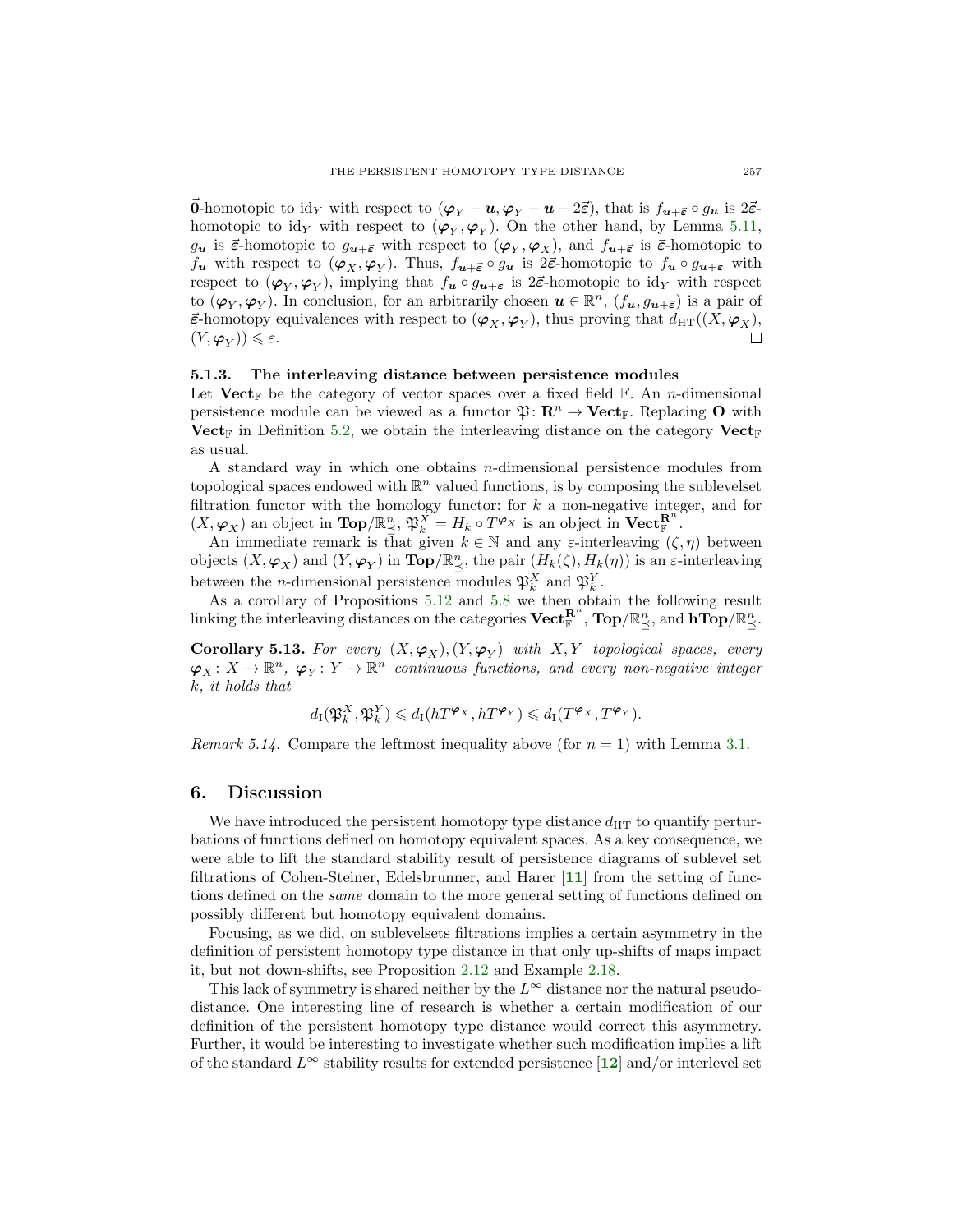persistence [[1](#page-27-10)] to settings when functions are defined on possibly different homotopy equivalent domains.

Another interesting open line of research is uncovering the relationship, if any, between our homotopy type distance and the distances that appear in the recent work of Blumberg and Lesnick [[3](#page-27-6)].

### Acknowledgments

This work started during a visit of the third author to the first author at the University of Bologna in 2014 which was partially supported by INdAM-GNSAGA. The first two authors partially carried out this research within the activities of ARCES "E. De Castro", University of Bologna. The third author has been partially supported by NSF under grants DMS-1547357, CCF-1526513, and IIS-1422400. The authors thank Francesca Cagliari for her helpful advice about the categorical setting and Michael Lesnick for useful discussions that helped us to focus Section [5.](#page-21-0)

# References

- <span id="page-27-10"></span>[1] P. Bendich, H. Edelsbrunner, D. Morozov and A. Patel, Homology and robustness of level and interlevel sets, Homology Homotopy Appl., vol. 15, (2013) no. 1, 51–72.
- <span id="page-27-2"></span>[2] S. Biasotti, L. De Floriani, B. Falcidieno, P. Frosini, D. Giorgi, C. Landi, L. Papaleo and M. Spagnuolo, Describing shapes by geometrical-topological properties of real functions, ACM Comput. Surv., vol. 40 (2008), no. 4, 12:1–12:87.
- <span id="page-27-6"></span>[3] A. Blumberg and M. Lesnick, Universality of the homotopy interleaving distance. ArXiv 2017, <https://arxiv.org/abs/1705.01690>.
- <span id="page-27-4"></span>[4] P. Bubenik and J.A. Scott, Categorification of persistent homology, Discrete Comput. Geom., vol. 51 (2014), no. 3, 600–627.
- <span id="page-27-9"></span>[5] P. Bubenik, V. de Silva and J. Scott, Metrics for generalized persistence modules, Found. Comput. Math., vol. 15 (2015) no. 6, 1501–1531.
- <span id="page-27-7"></span>[6] F. Cagliari, B. Di Fabio and C. Landi, The natural pseudo-distance as a quotient pseudo-metric, and applications, Forum Math., 27 (2013), no. 3, 1729–1742.
- <span id="page-27-0"></span>[7] G. Carlsson, *Topology and data*, Bull. Amer. Math. Soc.  $(N.S.)$ , vol. 46 (2009), no. 2, 255–308.
- <span id="page-27-8"></span>[8] A. Cerri, B. Di Fabio, M. Ferri, P. Frosini and C. Landi, Betti numbers in multidimensional persistent homology are stable functions, Math. Methods Appl. Sci., vol. 36 (2013), 1543–1557.
- <span id="page-27-3"></span>[9] F. Chazal, D. Cohen-Steiner, M. Glisse, L. Guibas and S. Oudot, Proximity of persistence modules and their diagrams, Proceedings of the Twenty-Fifth ACM Annual Symposium on Computational Geometry, 2009, 237–246.
- <span id="page-27-5"></span>[10] F. Chazal, V. de Silva, M. Glisse and S. Oudot, The Structure and Stability of Persistence Modules, SpringerBriefs Math., 2016.
- <span id="page-27-1"></span>[11] D. Cohen-Steiner, H. Edelsbrunner and J. Harer, Stability of persistence diagrams, Discrete Comput. Geom., vol. 37 (2007), no. 1, 103–120.